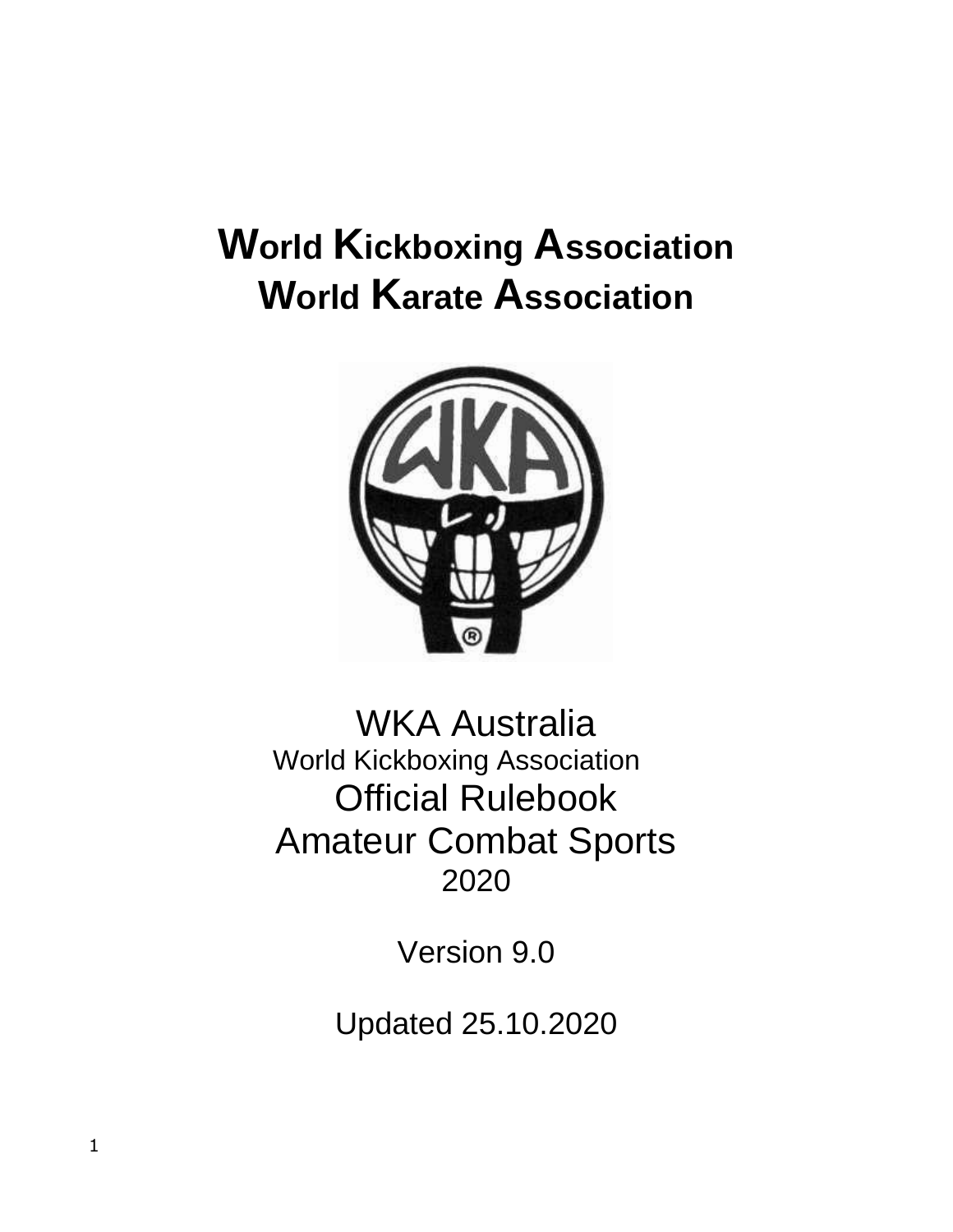# **TABLE OF CONTENTS**

# **SECTION I: ADMINISTRATIVE REGULATIONS AND PROCEDURES**

**RULE 1: WKA RULE 2: AMATEUR STATUS RULE 3: DOPING RULE 4: REGISTRATION AND LICENSING RULE 5: ENTRIES INTO THE WKA SPORT BOOK RULE 6: BANNING PERIODS AFTER A HEAD KNOCKOUT RULE 7: IDENTIFICATION OF THE COMPETITORS RULE 8: EXCEPTIONS FROM NATIONALITY REQUIREMENTS RULE 9: AGE CATEGORIES RULE 10: WEIGH-IN RULE 11: MEDICAL EXAMINATION RULE 12: FIGHTING AREAS RULE 13: REFEREES**

# **SECTION II: FULL CONTACT, KICKBOXING (LOW KICK), ORIGINAL WKA KICKBOXING RULES (K-1), GLORY RULES, THAIBOXING, FULL THAI RULES - MUAY THAI and Shoot-boxing**

**RULE 1: WEIGHT CLASSES RULE 2: WORLD LEVEL COMPETITIONS RULE 3: THE ATTENDANCE OF A PHYSICIAN RULE 4: ROUND NUMBER AND LENGTH RULE 5: ATTIRE RULE 6: RULES OF CONDUCT INSIDE AND OUTSIDE THE RING RULE 7: THE COMPETITOR RULE 8: THE COMPETITOR'S EQUIPMENT RULE 9: SECONDS RULE 10: CLASSIFICATION OF COMPETITORS RULE 11: AMATEUR DIVISION SCORING RULES RULE 12: LEGAL TECHNIQUES RULE 13: ILLEGAL TECHNIQUES RULE 14: SPECIAL PROVISIONS FOR YOUTH RULE 15: WARNINGS AND MINUS POINTS RULE 16: PROTESTS AND ALTERATION OF DECISIONS**

## **SECTION III: MIXED MARTIAL ARTS (MMA)**

**RULE 1: WEIGHT CLASSES RULE 2: WORLD LEVEL COMPETITIONS RULE 3: THE ATTENDANCE OF A PHYSICIAN RULE 4: FIGHTING AREA RULE 5: ROUND NUMBER AND LENGTH RULE 6: ATTIRE RULE 7: RULES OF CONDUCT INSIDE AND OUTSIDE THE RING RULE 8: THE COMPETITOR RULE 9: THE COMPETITOR'S EQUIPMENT RULE 10: SECONDS RULE 11 CLASSIFICATION OF COMPETITORS RULE 12: AMATEUR DIVISION SCORING RULES RULE 13: LEGAL TECHNIQUES**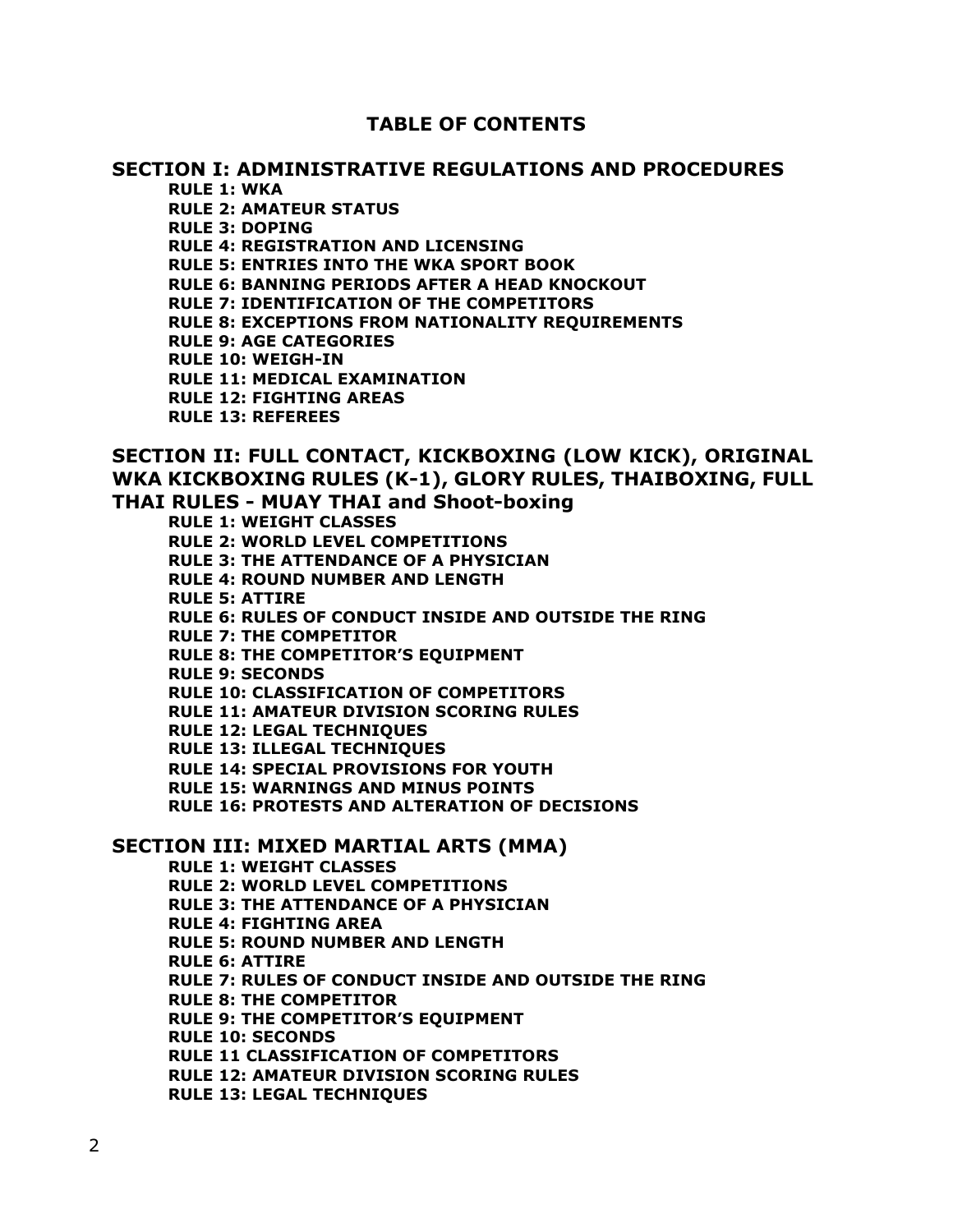**RULE 14: ILLEGAL TECHNIQUES RULE 15: SPECIAL PROVISIONS FOR YOUTH RULE 16: WARNINGS AND MINUS POINTS RULE 17: PROTESTS AND ALTERATION OF DECISIONS**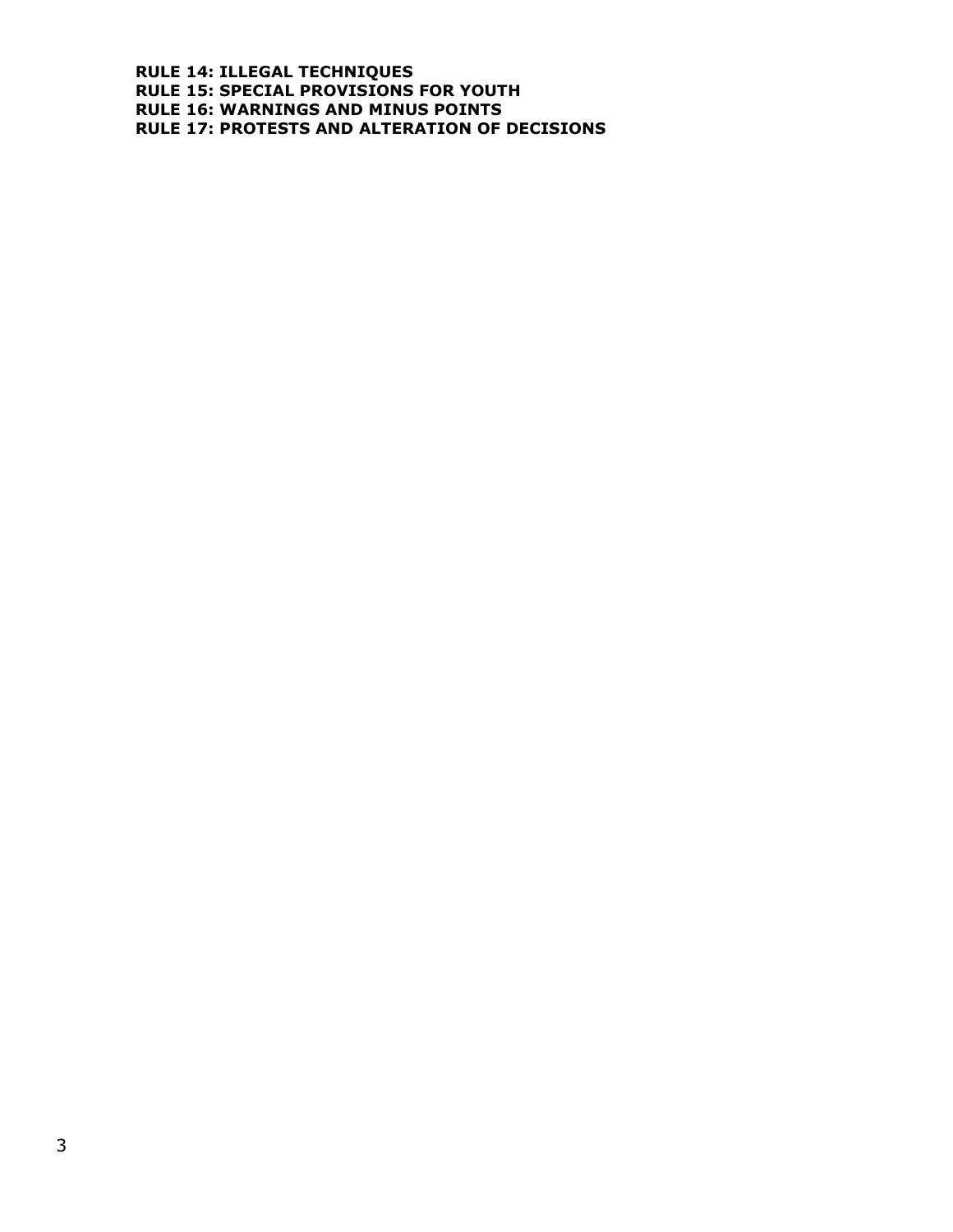# **SECTION I: ADMINISTRATIVE REGULATIONS AND PROCEDURES**

**01 This rulebook replaces all previously issued rules. It reflects the official WKA Competition Rules of the WKA in Australia.**

**02 These current rules are valid for members from all states, although consideration can be given to local law, in case the law requires such adjustments.**

**RULE 1 WKA**

**01 WKA (originally World Karate Association) stands for the World Kickboxing and Karate Association, which also does business as the World Kickboxing Association. The affiliated National Federations are members of WKA. In Australia World Kickboxing Association Pty Ltd is owned by Robert Victor Jones.**

**02 WKA WORLD HEADQUARTERS (WKA HQ) has its seat in New Zealand.**

- **03 WKA Executive Board is defined as all WKA vice presidents.**
- **04 WKA Australia HEADQUARTERS (WKA) National Representative; John Leondaris and Jim Friis Email: WKA.Australia@gmail.com**

## **RULE 2 AMATEUR STATUS**

**01 The term "Amateur" is used to refer to the Full Contact, Kickboxing (Low Kick), Original WKA Kickboxing rules (K-1), GLORY RULES, Thaiboxing, Full Rules Muay Thai, MMA (Mixed Martial Arts), and Submission Grappling style competitors. However, in this rulebook it is used to describe all non-professional competitors.**

**02 Amateurs are all competitors who do not meet one or more of the following conditions:**

**(1) Competitor is under a professional contract.**

**(2) Competitor has participated in a match consisting of 5 x 3-minute rounds (Thaiboxing A-Class).**

**(3) Competitor has participated in a match of more than 5 rounds.**

**(4) Competitor is listed on a Pro-Rank list of one of the following, or similar organizations:**

- **a) ISKA b) IKF**
- **c) WAKO PRO**
- **d) WKA**
- **e) WKF**
- **f) WTKA**
- **g) WMC**
- **h) WPKA**

**(4a) The above list is not a complete list. It is only a sample. Hence, other organizations which are similar in nature are also to be considered.**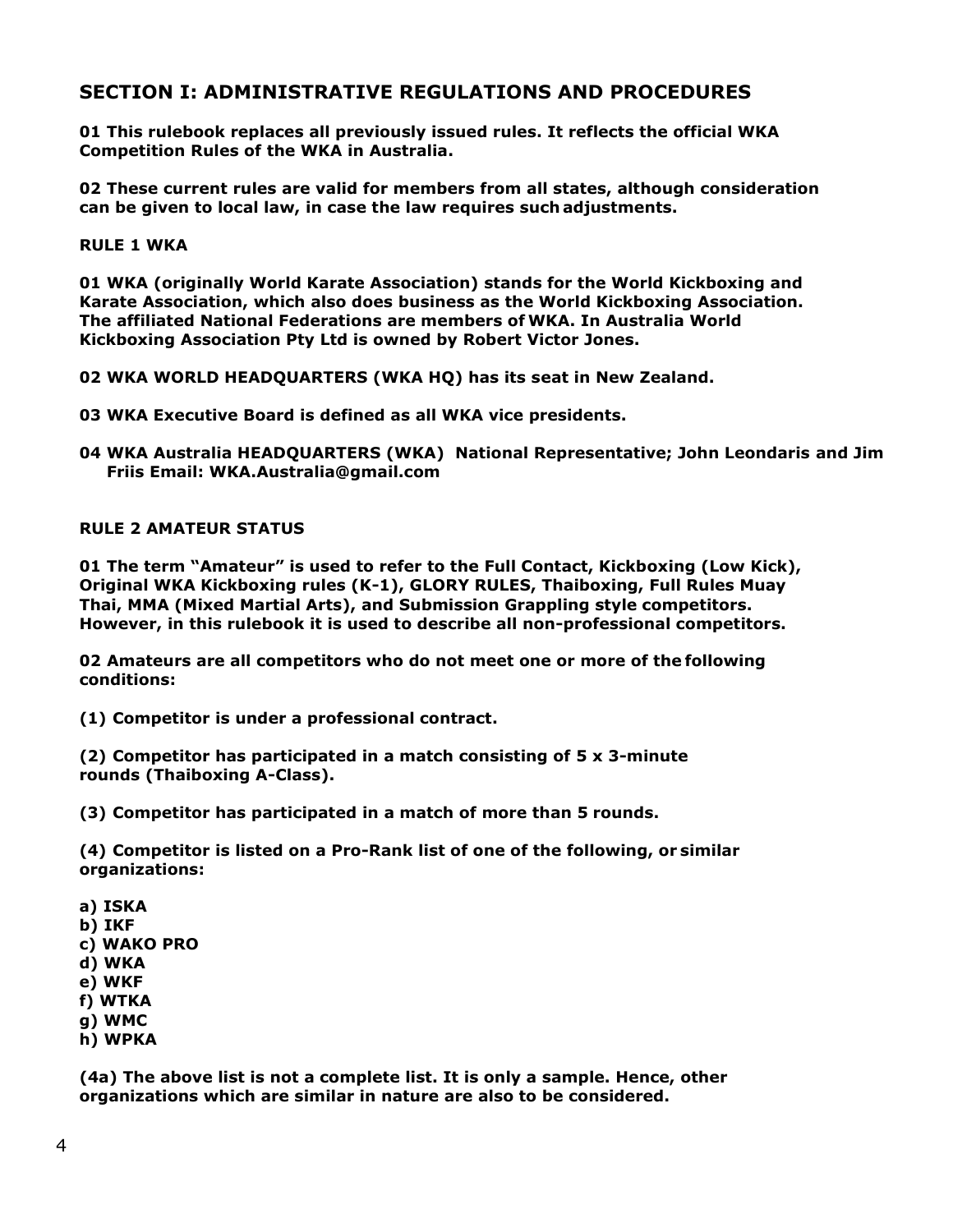**(4b) If a competitor thinks he or she might be listed on a Pro-Rank list when he or she should not be, then the competitor must report it to his or her national federation and apply for an amateur status confirmation. It is also the competitor's responsibility to contact the organization that lists him or her. The Association will decide upon the application to remain classified as an amateur. Amateur status will be granted while the application is pending.**

**05 Non-Amateurs cannot participate in Amateur events, especially the Amateur World Championships. If the Association should discover a Non-Amateur competitor's participation in such events, one or more of the following consequences might be considered:**

**(1) Disqualification of the Non-Amateur**

**(2) Participation ban and time to be determined by the Association**

**(3) Fine of \$500 AUD**

**(4) Revocation of the won title, while a revocation of the world title requires the WKA Executive Board approval.**

## **RULE 3 DOPING**

**01 It is prohibited to use any substance to boost one's performance if such substance is banned by one of the appropriate organizations as a doping substance (IOC, Anti-Doping Agency, National Olympic Committee etc.).**

**02 WKA supervisor, tournament promoters, and the official doctor can and may perform tests. Other qualified and authorized organizations or persons may also perform such tests where local law dictates.**

**03 Competitors who intentionally avoid or evade such controls, or try to obstruct or manipulate the testers in any way, can be disqualified and banned for a period of time, to be determined by the Association.**

**04 Privacy, especially for children and female competitors, must be respected. Doping tests must be made by aqualified person of the same gender. Whenever this is not available, WKA supervisor of the same gender shall supervise the collection of the test samples.**

## **RULE 4 REGISTRATION AND LICENSING**

**01 Competitors who wish to be registered and licensed by the Association should fulfill the following conditions:**

**(1) Complete WKA Registration/Licensing form.**

**(2) Complete Association Liability Waiver.**

**(3) Show proof of identity (i.e., valid driver's license, state identification, or passport).**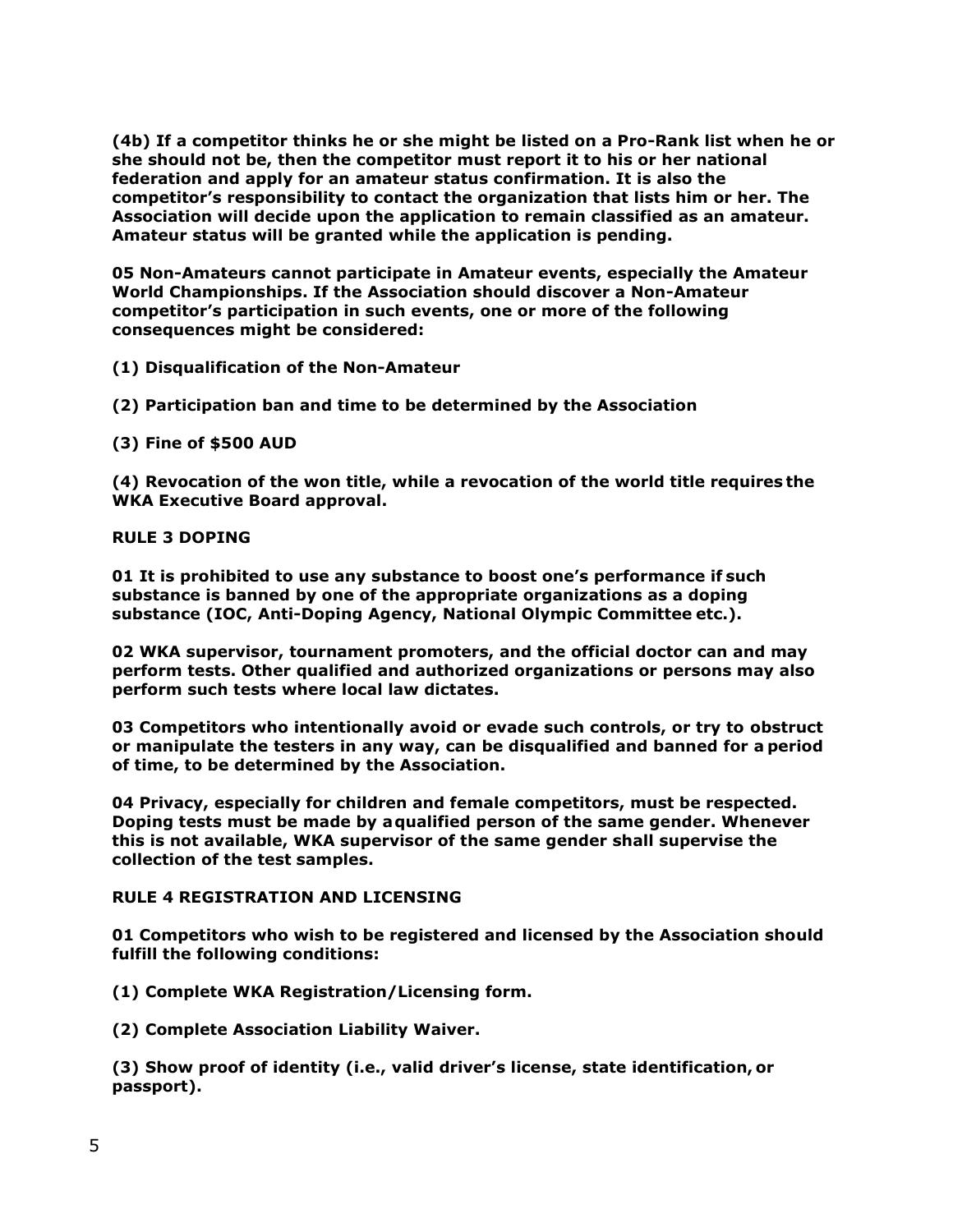**(4) From January 2021 competitors will be required to pay an annual license fee of \$25.00. Each license shall expire on December 31st of the year it was issued. In addition, each corner person shall pay an annual license fee of \$20.00, to expire on December 31st of the year in which it was issued.**

**(5) In order to be licensed, all competitors must present a medical examination (on approved Association form) no older than 6 months from the date of the bout, undersigned by a physician. All competitors must furnish negative HIV, Heptatitis B Surface Antigen, and Hepatitis C Antibody blood test results no older than 6 months from the date of the bout. Additional medical testing may be required according to state or local jurisdiction. Competitors are also required to pass a pre-fight physical prior to each event conducted by an approved and licensed physician (other exams may also be required, particularly for those competitors over the age of 35, at**

**Association's discretion).**

**(6) Have no medical or any other reasons preventing them from participating in the event. In addition, a competitor must have no current medical suspension issued by any state athletic commission or recognized sanctioning body. The competitor may provide documentation directly to the WKA Australian Headquarters necessary to lift such a suspension with the WKA.**

**(7) Show a clearance from a neurologist, reviewed by the Association, after having lost consciousness due to a head knockout, or after the second head knockout within twelve months.**

**(8) Female participants must not be pregnant.**

**(9) In the case of a competitor under the age of 18, a Youth Waiver must be signed by the parents of the competitor.**

**(10) Competitors who wish to be admitted to international competitions or tournaments will be required to purchase a WKA Sport Book and have a valid license stamp for the current license year.**

**RULE 5 ENTRIES INTO THE WKA SPORT BOOK OR RECORD CARD**

**01 Competitors who wish to be admitted to international competitions or tournaments will be required to purchase a WKA Sport Book and have a valid license stamp for the current license year. Officials of international competitions or tournaments are responsible for making the following entries into the WKA sport book.**

- **(1) Place, date and name of the event**
- **(2) Fact that competitor took part in the event**
- **(3) Discipline and place (1st, 2nd, 3rd) of the competitor**
- **(4) The fact (information) of any head knockout.**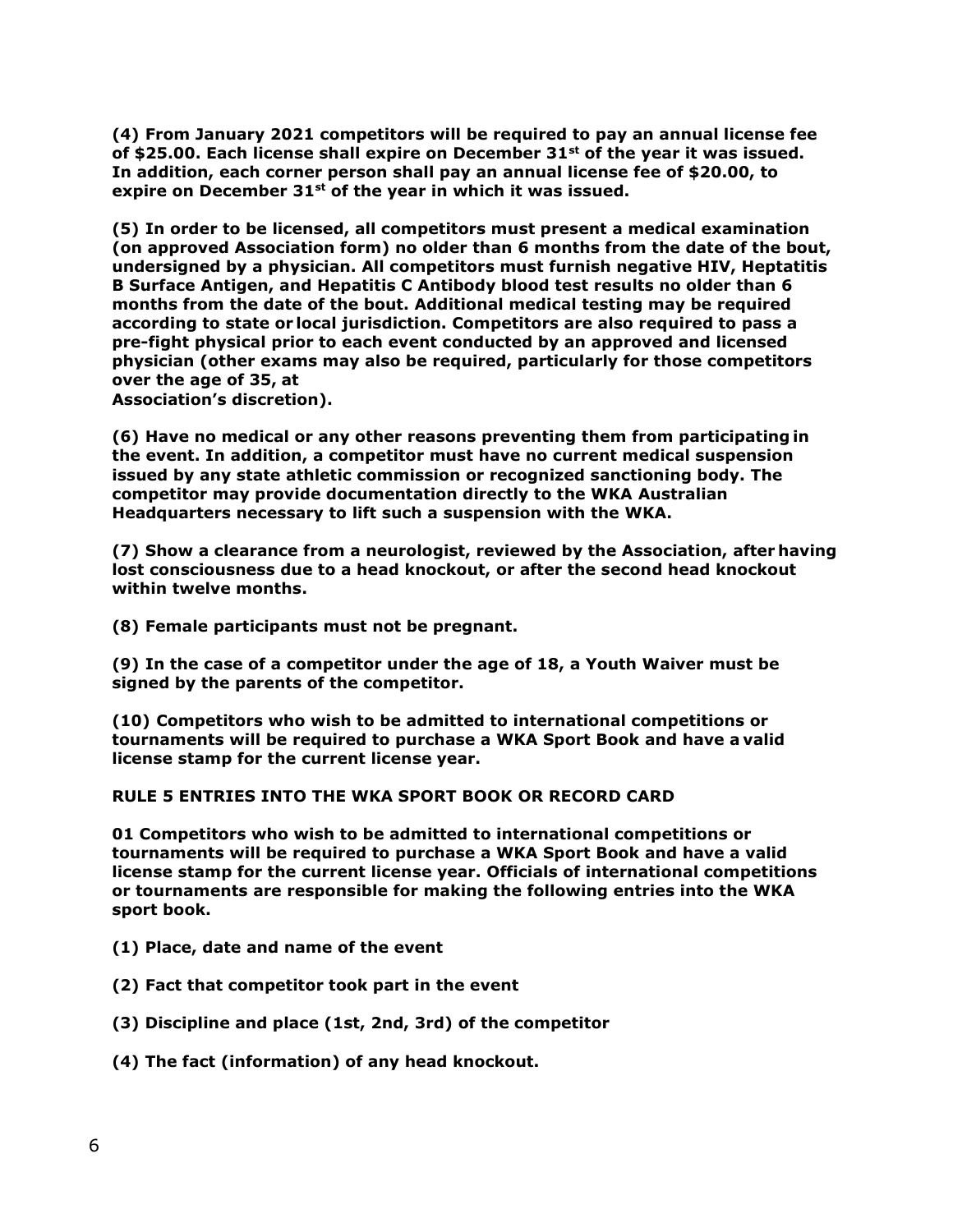## **RULE 6 BANNING PERIODS AFTER A HEAD KNOCKOUT**

**01 30 days after any Technical Knockout (TKO)**

**02 60 days after the first head knockout within 12 months**

**02a If loss of consciousness occurs resulting from the head knockout, clearance by a medical doctor is required for Association to allow further competition**

**03 Clearance by a medical doctor is required for Association to allow further competition after the second head knockout within twelve months**

## **RULE 7 IDENTIFICATION OF THE COMPETITORS**

**01 In international tournaments or competitions, the competitors must prove their identity and nationality by showing a government-issued ID.**

**02 Competitors who show an ID card issued by WKA HQ displaying the 5-digit MAP number, and who have already had their passport or ID scanned need not show further identification.**

## **RULE 8 EXCEPTIONS FROM NATIONALITY REQUIREMENTS**

**01 A competitor can prove his or her special relations to a country other than the one of his or her nationality (the "chosen" country) by submitting to the Association one of the following documents:**

- **(1) Birth certificate of the country of choice**
- **(2) Marriage certificate with citizenship in the country of choice**
- **(3) Proof of permanent residence of the country of choice**

**02 Competitors must submit a written application to start the "country of choice" process through the national federation, which then shall forward the application to the Association.**

**03 Competitors who have chosen a country of choice can only change the country after obtaining a new citizenship, or after moving to another country for permanent residency.**

**04 The WKA Executive Board has the right to decide upon such applications,which must be submitted at least one month prior to the competition in which the competitor intends to participate.**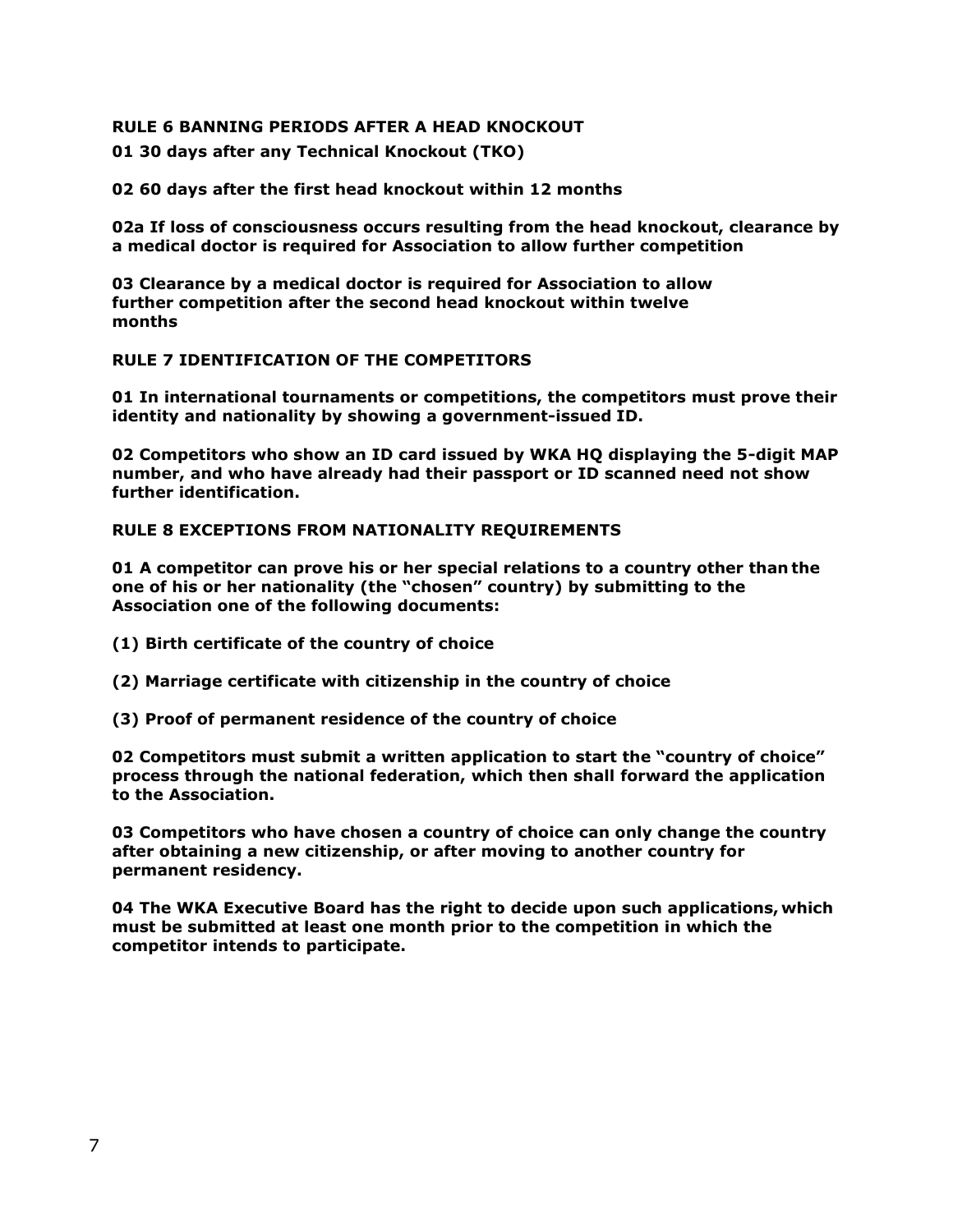## **RULE 9 AGE CATEGORIES**

**01 The cutoff date is always one day after the last day of the competition.**

**02 The term junior refers to youth aged between the ages of 13 and 15 years old, can compete in the divisions approved by the Association for youth competitors.**

**03 The term intermediate refers to youth aged between 16 and 17 years.**

**04 Intermediates may compete as an adult in standalone bouts against adults with signed parental consent.** 

**05 An adult, who is 18 years or older, but not older than 35 years (for Full Contact, Kickboxing (Low Kick), Original WKA Kickboxing (K-1), GLORY RULES, Thaiboxing, Full Thai Rules Muay Thai, and MMA (Mixed Martial Arts) can start on the cut off day.**

**06 A veteran, who is 35 years or older, can start on the cut off day. There is no veteran category in Full Contact, Kickboxing (Low Kick), Original WKA Kickboxing (K-1), GLORY RULES, Thaiboxing, Full Rules Muay Thai, and MMA (Mixed Martial Arts). Exceptions may be made after a comprehensive professional physical examination report is completed and submitted to the WKA HQ for all veterans wishing to compete in an adult category.**

## **RULE 10 WEIGH-IN**

**01 The weigh-in must be completed at least two hours prior to the first competition with the recommendation of weigh-in occurring 24 hours before the event.**

**02 Weigh-ins should be conducted by WKA officials and performed the same day as the event, unless otherwise agreed upon. At international competitions, officials should be from different countries, and the weigh-in should take placethe day before the competitions.**

**03 Generally, there shall be no tolerance. An adult competitor wearing light shorts or undergarments will be given a one pound allowance. An adult competitor wearing no clothing will be given no allowance. Males may only wear light fight shorts to weigh in. Females may wear only light fight shorts and a lightweight top or sports bra.**

**04 Competitors who do not make weight will be given one hour within the allotted weigh in session and may not cut more than two percent of their body weight in this hour time frame.**

**05 In international tournaments, apart from two exceptions listed below, only 3 participants from each country and for each weight-division are permitted.**

**(5a) During the time of national selection tournaments and world championships, the weight of juniors can change significantly. A weight division/age class therefore can be overbooked, as long as the overbooking results from a change of weight or change of age of the junior that took place after the national eliminations. Per country, a maximum of ten in total overbooking for juniors**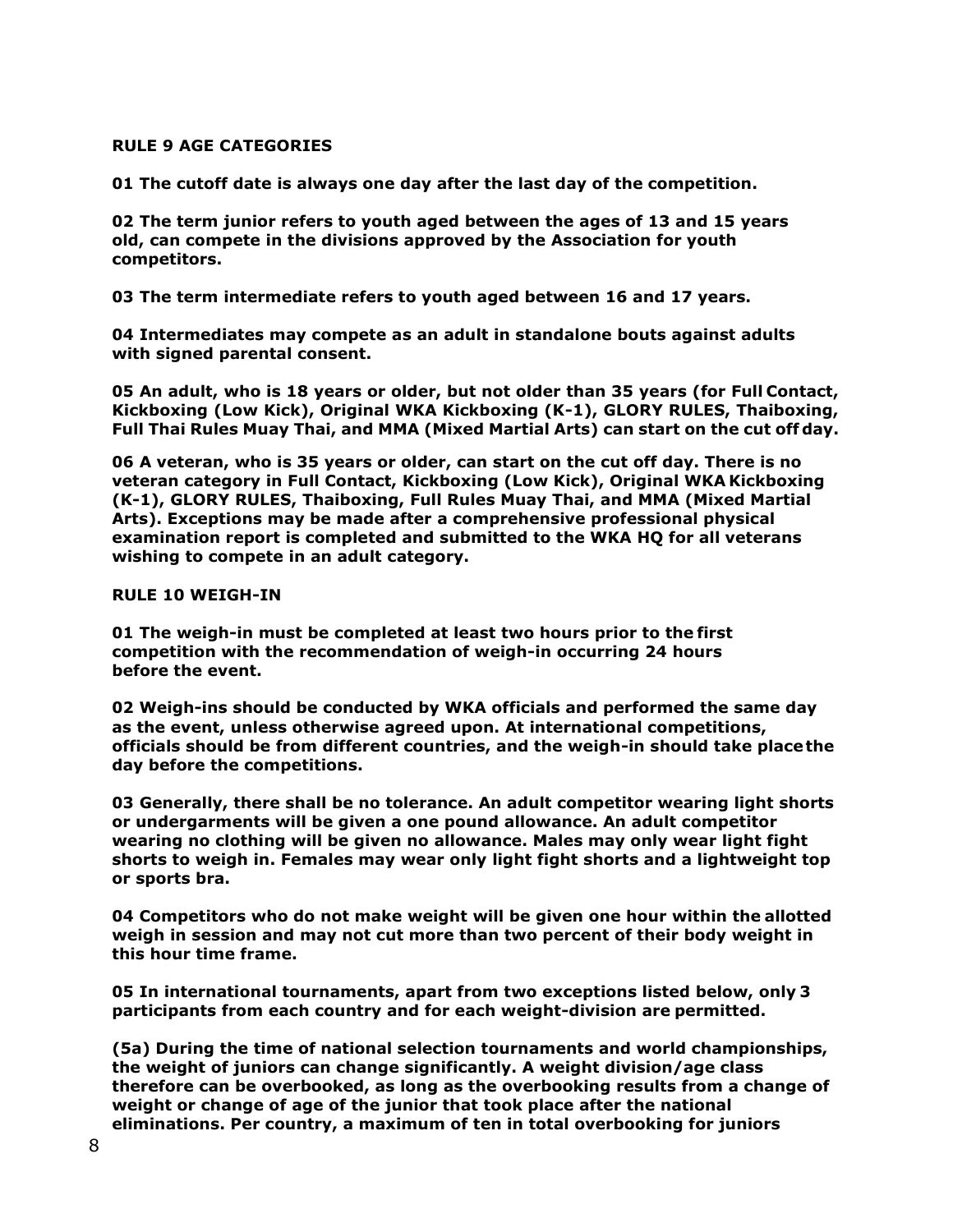**divisions (male and female) is permitted, as long as there are never more than five competitors of the same country in any weight division or age class.**

## **RULE 11 MEDICAL EXAMINATION**

**01 In order to be licensed, all competitors must present a medical examination no older than 12 months on an official WKA amateur physical form, undersigned by a physician. A new exam will be required every 12 months. Competitors are also required to pass a pre-fight physical prior to each event conducted by an approved and licensed physician.**

**02 In addition, competitors are required to furnish negative HIV, Hepatitis B Surface Antigen, and/or Hepatitis C Antibody blood test results according to State and local jurisdiction as well as Association policy dated no older than 6 months.**

**03 Competitors are also required to pass a pre-fight physical prior to each event conducted by an approved and licensed physician.**

**04 Other exams may also be required, particularly for those competitors over the age of 35, at Association's discretion.**

**05 Competitors must have no medical or any other reasons preventing them from participating in the event. In addition, a competitor must have no current medical suspension issued by any state athletic commission or recognized sanctioning body. The competitor may provide documentation directly to the WKA Australia Headquarters necessary to lift such a suspension with the WKA.**

**06 Competitors must show a clearance from a neurologist, reviewed by the Association, after having lost consciousness due to a head knockout, or after the second head knockout within twelve months.**

**07 Female participants must not be pregnant.**

**08 If a domestic competitor is not licensed by the Association for the current year at the time of the physical examination and the weigh-in, he or she shall not be permitted to compete.**

**09 If a competitor is not in possession of his or her Fight-Book with the annual WKA license stamp at an international tournament at the time of the physical examination and the weigh-in, he or she shall not be permitted to compete.**

## **RULE 12 FIGHTING AREAS**

**01 Box Rings:**

**(1) Full Contact competitions shall be held inside a ring. The box ring must meet AIBA (Association International de Box Amateur) norms.**

**(2) The box ring's components, including all side protections and ropes, must be inspected for suitability and safety prior to the first competition.**

**(3) Each side of the squared box ring (the length of the rope on one side) should be a minimum of 4.5 meters and a maximum of 6.00 meters. It shall consist of at least 4 ropes with a minimum of 1 vertical safety straps per side.**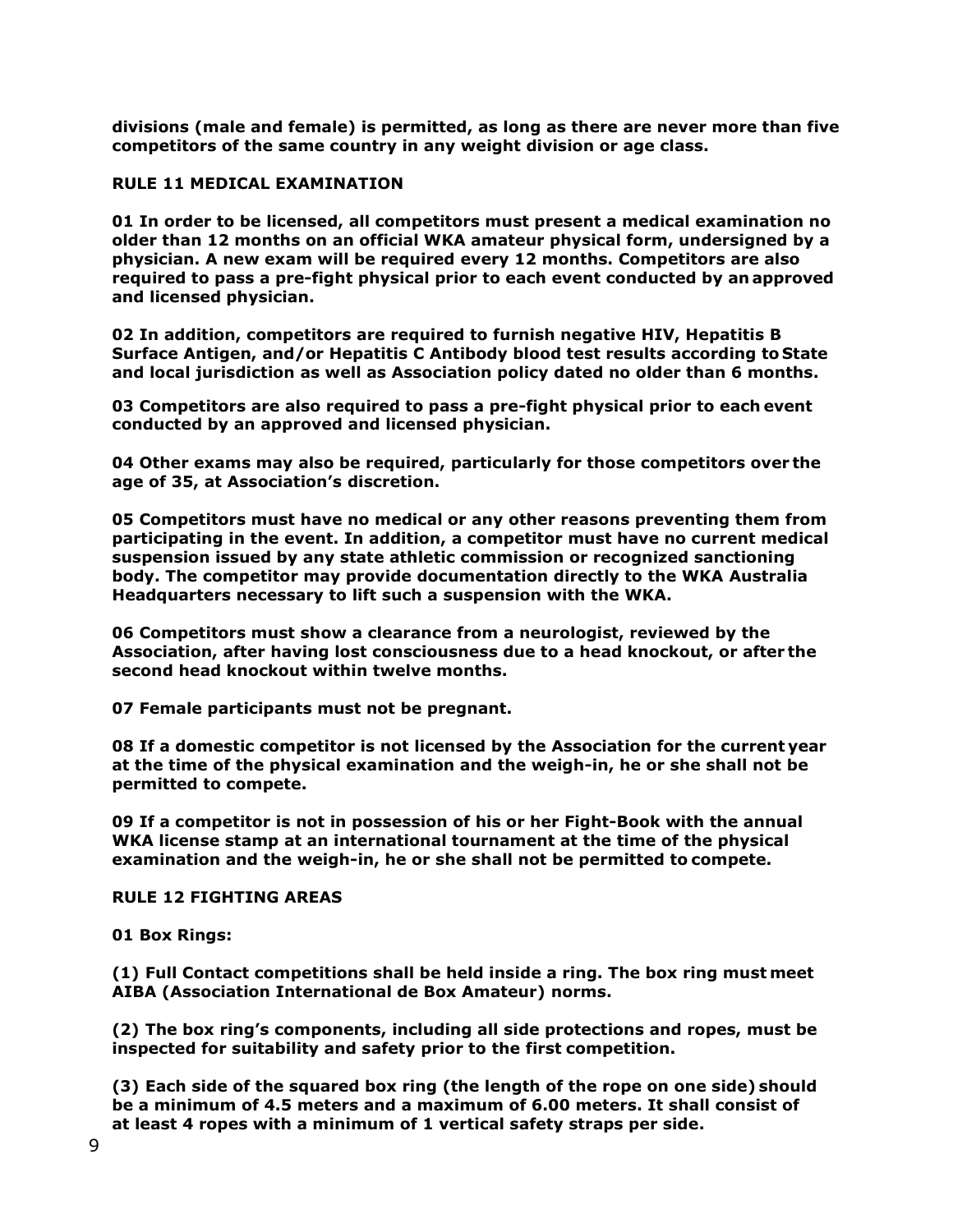**(4) The minimum diameter of each of the four ropes shall be 2.5cm (1").**

**(5) The lowest rope must be placed 33cm (13") above the platform, while the top rope must be placed no more than 1.30m above the platform.**

**(6) All ropes must be covered with soft tightly fitted materials.**

**(7) The four corners must be made of metal. The diagonal distance between opposite corners must not exceed 10.6 meters (outside measurement).**

**(8) The height of the corners must not be more than 1.30 meter (52") above the platform of the ring.**

**(9) All corners must be covered with commonly used cushions in order to avoid possible injuries.**

**(10) The platform itself may not be placed higher than 1.20m above the ground level. It must be covered with a shock absorbent material below the ring floor layer. The floor must be padded by a layer of rubber, soft cloth, rubber mat or other suitable material that is approved by the Commission with a minimum thickness of 2.5cm and a maximum of 3.7cm.**

**The padding shall be completely covered by a non-slip canvas cloth that is stretched and secured into place. Painted signage or images on the canvas must consist of a non-slip paint or sublimation.** 

**(11) Stairs shall be placed in the red and the blue corners and in one white corner.**

**(12) Sufficient chairs must be provided for coaches.**

**(13) The officials-tables must be equipped with the following items:**

- **Pool lists**
- **Score cards or clickers**
- **3 Table stop watches (time keeper)**
- **Acoustic signals (bell, whistle & horn)**
- **Spare papers and pens**
- **PC and printer (optional)**

**(14) Judges' tables and chairs shall be located along the other three sides of the ring box.**

**(15) If there is only one ring in use, sufficient space for medics and/oremergency personnel shall be provided at the referee-table.**

**(16) To avoid possible injuries, photography and video crew are required to be credentialed and given specific instructions by the Association and promotion.**

**02 MMA competitions may use caged fighting (safety ring) areas preapproved by the Association. For specific requirements, refer to Section III, Rule 4.**

**03 Submission Grappling: for appropriate competition areas for Submission Grappling, refer to Section IV, Rule 2.**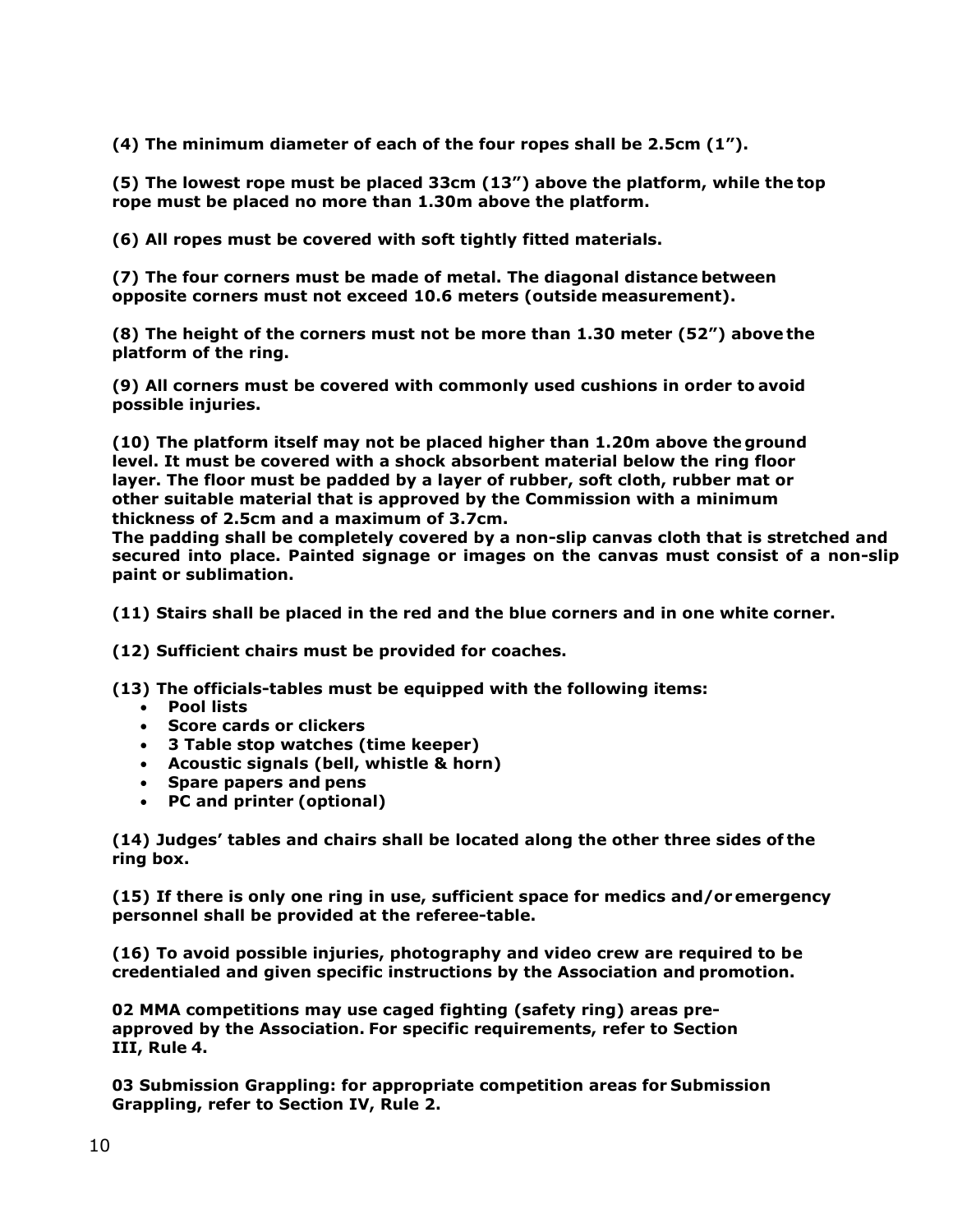## **RULE 13 REFEREES**

**01 All provisions in this article set forth the basic duties of referees. Referees must also fulfill other conditions, requirements, and duties set forth in other WKA official documents related to referees, which are published on the WKA web page.**

**(1) All referees are required to be trained and certified by the Association.**

**(2) All referees must meet continuing education standards to keep certification.**

**(3) Referees are also required to pass a pre-event physical prior to each event conducted by an approved and licensed physician.**

**02 International Referee Categories**

**(1) Referees of the categories "A", "B" and "C" shall be identified by different color ID-cards marked "REFEREE."**

**(2) An A class referee is required to take part at WKA World Championships as a B class referee for 3 years (3 times) and also to pass the A class referee test. An A class referee must also have sufficient knowledge of English.**

**(3) A B class referee is required to take part at WKA World Championships as a C class referee for 3 years (3 times) and also to pass the B class referee test. A B class referee must also have sufficient knowledge of English.**

**(4) A C class referee is required to have 3 years of practice in refereeing as afirst class national referee and also to pass the C class referee test. A C class referee must also have sufficient knowledge of English.**

**(5) WKA HQ organizes referee super seminars once each year before the WKA World Championships for the purpose of training and licensing A, B and C class referees. Attending these seminars and successfully passing a test, as well as sufficient knowledge of English (the official language of the WKA), are the conditions to become an "A", "B" or "C" class referee.**

**(6) Each country is responsible for its own graded referees' training andlicensing according to the WKA teaching and lecturing program for national class referees. However, WKA may also offer seminars.**

**(7) Licensed referees are registered in a central database. Their names, categories, nationalities and MAP-numbers will be published in the officialWKA members website (www.wkaassociation.com).**

**03 The Power of A, B, and C Class Referees**

**(1) An A class referee is entitled to be head referee and ring inspector in WKA World Championships and to act as a supervisor in international title competitions.**

**(2) A B class referee is entitled to be a referee in WKA World Championships finals and to act as a referee or judge in international title competitions. A B class referee is entitled to be a ring inspector in WKA World Championships if there is no A class referee available.**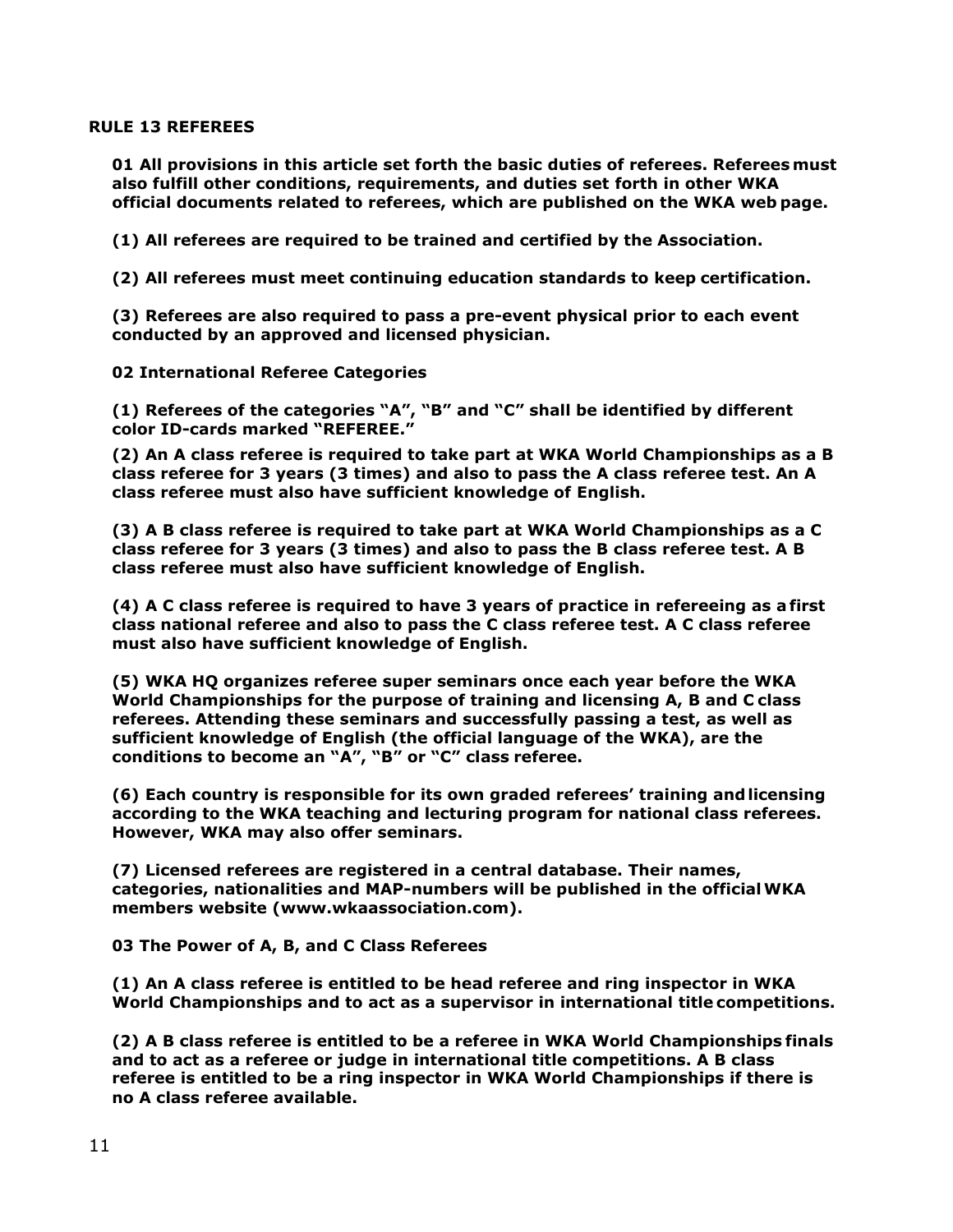**(3) A C class referee is entitled to be a referee in the elimination competitions in WKA World Championships and to act as a judge in national title competitions.**

**04 Conflict of Interest**

**(1) In continental and world championship competitions, the referee team has two composition options:**

**(a) One referee from the nationality of the red corner competitor, one referee from the nationality of the blue corner competitor, and one or more referees from the nationality of neither red nor blue corner competitors.**

**(b) All referees of different nationalities, excluding the nationalities of red and blue corner competitors.**

**(2) If a referee has several nationalities, or if he or she, based on the exception of the nationality principle, has chosen a country, such a referee must step down whenever a competitor is either from one of the referees' nationalities or from his or her country of choice.**

**(2a) The rule about the nationality of referees can be broken only by decision of Supervisor and only in the case when there are not enough referees of different nationalities at the tournament.**

**(3) It is the referee's responsibility to report any possible conflict of interest. In case of an omission, the present WKA members, after consulting the Head Referee, may impose one or more of the following measures:**

- **(a) Warning**
- **(b) Exclusion from further participation as a referee in the event**
- **(c) Reduction of the referee's compensation**

**(d) Withdrawal of the referee's license for a period of time determined by the WKA HQ and National Representatives.**

**05 The Head Referee**

**(1) A head referee must be designated for every competition.**

**(2) In a competition with several competition areas or rings, the Head Referee shall appoint Ring Inspectors, who shall supervise application of WKA rules at one fighting area or ring.**

**(3) The Head referee can replace referees who have been obviously not neutralor who have violated the official WKA competition rules. In such cases, the Head Referee can overrule their decisions.**

**06 Ring Inspectors**

**(1) At each fighting area the head of the referees shall be the Ring Inspector. He or she shall be responsible for the correct application of all WKA rules in his or her fighting area. It is the responsibility of the Ring Inspector to place referees at his**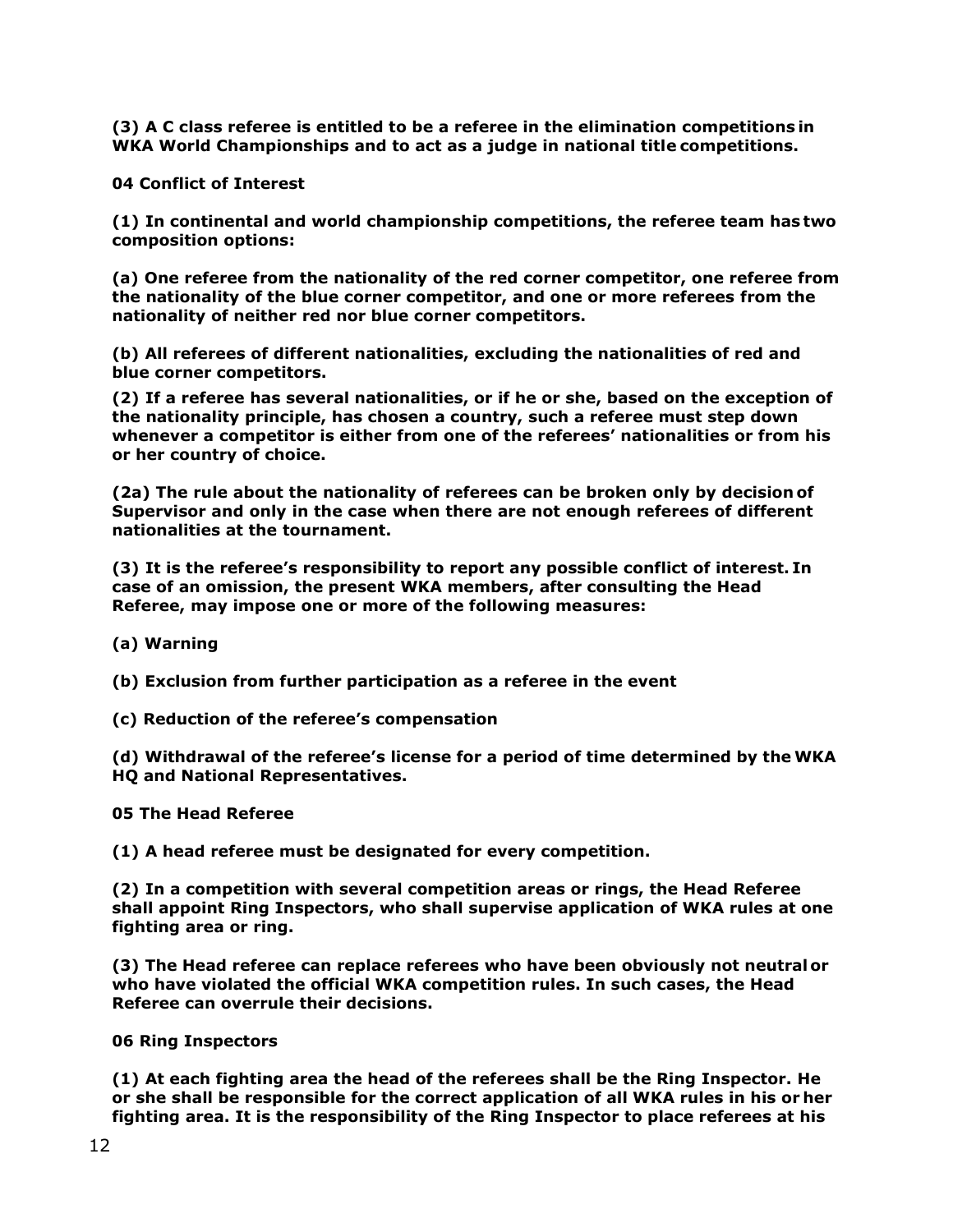**or her competition area or ring according to their nationalities or affiliations with schools, clubs, or particular competitors.**

**(2) The Ring Inspector shall report the results according to the instructions of the Head Referee.**

**(3) At events with only one competition area or ring, the Supervisor acts as Ring Inspector.**

**07 The Supervisor or Chief Official**

**(1) The Supervisor shall be responsible for managing all referees and supervising the work in all competition areas and/or rings. He or she shall ensure that the**

**time schedule will work. The Supervisor shall also ensure the safety of the fighter by making certain that the mandatory physician and first aid team are present.**

**(2) The Supervisor is part of the WKA Event Organization Team for World Championships. For international events or gala, he or she shall be appointed by WKA HQ and shall send a report about the event to WKA HQ.**

**08 Protests**

**(1) Decisions of the official doctor can be subject to protest if a second doctor is present at the event. The second doctor will make a decision about the protest.**

**(2) Protests are only possible in the following situations, and will be considered after a formal email is sent to the head representative to action an investigation. All formal protests will be accompanied by \$150 investigation fee:**

**(a) There exists a proven agreement between the referees and/or judges.**

**(b) The mathematical addition of the scores is incorrect.**

**(c) An obvious confusion between the red and blue corner has occurred.**

**(d) The official WKA Rules were violated.**

**(3) Video recordings cannot be used to justify a protest.**

**(4) A protest shall not hold back the competition. However, the Head Referee can interrupt the continuation of the fights for a short period of time if the result of the protest has a significant influence on the proceeding of the competition.**

**(5) After hearing the protest from both coaches as well as the referee's comments, the Head Representative shall then make the final decision.**

**(6) The protest fees shall go into the general account of the WKA HQ fund for future referee trainings and development.**

**(7) If a protest is submitted after the competition, the WKA HQ shall make the decision after hearing the protest from both coaches as well as the referee's comments. The national federation has a limit of 30 days to make a statement about a protest.**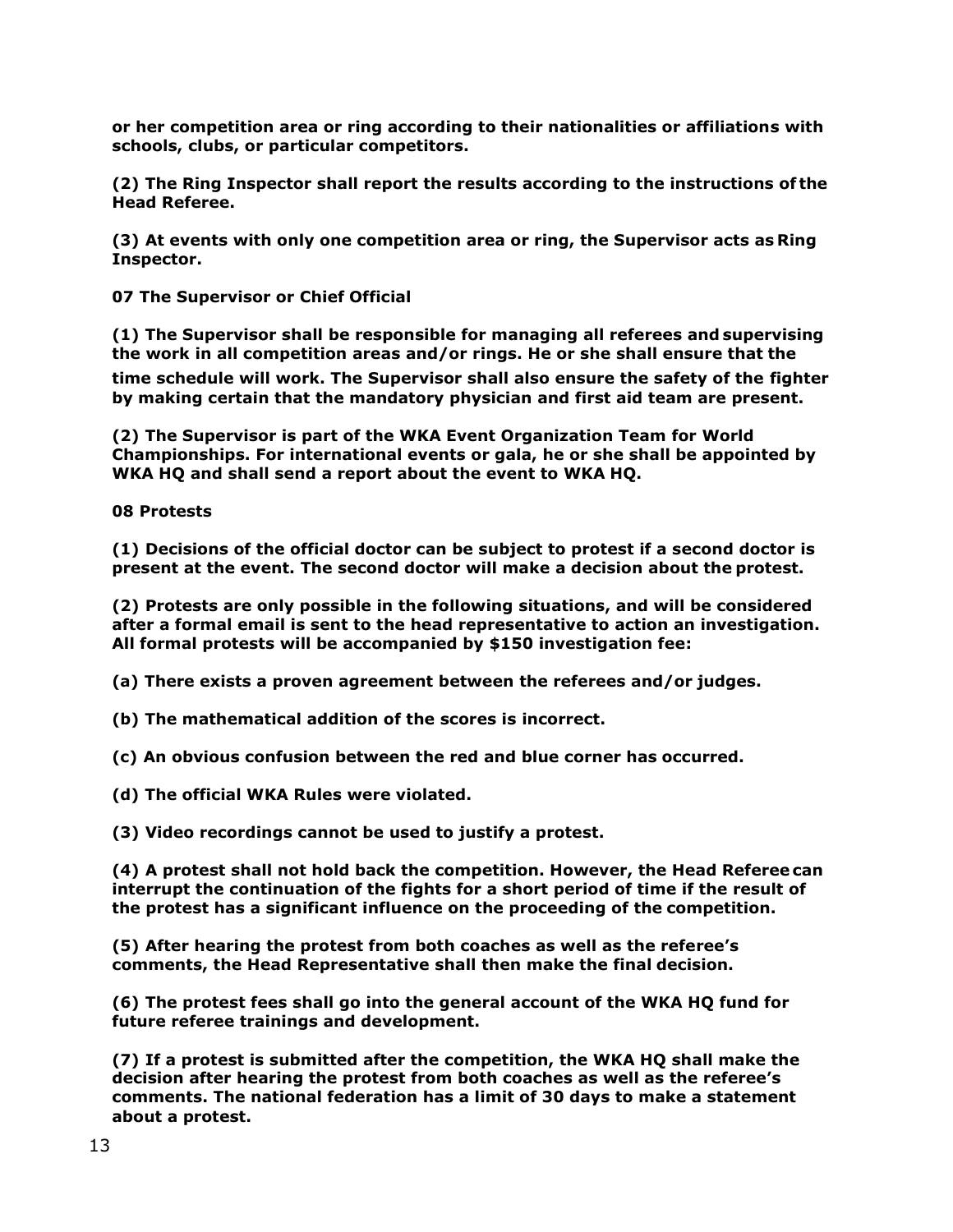**(8) If the decision of a protest leads to a loss of a European or World title, the final decision can only be made by the Executive Board of the WKA.**

**09 Attire**

**(1) Referees shall wear an Association shirt appropriate to the level of formality called for by the individual event (polo shirt or button-up shirt), black trousers, and black athletic shoes.**

**(2) To minimize injuries, it is forbidden for referees to wear any jewelry, watches, pens, large belt buckles, hard soled shoes, etc. Judges are exempted from this rule since no body contact with competitors is possible.**

**(3) The use of medical gloves is required.**

**(4) For international competitions or tournaments:**

**(a) During the pre-elimination competitions up to the semi-finals, T-shirts or Polo- shirts with the print "OFFICIAL" or "REFEREE" are permissible. All referees must wear black trousers.**

**(b) For finals or title competitions all officials must wear black trousers and WKA Polo shirts. When necessary, a black blazer may also be required.**

**10 Registration of referees per country for world championships**

**(1) For every country the following number of referees must be present:**

- **0-4 competitors: no referee**
- **5-25 competitors: 1 referee (A or B class)**
- **26-50 competitors: 2 referees (both A or B)**
- **51-75 competitors: 3 referees (at minimum one A and one B)**
- **76-100 competitors: 4 referees (at minimum one A and one B)**
- **101-125 competitors: 5 referees (at minimum one A and two B)**
- **126+ competitors: 6 referees (at minimum one A and two B)**

**(2) Each country that does not fulfill its referee requirement will be fined 250 € per each missing referee. The money shall go into the WKA HQ generalaccount.**

**(3) Countries that pre-register their referees for championships and receive confirmation from WKA will receive priority.**

**(4) The referee's payment shall be predetermined prior to the event and should be contingent upon each referee's class.**

**(5) Payment is due the morning of the final competition's rounds before these rounds begin.**

**(6) The organizer/host shall be responsible for taking care of the referees. He or she must provide separate rooms for referees containing food and beverages. In addition, mineral water must be provided on the referees' tables.**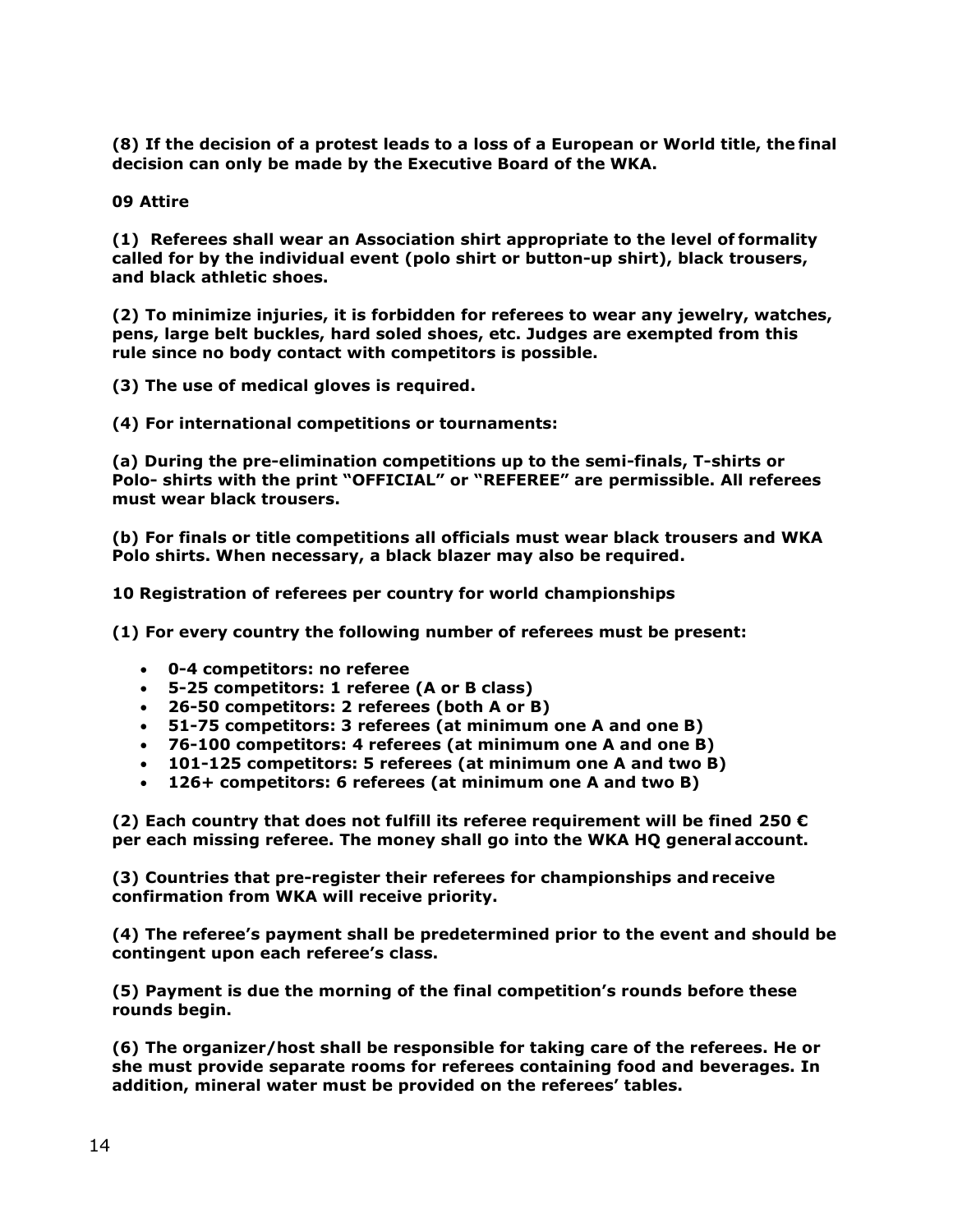# **SECTION II: FULL CONTACT, KICKBOXING (LOW KICK), ORIGINAL WKA KICKBOXING RULES (K-1), GLORY RULES, THAIBOXING, AND FULL RULES MUAY THAI**

## **RULE 1 WEIGHT CLASSES**

**01 The following weight divisions shall be used for juniors (13 to 17 years): 02 Juniors 15 years or younger may not compete in bouts greater than 3 rounds. 03 16 – 17 Juniors may compete in senior competitions with signed parental consent.**

| <b>13 YEARS</b> |             |              |             |             |             | <b>14-15 YEARS</b> |             |
|-----------------|-------------|--------------|-------------|-------------|-------------|--------------------|-------------|
| <b>BOYS</b>     |             | <b>GIRLS</b> |             | <b>BOYS</b> |             | <b>GIRLS</b>       |             |
| $-34$ kg        | $-74.8$ lb  | $-34$ kg     | $-74.8$ lb  | -40 kg      | $-88.0$ lb  | $-40$ kg           | $-88.0$ lb  |
| $-37$ kg        | $-81.4$ lb  | $-37$ kg     | $-81.4$ lb  | $-43$ kg    | $-94.6$ lb  | $-43$ kg           | $-94.6$ lb  |
| $-40$ kg        | $-88.0$ lb  | $-40$ kg     | $-88.0$ lb  | $-46$ kg    | $-101.2$ lb | $-46$ kg           | $-101.2$ lb |
| $-43$ kg        | $-94.6$ lb  | $-43$ kg     | $-94.6$ lb  | $-49$ kg    | $-107.8$ lb | -49 kg             | $-107.8$ lb |
| $-46$ kg        | $-101.2$ lb | $-46$ kg     | $-101.2$ lb | $-52$ kg    | $-114.4$ lb | $-52$ kg           | $-114.4$ lb |
| $-49$ kg        | $-107.8$ lb | $-49$ kg     | $-107.8$ lb | $-55$ kg    | $-121.0$ lb | $-55$ kg           | $-121.0$ lb |
| $-52$ kg        | $-114.4$ lb | $-52$ kg     | $-114.4$ lb | $-58$ kg    | $-127.6$ lb | $-58$ kg           | $-127.6$ lb |
| $-55$ kg        | $-121.0$ lb | $-55$ kg     | $-121.0$ lb | $-61$ kg    | $-134.2$ lb | $-61$ kg           | $-134.2$ lb |
| $-58$ kg        | $-127.6$ lb | $+55$ kg     | $+121.0$ lb | $-64$ kg    | $-140.8$ lb | $-64$ kg           | $-140.8$ lb |
| $+58$ kg        | $+127.6$ lb |              |             | $-67$ kg    | $-147.4$ lb | $-67$ kg           | $-147.4$ lb |
|                 |             |              |             | $+67$ kg    | $+147.4$ lb | $+67$ kg           | $+147.4$ lb |

| <b>16-17 YEARS</b>   |             |              |             |  |  |
|----------------------|-------------|--------------|-------------|--|--|
|                      | <b>BOYS</b> | <b>GIRLS</b> |             |  |  |
| $-54$ kg             | $-118.8$ lb | $-46$ kg     | $-101.2$ lb |  |  |
| $-57$ kg             | $-125.4$ lb | $-48$ kg     | $-105.6$ lb |  |  |
| $-60$ kg             | $-132.0$ lb | $-50$ kg     | $-110.0$ lb |  |  |
| $-63.5$ kg           | $-139.7$ lb | $-54$ kg     | $-118.8$ lb |  |  |
| $-67$ kg             | $-147.7$ lb | $-57$ kg     | $-125.4$ lb |  |  |
| $-70$ kg             | $-154.0$ lb | $-60$ kg     | $-132.0$ lb |  |  |
| $-72.5$ kg           | $-159.5$ lb | $-63.5$ kg   | $-139.7$ lb |  |  |
| $-76$ kg             | $-167.2$ lb | $-67$ kg     | $-147.7$ lb |  |  |
| $-79$ kg             | $-173.8$ lb | $-70$ kg     | $-154.0$ lb |  |  |
| $-83$ kg             | $-182.6$ lb | $-72.5$ kg   | $-159.5$ lb |  |  |
| $-86$ kg             | $-189.2$ lb | $-76$ kg     | $-167.2$ lb |  |  |
| -90 kg               | $-198.0$ lb | $+76$ kg     | $+167.2$ lb |  |  |
| $-95$ kg             | $-209.0$ lb |              |             |  |  |
| $\overline{+}$ 95 kg | +209.0 lb   |              |             |  |  |

## **04 The following weight divisions shall be used for adults (18-35 years):**

| <b>18-35 YEARS</b> |             |              |             |  |  |
|--------------------|-------------|--------------|-------------|--|--|
| <b>MEN</b>         |             | <b>WOMEN</b> |             |  |  |
| $-54$ kg           | $-118.8$ lb | $-46$ kg     | $-101.2$ lb |  |  |
| $-57$ kg           | $-125.4$ lb | $-48$ kg     | $-105.6$ lb |  |  |
| $-60$ kg           | $-132.0$ lb | $-50$ kg     | $-110.0$ lb |  |  |
| $-63.5$ kg         | $-139.7$ lb | $-54$ kg     | $-118.8$ lb |  |  |
| $-67$ kg           | $-147.7$ lb | $-57$ kg     | $-125.4$ lb |  |  |
| $-70$ kg           | $-154.0$ lb | $-60$ kg     | $-132.0$ lb |  |  |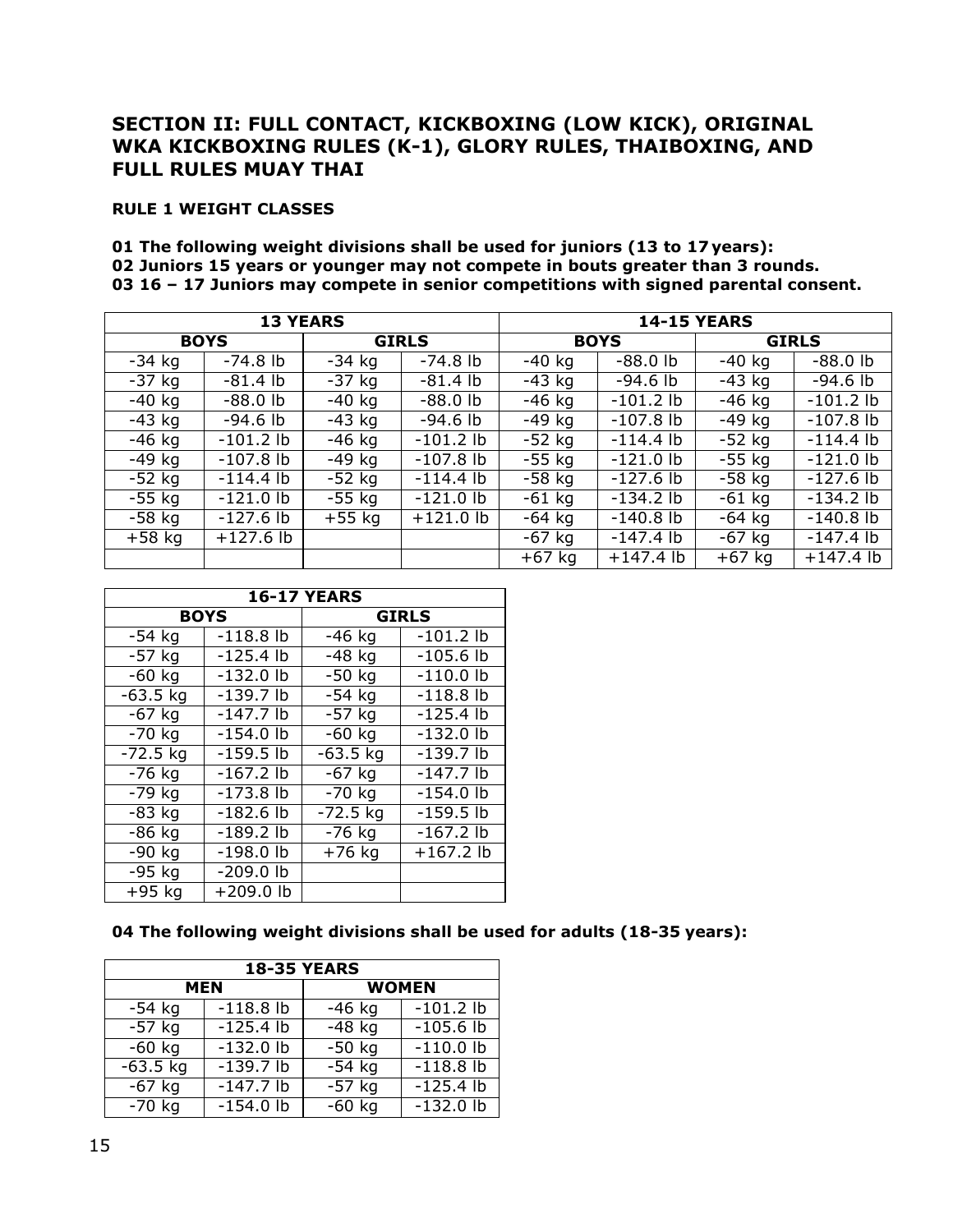| $-72.5$ kg | $-159.5$ lb | $-63.5$ kg          | $-139.7$ lb |
|------------|-------------|---------------------|-------------|
| $-76$ kg   | $-167.2$ lb | $-67$ kg            | $-147.7$ lb |
| $-79$ kg   | $-173.8$ lb | $-70$ kg            | $-154.0$ lb |
| $-83$ kg   | $-182.6$ lb | $-72.5$ kg          | $-159.5$ lb |
| $-86$ kg   | $-189.2$ lb | $-76$ kg            | $-167.2$ lb |
| $-90$ kg   | $-198.0$ lb | $\overline{+76}$ kg | $+167.2$ lb |
| $-95$ kg   | $-209.0$ lb |                     |             |
| $+95$ kg   | $+209.0$ lb |                     |             |

**05 For non-tournament events, there shall be allowed no greater than a seven pound differential between contestants up to -189.2, no greater than a ten pound differential from +189.2 to -209.0, a fifteen pound differential from 209.0 to 235.0, and any weight differential over 235.0.**

**06 For youth divisions, in addition to weight, other factors must be taken into consideration for matchmaking, such as height, age, and experience.**

## **RULE 2: WORLD LEVEL COMPETITIONS**

**01 In all international tournaments, fighters should be seeded according to ranking or by national title.**

**02 Each competitor's name, country and number must be listed. A minimum of three competitors in each weight class is obligatory. Fewer than three competitors move up to the next higher weight category. In that case each country must get a minimum of 1 copy of all drawing lists and name list of competitors for free. They should get it at least a few hours before the start of the tournament. There is no way to protest after the drawing.**

## **RULE 3 THE ATTENDANCE OF LICENSED PHYSICIANS**

**01 Every event must have 2 licensed physician in attendance with 1 licensed physician at ringside at all times when a bout is in progress. The attending physician must be licensed to practice medicine in the state in which the event in which he or she participates is held. He or she must also be familiar with and adept at performing emergency medicine such as the sort which would be needed in such athletic activity. Any and all directions and/or orders from the attending physician must be immediately obeyed. A first-aid team is compulsory as well.**

**02 The WKA or promoter will inform the local ambulance transport station of the event so that the local Emergency Medical Transport Unit is equipped with state of the art equipment to transport an injured competitor safely from the ring to local hospital emergency department.**

**03 The official physician, who must attend every match, is the final authority in questions of the safety of the competitors, and he or she may at any time stopor terminate a match at his or her discretion.**

**04 The attending physician must follow the rules and regulations of the appropriate national health board as well as those approved by the authorities where such rules apply.**

**05 No match may start or proceed before the attending physician is in place, and the physician may not leave his or her place prior to the decision of thematch.**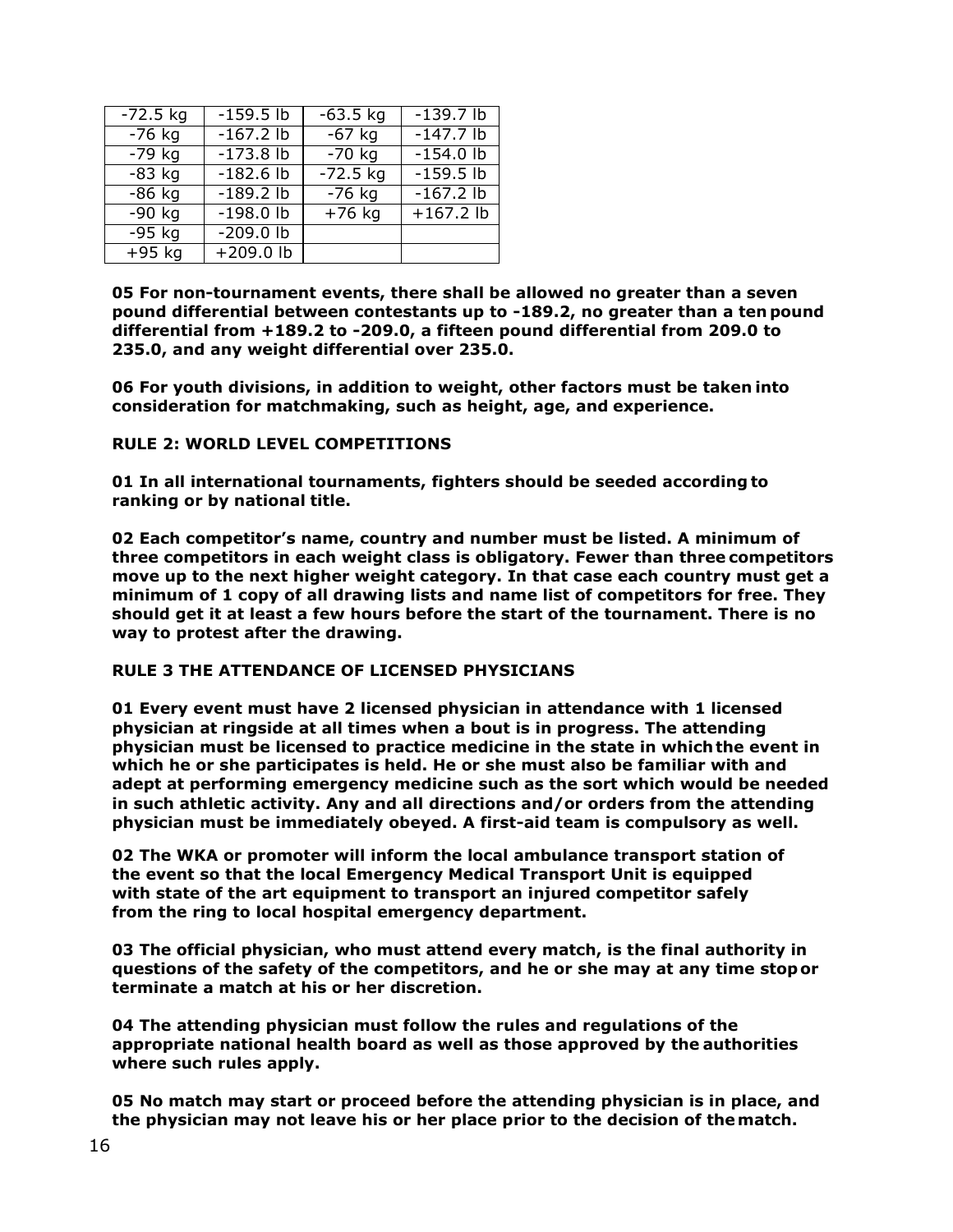**06 The attending physicians shall be ready to assist if a serious emergency arises, and to administer first aid in the event of less serious injuries.**

**07 The ring doctor has the right to interrupt or stop a contest by ringing the bell or calling "stop" to the referee, if he or she thinks a competitor is in danger and the referee has not stopped the fight. He or she is also responsible for making the decision when a referee calls him or her in case of an injury to a competitor.**

**08 No one, even a competitor's second, may attempt to aid a competitor during a round before the attending physician has had the opportunity to see the injured competitor. If the doctor is called to the fighting area, he or she must examine the presumed injury and then decide whether or not the fight should continue. The doctor's examination must have duration of not more than one minute. Any kind of treatment of the competitor is forbidden. Should one minute be insufficient, the referee shall stop the match and declare the injured competitor's opponent the winner. Doctors' decisions are final, although they can be protested if a second doctor is present at the event. The second doctor will make the decision about the protest.**

**09 The physician, first aid team, referee, and chief official must all meet to coordinate their activities and duties to be performed ringside prior to theevent.**

#### **RULE 4 ROUND NUMBER AND LENGTH**

**01 In tournaments, all preliminary and final matches shall consist of no more than three (3) rounds of not more than two (2) minutes each with a one (1) minute break between rounds.**

**02 In all other events, matches shall consist of no more than five (5) two (2) minute rounds with a one (1) minute break between rounds.**

**03 Regional, national, and international title matches shall consist of five (5) two (2) minutes rounds.**

**04 Juniors under the age of 15 years old may not compete in bouts greater than (3) rounds.**

#### **RULE 5 ATTIRE**

**01 For Full Contact, competitors shall wear long trousers or shorts. Males shall not wear any upper body covering. Females must wear a sports or athletic top or bra.**

**02 For Kickboxing (Low Kick), Original WKA Kickboxing (K-1), GLORY RULES, Thaiboxing, and Full Rules Muay Thai, competitors shall wear shorts. Males shall not wear any upper body covering. Females must wear a sports or athletic top or bra.**

**03 All attire shall be permitted at the discretion of the Association.** 

# **04 RULE 6 RULES OF CONDUCT INSIDE AND OUTSIDE THE RING**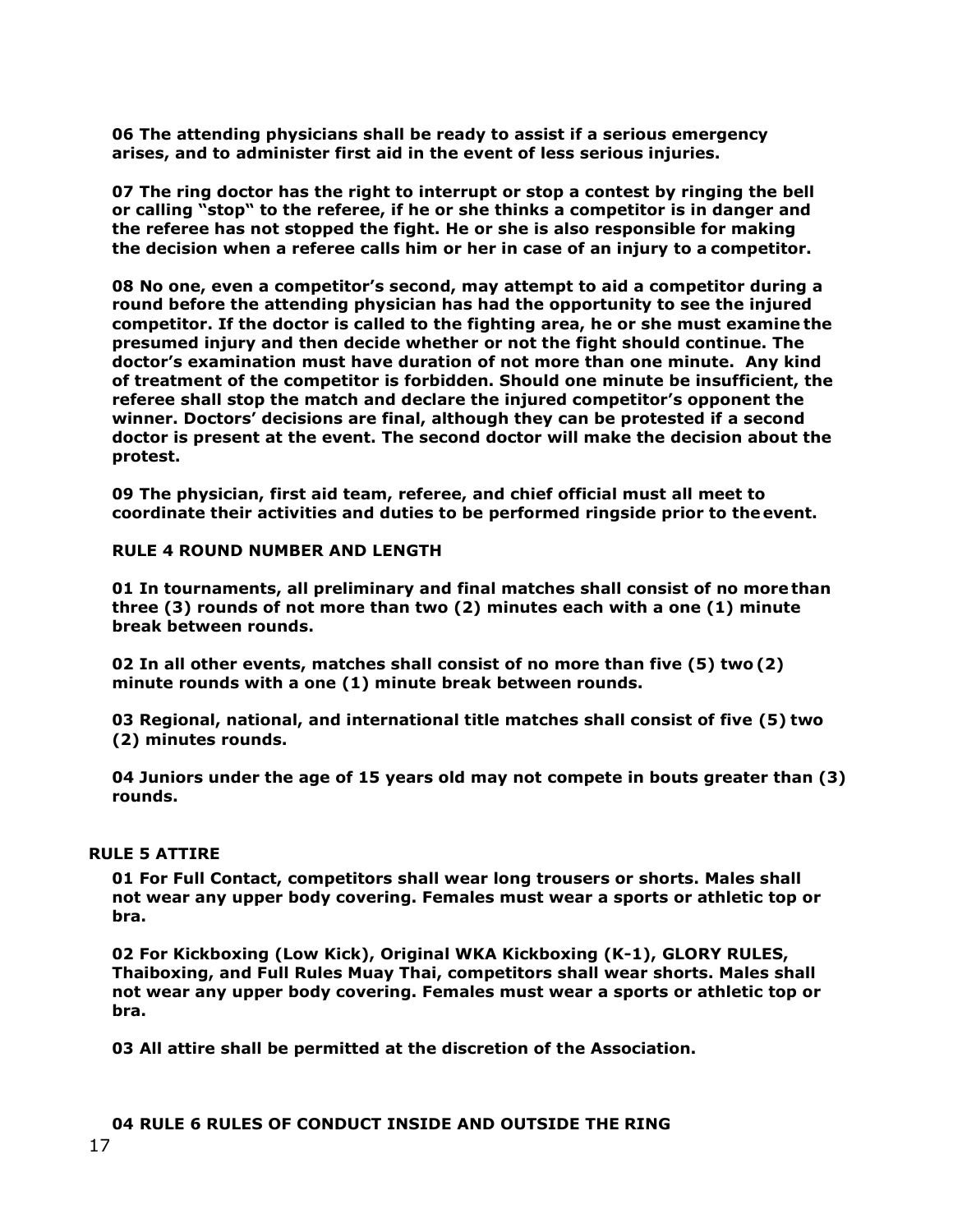**01 It is the duty of every competitor to show fair play in the ring. Should a competitor not be ready to continue the match, because his or her safety equipment is not working properly or for other reasons, he or she shall retreat one step and raise one arm.**

**02 Should a competitor be sent down for the count or in any other way be incapacitated, his or her opponent shall immediately retreat to the nearest neutral corner and wait for the referee to signal that the match can proceed again.**

**03 Should the end of the round be signaled while a competitor is receiving an eight-count, the other competitor shall remain in the neutral corner and all seconds shall stay out of the ring until the referee has concluded the count.**

**04 When a competitor receives a warning or a reprimand from the referee, he or she must put his or her gloves up in guard position and bow toward the referee to indicate that he or she has understood the reason for the warning or reprimand.**

**05 At the conclusion of the fight the competitors shall approach the referee, standing in the center of the ring, and there, with one competitor on each side of the referee, await the speaker's announcement of the decision. The referee shall then raise the arm of the winner.**

**06 After the fight the competitors shall salute each other and each other's seconds, after which both competitors shall bow to the referee in recognition of his or her efforts.**

**07 Violation of WKA rules and regulations, or infringements of the unwritten laws of good sportsmanship and fair play may lead to a warning or disqualification for a shorter or longer duration of time, depending on the seriousness of the violation or infringement.**

## **RULE 7 THE COMPETITOR**

**01 The competitors must be in good physical shape and have a goodsportsmanlike attitude.**

**02 The competitors must be well groomed and presentable. The nails of hands and feet must be cut short. The hair must be short or freshly washed. Malecompetitors with hair of a length that could pose a problem during the fight (i.e. shoulder length or more), must follow the rules concerning long hair that apply to female**

**competitors. All competitors shall be clean and proper. It is the sole prerogative of the WKA referee to decide whether facial hair (moustaches, sideburns, beards or a combination of these) or the length of the hair poses a safety hazard to the competitors or an obstacle to the unhindered observation of the match. The referee can insist that such facial hair be removed, or in the case of long hair, be contained by a net.**

**03 Excessive use of grease or similar substances is prohibited. Thai oil, boxing liniment, petroleum jelly, and similar substances are permitted on the body in conservative quantities.**

**04 The following substances are approved for treating competitors' cuts between rounds: Adrenaline 1:1000, Avitene, and Thrombin.**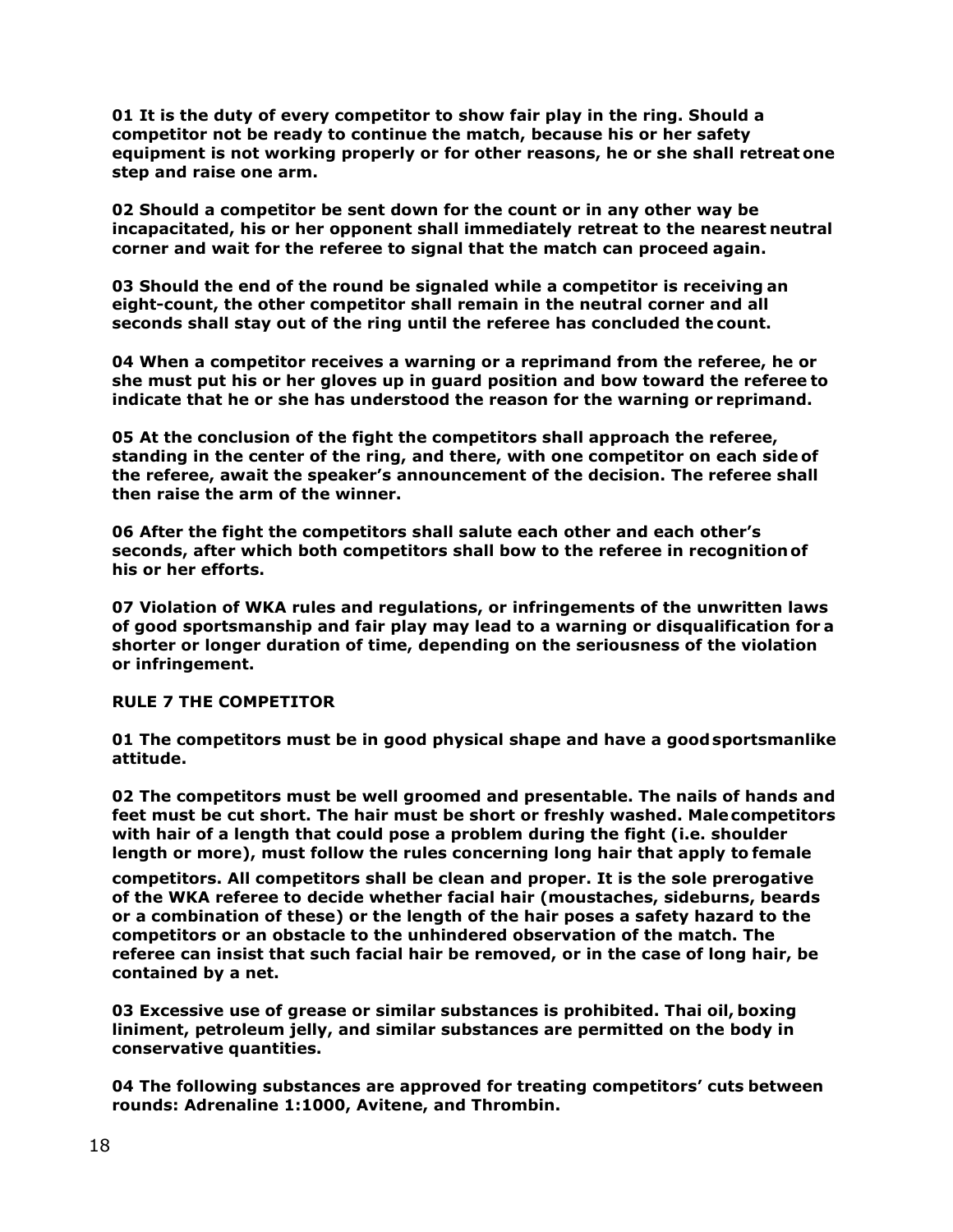**05 Competitors are prohibited from wearing any type of jewelry or piercing accessories during competition.**

## **RULE 8 THE COMPETITOR'S EQUIPMENT**

**01 All competitors must be equipped in all divisions with approved safety equipment in the form of padded protectors:**

**(1) An individually fitted breast-protector for females in all disciplines and all age classes is recommended, but may be required according to any State or Association regulation.**

**(2) An individually fitted groin-protector for all age classes in all disciplines for males is required and for females is recommended.**

**(3) Foot protectors and shin guards are required for Full Contact in both novice and open classes.**

**(4) Foot protectors are optional for Kickboxing (Low Kick). If foot protectors are not worn, shin and instep protection is mandatory for both novice and open classes.**

**(5) No foot protectors may be worn in K-1, GLORY RULES, Thaiboxing, and Full Rules Muay Thai. Shin/instep protection is required for novice K-1, GLORY RULES, Thaiboxing, and Full Rules Muay Thai matches and are optional for open class K-1, GLORY RULES, Thaiboxing, and Full Rules Muay Thai matches, in which case both competitors must be geared alike.**

**(6) Elbow pads are required for Full Rules Muay Thai in both novice and open classes.**

**(7) Individually fitted head-protector (helmet) is mandatory for all novice class competitors and may be optional in open class matches with prior agreement between competitors, provided that this is in compliance with any State or Association regulation. Head gear must be open faced, with no nose or cross-face protection. In novice divisions, head gear may optionally have cheek protection with the consent of both corners.**

**(8) Individually fitted tooth-protector (mouth guard) required for all competitors.**

**(9) Bandaging of each competitor's hands shall not exceed one roll of surgeon's adhesive tape, not over 1-1/2 inches (3cm) wide, placed directly on the hand to protect the part of the hand near the wrist. The tape may cover the hand but not extend within ¾ inch (1.5cm) of the knuckles when the hand is clenched to make a fist. Soft surgical bandage, not over two inches wide, held in place by not more than sixfeet of surgeon's adhesive tape for each hand shall be used. Up to one 10 yard (5m) roll of bandage may be used to complete the wrappings for each hand. Strips of tape may be used between the fingers to hold down the bandages, not to cover the knuckles. Bandages shall be adjusted in the locker room in the presence of an Association official. Cloth hand-bandages, maximum length of 3.5 meters, may be used.**

**(10) 10 oz. gloves shall be used for all divisions and classes. Gloves must be new for all main events and in good condition or they must be replaced. All gloves to**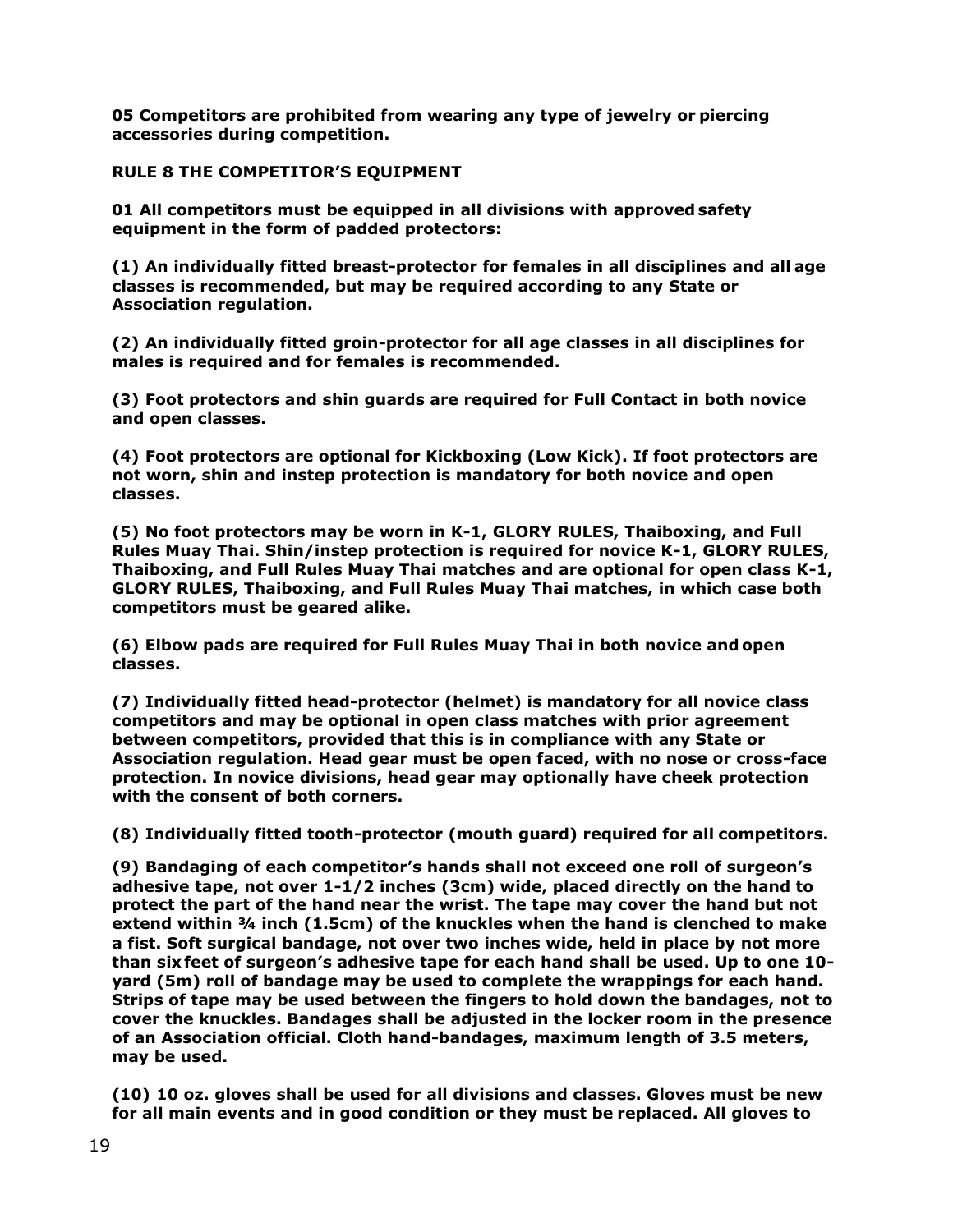**be cleaned and sanitized at the conclusion of each fight.** 

**02 The competitors are responsible for bringing their own personal equipmentand that of their seconds to all WKA matches and tournaments. In addition, the promoter shall provide equipment for all competitors, approved by the Association, unless specified by the Association in advance of the event.**

**03 A layer of medical adhesive tape is required over the closuresof his or her gloves and foot protectors in order to hold them in place.**

**04 All competitors with long hair may wear approved hair bands or holders without any metal and must do so if the hair is long enough to pose a safety hazard or could hinder the observation of the fight.**

## **RULE 9 SECONDS**

**01 The second may give up on behalf of his or her competitor if he or she deems it irresponsible to let the fight continue. The second may enter the fight platform, at which time the fight shall be immediately stopped by the referee. A second shall not throw in a towel.**

**02 Prior to every tournament the Head Referee shall call a meeting with all judges, referees, seconds, and fighters to clarify any questions about rules, regulations and the general proceedings of the tournament. No rules can be changed during this meeting. This meeting is mandatory for all participating fighters.**

**03 Seconds shall support and advise their competitors during the intermission between rounds. Seconds shall remain seated during rounds. Nothing, including seconds' hands, water bottles, and the like, shall rest on the ring apron duringthe round. Each competitor may have two seconds, only one of whom may enter the ring during the break.**

**04 During the rounds neither of the seconds may enter the ring or in any other manner hinder or disturb the proper proceeding of the fight. Seconds shallcomply with any and all directions given by the referee. Prior to each round the seconds must remove buckets, stools, towels and the like from the ring, and if necessary wipe the floor clean of spilt water. The seconds shall have at their disposal a towel, a sponge, water and grease for the competitor.**

**05 During the rounds the seconds may give advice (only in a proper manner), help, or encourage the competitor. Should a second violate this rule the referee can issue a warning, expel the second, or disqualify the competitor. A second who has been expelled may not function as second in the remaining part of the tournament.**

**06 A match starts when the referee gives the command "fight" to begin the first round, and it finishes when the referee stops the fight in the last round. Onlythe competitors and the referee may be present in the ring during the match. If any other person enters the ring, the referee can decide that the fight isimmediately over and cannot continue again.**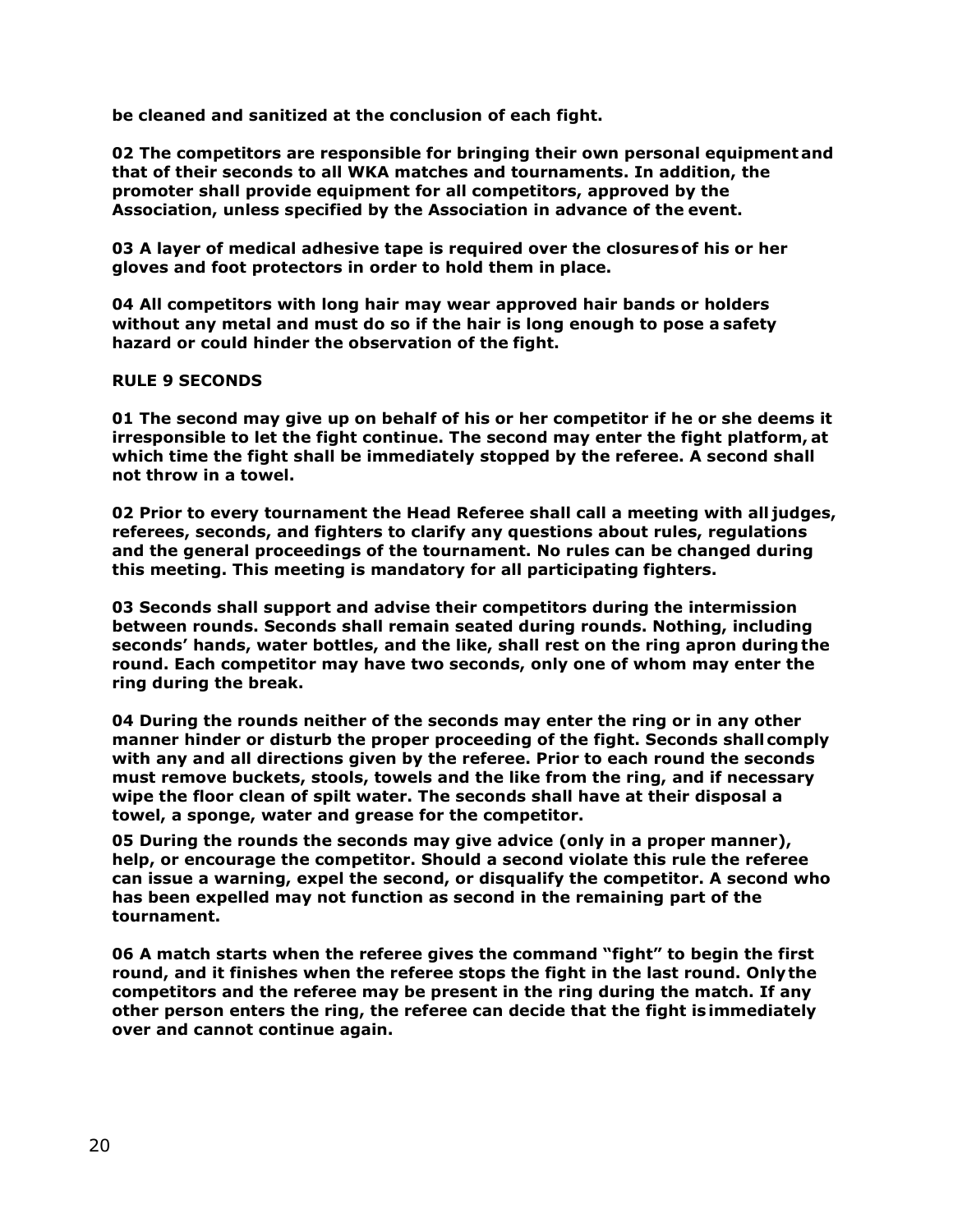## **RULE 10 CLASSIFICATION OF COMPETITORS**

**01 Officials shall verify that competitors compete in their proper weight classes. The count of victories is made by adding the number of victories the individual competitor has had (not the number of matches, which is irrelevant) and then classifying the competitor accordingly. The following Classifications shall be used for adult competitors:**

**(1) Class C – Amateur "Novice"—Combat Sports competitors progress to Class B after 3 wins in class.**

**(2) Class B – Amateur "Open"—Combat Sports competitors may progress to Class A after 5 wins in class.**

**(3) Class A – Professional—Combat Sports competitors who have acquired a level to be licensed as professional fighters.**

**02 Only Class B (Amateur "Open" Class) bouts will be featured at the World Championships.**

**RULE 11 AMATEUR DIVISION SCORING RULES AND BOUT RESULTS**

**01 The judges shall score all contests and determine the winner through the useof the 10-Point Must System. In this system the winner of each round receives ten points and the opponent receives a proportionately smaller number. But in no circumstances shall a judge award the loser of each round fewer than seven points. If a round is judged even, each contestant shall receive ten points. No fraction of points may be given.**

**02 Judges should base their scoring of each round on the following criteria, with each tier taking precedence over any item below it (thus, one tier's criterionmust be equal in order for a judge to include the tier(s) below it in his or her evaluation):**

**(1) Number of knockdowns**

**(2) Effective striking technique, to be defined as the amount of damage legal strikes cause the opponent**

- **(3) Effective ring control**
- **(4) Style-specific technique**

**03 Scoring shall be based upon the effectiveness of any legal techniques used. The number of eight-counts shall be weighted first. If this criterion is equal, then effective striking shall be weighted second. If these two criteria are equal, effective ring control shall be weighted next. With all three criteria equal, judges shall then look to the use of style-specific techniques.**

**04 Generally, sweeps should not be given the same weight as an official knockdown. Judges should watch for the technique's effectiveness inslowing down a contestant.**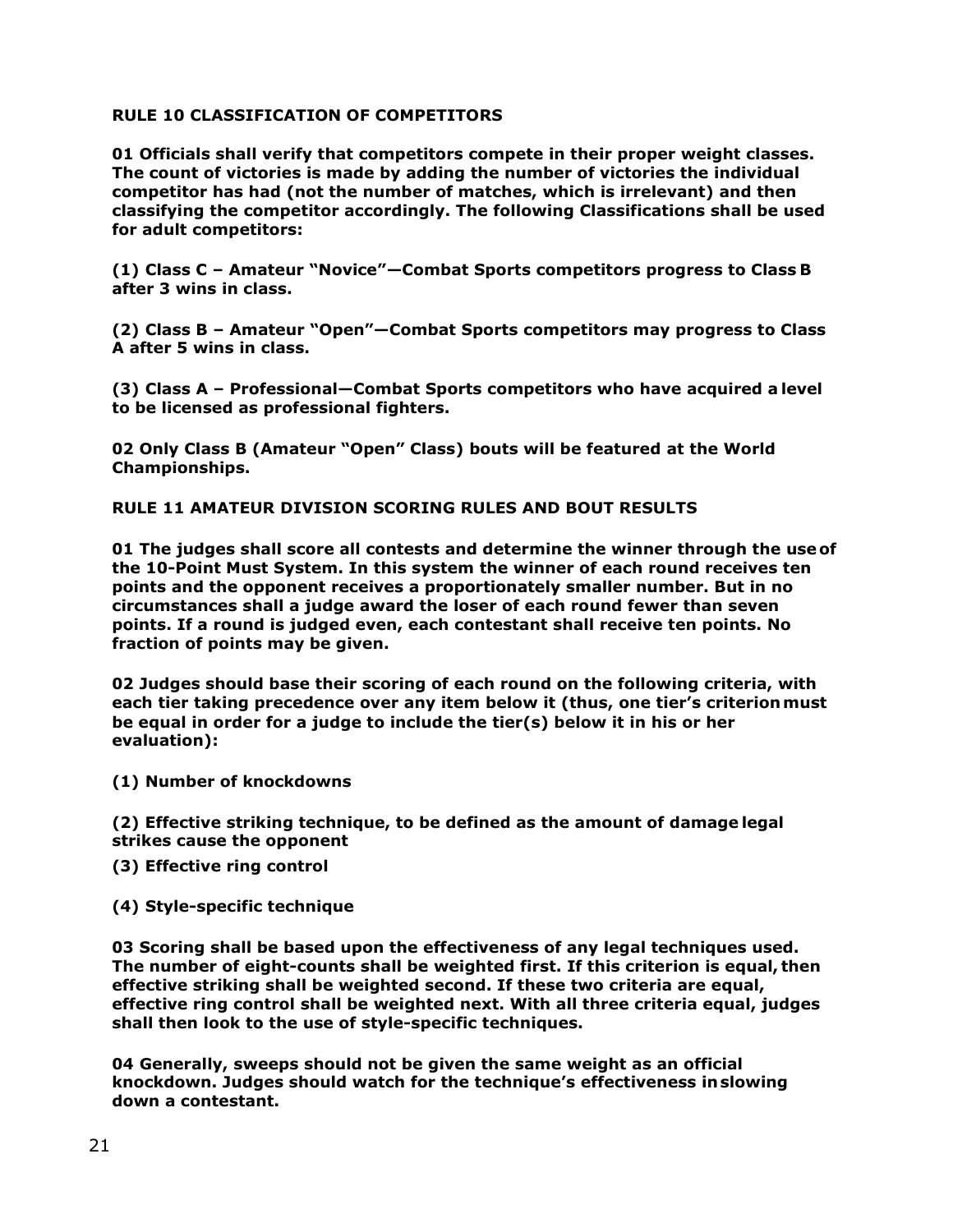**05 Further, a contestant who aggressively presses an opponent throughout a round, but cannot land a threatening kick or punch, should not be judged as favorably as the contestant who back-pedals throughout the round but counterattacks with visible impact.**

**06 More specifically, the judges shall award points to contestants on the basisof round-by-round outcomes and in accordance with the following scores:**

**(1) A 10 points to 10 points round is strongly discouraged, and judges should look through the judging criteria for more effective techniques, more effective pressing of the action, and more style-specific technique. An even round should only occur in the case of a loss of points by a contestant.**

**(2) 10 points to 9 points whenever the winning contestant dominates the losing contestant with a marginal superiority in effectiveness.**

**(3) 10 points to 8 points whenever the winning contestant dominates the losing contestant, or whenever the winning contestant dominates the losingcontestant with a significant superiority in effectiveness as might be indicated by one knockdown.**

**(4) 10 points to 7 points whenever the winning contestant dominates the losing contestant with an overwhelming superiority in effectiveness as must be indicated by more than one knockdown.**

**06a Following each round and at the termination of the contest, the referee shall pick up the ballots of the judges. The referee shall then deliver the ballots to the scorekeeper who shall tally all scores, subtract all penalties and deliver the totals to the Association representative assigned to verify them. The majority opinion of the three judges, less penalty points, shall be conclusive. If there is no majority opinion, then the decision shall be a draw.**

**06b The following decisions may be rendered at the completion of a bout:** 

**06b (1) Decision via score cards:**

**i. Unanimous: When all three judges score the bout for the same contestant. ii. Split Decision: When two judges score the bout for one contestant and**

**one judge scores for the opponent.**

**iii. Majority Decision: When two judges score the bout for the same contestantand one judge scores a draw.**

**06b (2) Draws:**

**i. Unanimous: When all three judges score the bout a draw.**

**ii. Split: When all three judges score differently and the score total results in a draw.**

**iii. Majority: When two judges score the bout a draw and one judge scores for either contestant.**

**07 When the Association representative has completed verifying and totaling the scores, the announcer then in turn shall inform the audience of the decision over the public address system. The referee shall raise the winner's hand.**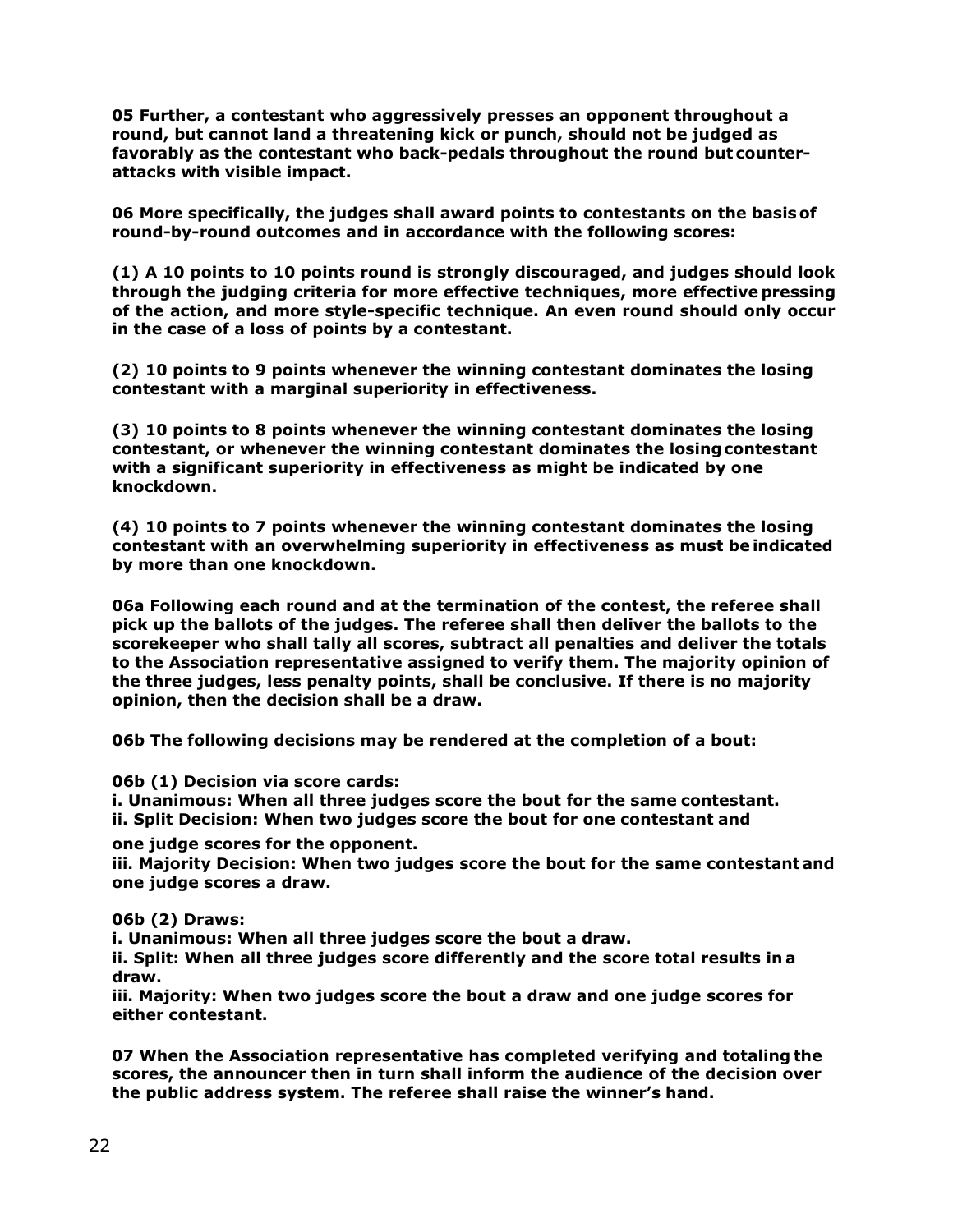**08 Victory by attending physician stopping contest or injury:**

**(1) The attending physician is the supreme authority in questions relating tothe safety of the competitors and may demand that the match be stopped.**

**(2) If one of the competitors is injured, the doctor's decision alone can stop the fight.**

**(3) The competitor may make the decision to retire at any stage during the bout, his or her second may also make the decision stop the fight if they believe that their fighter is injured or unwilling or unable to continue.**

**(4) The attending physician may stop any match regardless of it being a World or European Championship or any other important match.**

**(5) Should the attending physician wish to stop a match to examine a competitor, he or she must first inform the referee. The referee shall then stop the match until the physician has examined the competitor, but the match shall be stopped only for the purpose of deciding whether or not the fight can continue. This examination must have duration of not more than one minute. During this time any kind of treatment of the competitor is not allowed. Should one minute be insufficient, the referee shall stop the match and declare the injured competitor's opponent the winner.**

**(6) If one of the competitors is injured and the fight is declared over because of a foul the fouled competitor is declared the winner. In case of an accident, the judges must tally their scorecards and the competitor with the greatest number of points shall be declared the winner. If both competitors are injured or knocked out simultaneously, and neither is able to continue the match, the result shall be a draw. Should this situation occur in the first round the match shall be declared "No Contest" and no winner shall be declared.**

**09 Victory by one competitor giving up:**

**(1) In cases where a competitor voluntarily gives up because of injuries or for any other reason, or if he or she does not resume fighting immediately after the intermission between rounds, the opponent shall be declared the winner. In these cases the second shall notify the inspector to step onto the ring apron to signal**

**that his or her competitor gives up or, failing this, may step onto the ring apron him- or herself.**

**10 Victory by the referee stopping a contest:**

**(1) The referee may stop a match if a competitor is clearly outmatched or if he or she is a hazard to his or her own safety according to the following guidelines:**

**a) If the referee believes that a competitor is clearly overmatched and will face unnecessary punishment in the ring, the match should not be allowed to go on.**

**b) If a referee judges that a competitor is unable to continue the match due to injuries or for any other physical reasons, the referee may consult the ringside physician or may at his or her discretion stop the match.**

23 **(2) The referee must stop a match upon the third eight-count in any single round**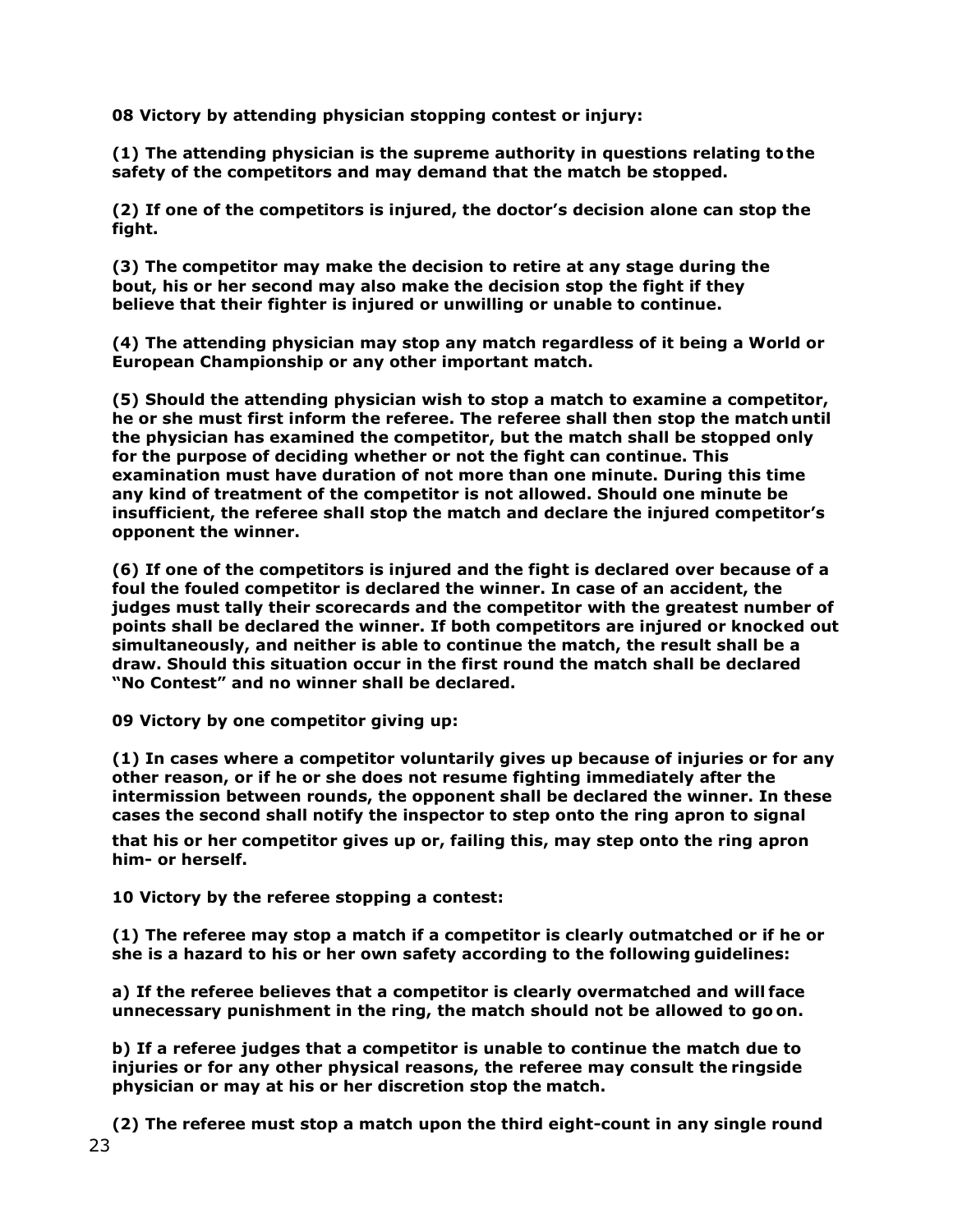**or upon the fourth eight-count in an entire match. Upon the final knockdown, the referee will issue the eight-count to the fighter and then wave off the bout as a Technical Knockout (TKO).\***

**\*A fighter may not be saved by the bell. Should the round end during an eightcount, the referee shall continue the count to its full duration. During this time, the opponent shall remain in the neutral corner and seconds shall remain seated outside the fighting area.**

**11 Disqualification: When an injury sustained during competition as a result of an intentional foul is severe enough to terminate the contest.**

**12 Forfeit: When a contestant fails to begin competition or prematurely ends the contest for reasons other than injury or by indicating a tap out.**

**13 Technical Draw: When an injury sustained during competition as a result of an unintentional foul causes the injured contestant to be unable to continue and the injured contestant is even or behind on the score cards at the time of stoppage.**

**14 Technical Decision: When an injury sustained during competition as a result of an unintentional foul causes the injured contestant to be unable to continue and the injured contestant is ahead on the score cards at the time of stoppage.**

**15 No contest:**

**(1) A match may be stopped immediately by the referee before the prescribed time due to circumstances beyond the control of the competitors or the referee:**

**a) The safety equipment of the ring has been damaged.**

- **b) The ring is unsafe for use.**
- **c) The lighting over the ring is failing.**
- **d) Weather conditions force the referee to stop the match.**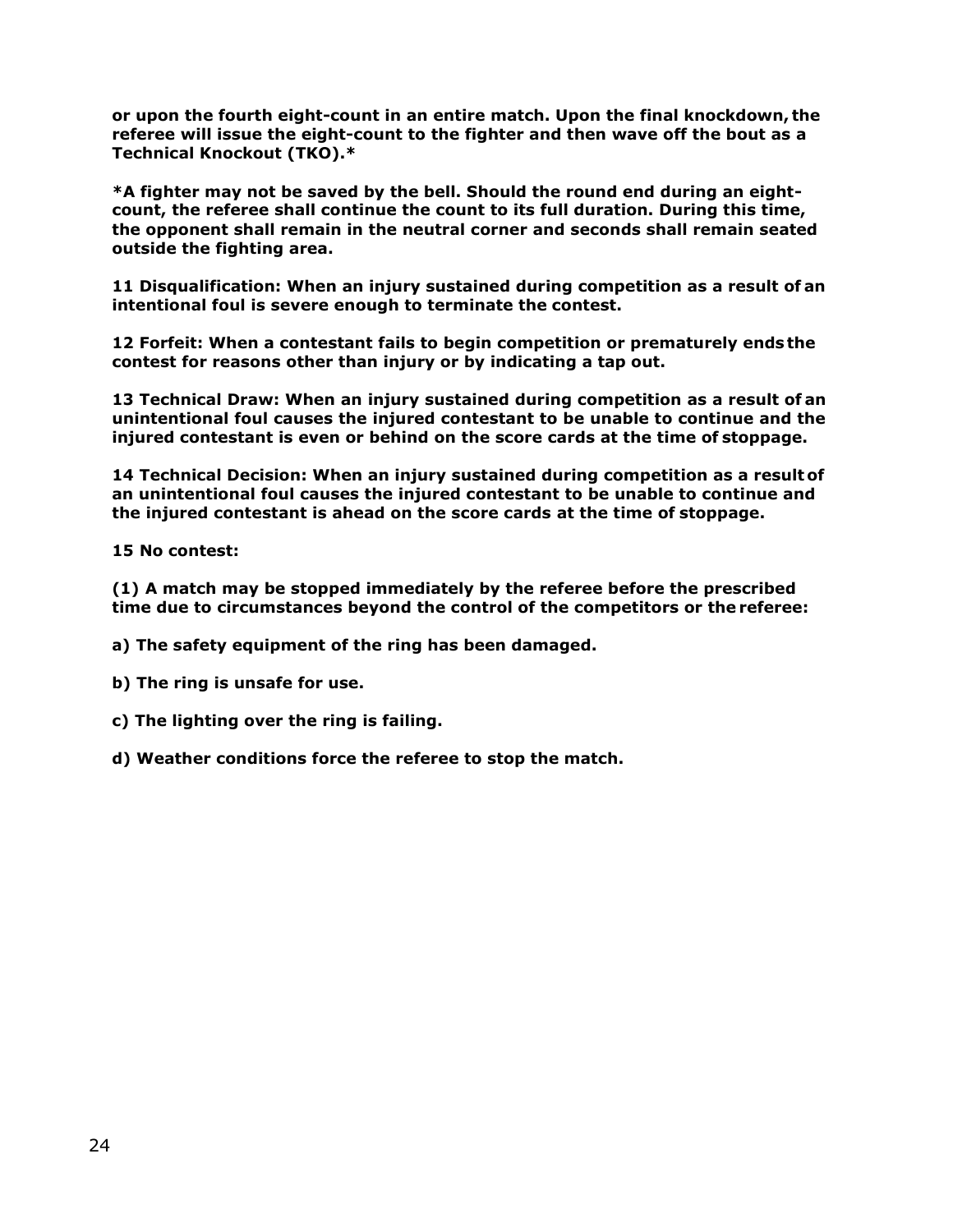**(2) Under such circumstances the match shall be stopped and a "nocontest" match shall be declared with no winner.**

**(3) A match shall be declared a "no contest" when an unintentional foul causes an injury and the bout cannot continue, and a sufficient number of rounds have not been completed to render a decision via the score cards (see Technical Decision and Technical Draw).**

**16 Victory by walk-over:**

**(1) If one competitor is present in the ring and ready to fight and his or her opponent fails to show after his or her name has been called over the loudspeaker, the referee shall signal the referee's table to begin the running of two minutes. If the opponent has not entered the ring within the two minute time limit, the timekeeper shall strike the gong to signal that the match has been stopped. The referee shall then announce the competitor who was first in the ring and declare him or her the winner by "walk-over".**

**(2) The judges shall note this on their scorecards, which shall then be collected. The judges shall then summon the competitor who has won by walk-over to the center of the ring, and after the announcement of the decision, raise his or her hand and declare him or her the winner.**

**17 The following shall apply to injuries sustained during competition:**

**(1) If an injury sustained during competition as a result of a legal maneuver is severe enough to terminate a bout, the injured contestant loses by technical knockout.**

**(2) If an injury sustained during competition as a result of an intentional foul is severe enough to terminate a bout, the contestant causing the injury loses by disqualification.**

**(3) If an injury is sustained during competition as a result of an intentional foul and the bout is allowed to continue, the referee shall notify the scorekeeper to automatically deduct two points from the contestant who committed the foul.**

**(4) If an injury sustained during competition as a result of an intentional foul causes the injured contestant to be unable to continue at a subsequent point in the contest, the injured contestant shall win by technical decision, if he or she is ahead on the score cards. If the injured contestant is even or behind on the score cards at the time of stoppage, the outcome of the bout shall be declared a technical draw.**

**(5) If a contestant injures himself or herself while attempting to foul his or her opponent, the referee shall not take any action in his or her favor, and the injury shall be treated in the same manner as an injury produced by a fair blow.**

**(6) If an injury sustained during competition as a result of an accidental foul is severe enough for the referee to stop the bout immediately, the bout shall result in a no contest if stopped before two rounds have been completed in a threeround bout or if stopped before three rounds have been completed in a five round bout.**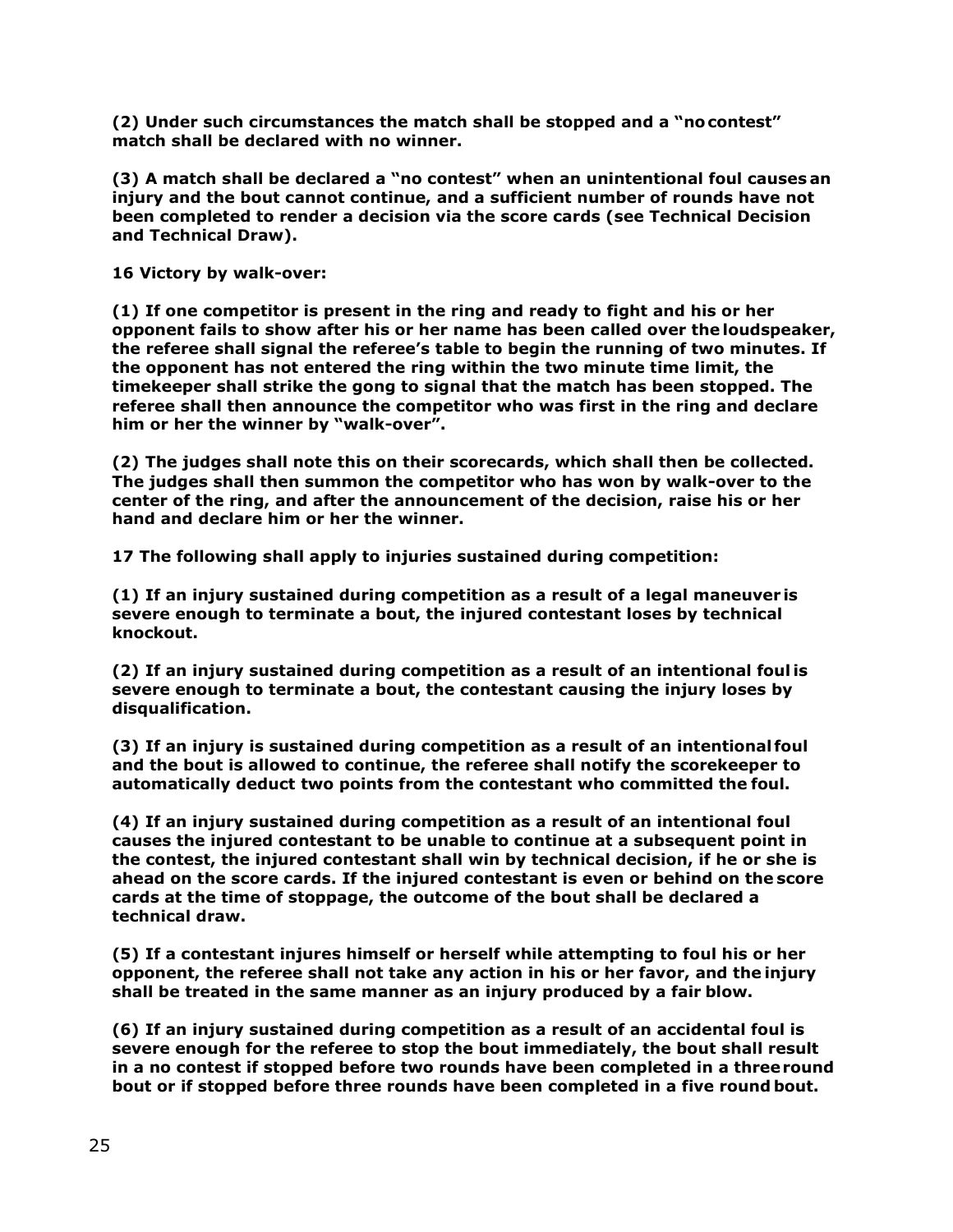**(7) If an injury sustained during competition as a result of an accidental foul is severe enough for the referee to stop the bout immediately, the bout shall result in a technical decision awarded to the fouled contestant if he/she is ahead on the score cards at the time the bout is stopped only when the bout is stopped after two rounds of a three round bout, or three rounds of a five round bout have been completed. If the fouled contestant is even or behind at this time, the bout shall be declared a technical draw.**

**(8) There will be no scoring of an incomplete round. However, if the referee penalizes either contestant, then the appropriate points shall be deductedwhen the scorekeeper calculates the final score.**

**RULE 12 LEGAL TECHNIQUES**

**01 The following techniques are legal for Full Contact:**

**(1) All forms of boxing in combination with kicks above the waist to the body and the head**

**(2) Rear (reverse) kicks to the body or the head, as well as spinning back kicks to the body and to the head**

**(3) Foot sweeps**

**(4) The use of spinning back fists, provided that only the legal striking surface of the glove is used (if the fighter strikes with the forearm or elbow, he or she may be penalized at the referee's discretion). This technique is allowed where permitted by State or local jurisdiction, or by Association rules.**

**02 The following techniques are legal for Kickboxing (Low Kick):**

**(1) All forms of boxing in combination with kicks above the waist to the body and the head**

**(2) Rear (reverse) kicks to the body or the head, as well as spinning back kicks to the body and to the head**

**(3) Foot sweeps**

**(4) The use of spinning back fists, provided that only the legal striking surface of the glove is used (if the fighter strikes with the forearm or elbow, he or she may be penalized at the referee's discretion). This technique is allowed where permitted by State or local jurisdiction, or by Association rules.**

**(5) Low kicks to the thighs, inside and outside**

**03 The following techniques are legal in Original WKA Kickboxing rules (K-1):**

**(1) All forms of boxing in combination with kicks above the waist to the body and the head**

**(2) Rear (reverse) kicks to the body or the head, as well as spinning back kicks to the body and to the head**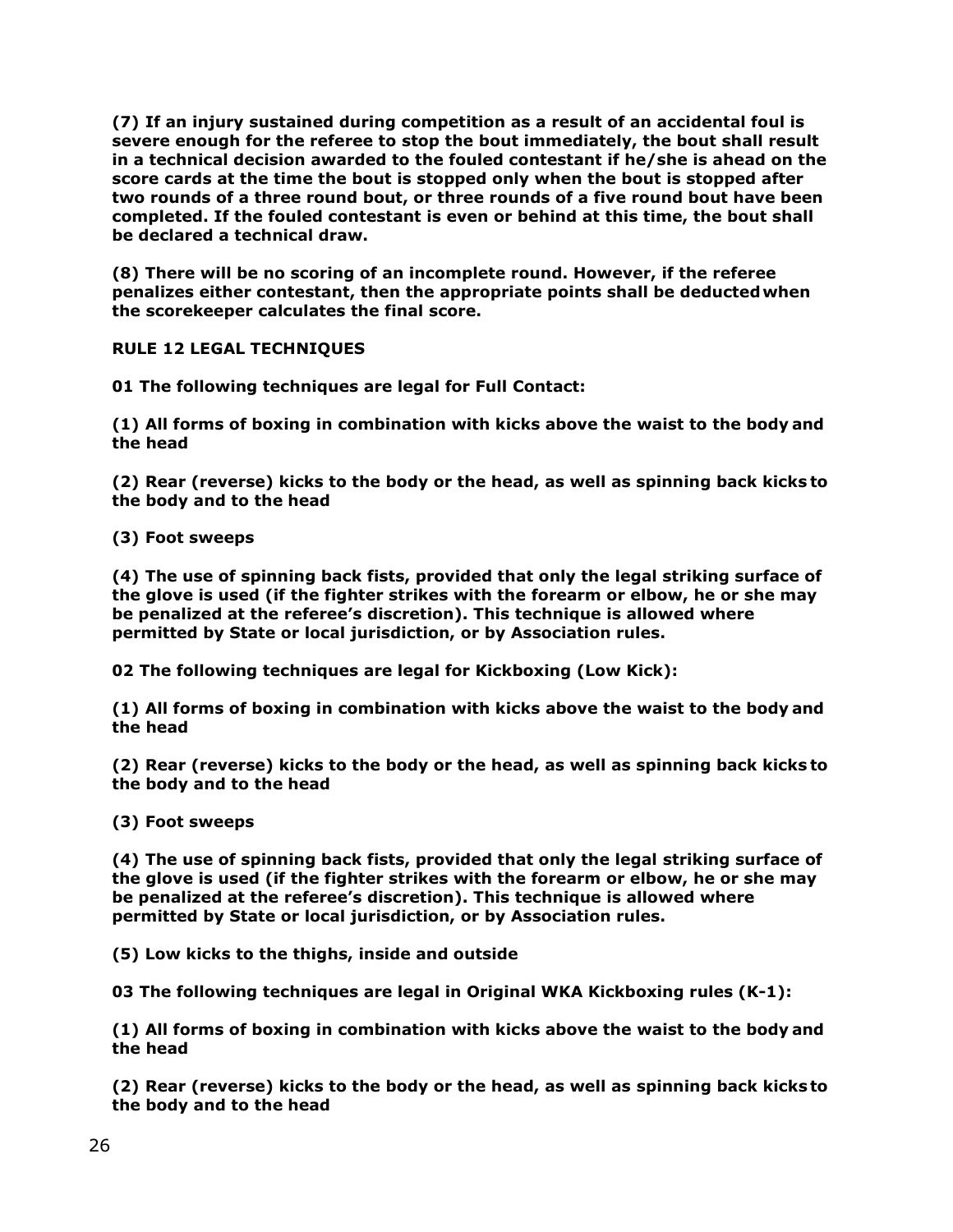**(3) Foot sweeps**

**(4) The use of spinning back fists, provided that only the legal striking surface of the glove is used (if the fighter strikes with the forearm or elbow, he or she may be penalized at the referee's discretion). This technique is allowed where permitted by State or local jurisdiction, or by Association rules.**

**(5) Low kicks to the thighs, inside and outside**

**(6) Knee attacks to the body as well as kicks with the shin to the thighs, body and the head.**

**(7) Holding an opponent's leg. Only one legal technique or step is allowed before the fighter must let go of the leg.**

**(8) One knee strike from the clinch position, after which he or she must disengage from the clinch**

**(9) Flat throws below the waist line only in clinching situations** 

**04 The following techniques are legal for GLORY RULES:**

**(1) All forms of boxing in combination with kicks above the waist to the bodyand the head**

**(2) Rear (reverse) kicks to the body or the head, as well as spinning back kicks to the body and to the head**

**(3) The use of spinning back fists, provided that only the legal striking surface of the glove is used (if the fighter strikes with the forearm or elbow, he or she may be penalized at the referee's discretion). This technique is allowed where permitted by State or local jurisdiction, or by Association rules.**

**(4) Low kicks to the thighs, inside and outside**

**(5) Knee attacks to the body as well as kicks with the shin to the thighs, body and the head.**

**(6) Holding an opponent's leg. Only one legal technique or step is allowed before the fighter must let go of the leg.**

**(7) Clinching for five seconds of continuous knee strikes, provided that a fighter attacks with a legal knee strike immediately upon engaging in the clinch**

**05 The following techniques are legal for Thaiboxing:**

**(1) All forms of boxing in combination with kicks above the waist to the body and the head**

**(2) Rear (reverse) kicks to the body or the head, as well as spinning back kicks to the body and to the head**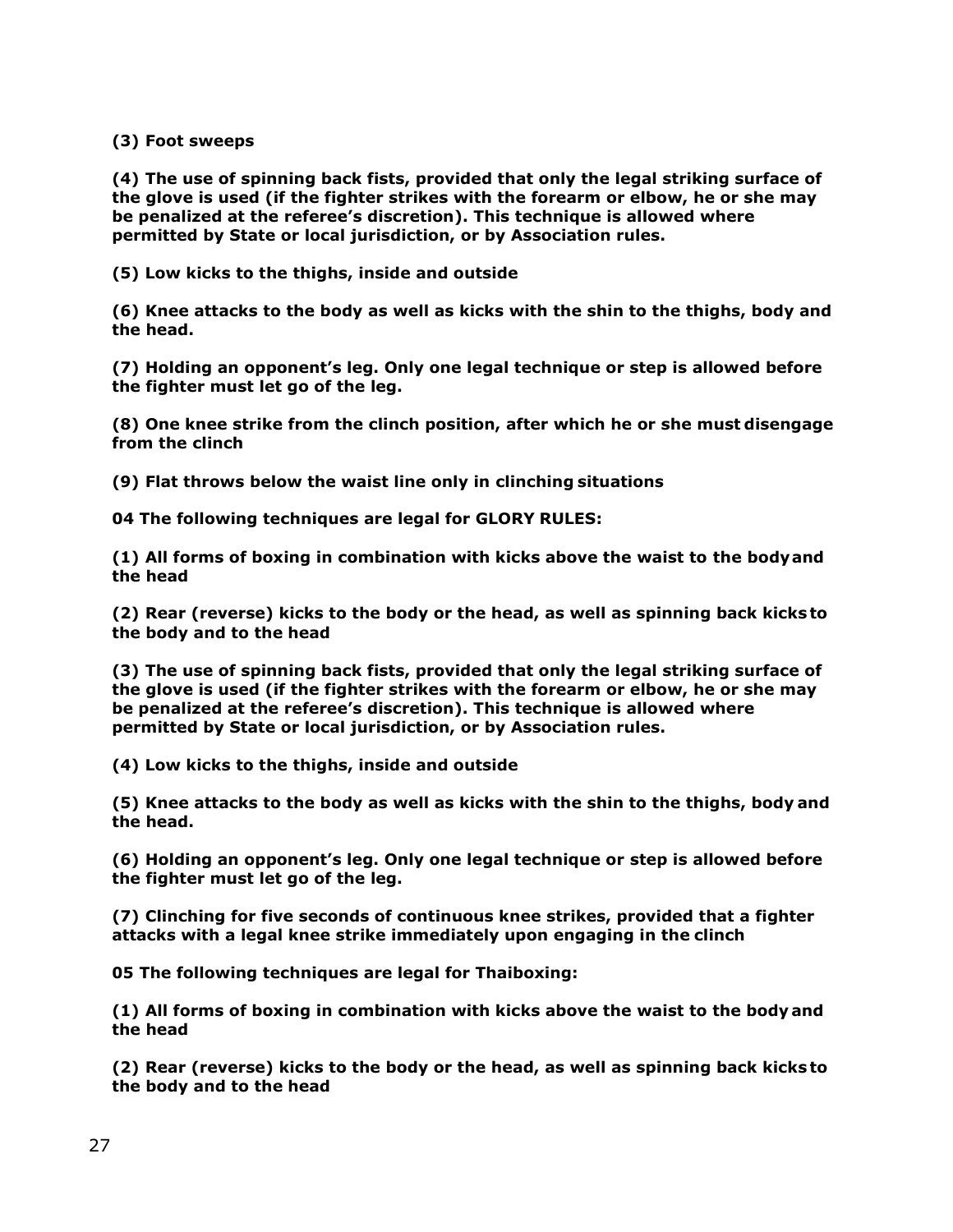**(3) Foot sweeps**

**(4) The use of spinning back fists, provided that only the legal striking surface of the glove is used (if the fighter strikes with the forearm or elbow, he or she may be penalized at the referee's discretion). This technique is allowed where permitted by State or local jurisdiction, or by Association rules.**

**(5) Low kicks to the thighs, inside and outside**

**(6) Knee attacks to the body, as well as kicks with the shin to the thighs, body and the head**

**(7) Holding an opponent's leg. Only one legal technique or step is allowed before the fighter must let go of the leg.**

**(8) Clinching/kneeing; both competitors shall be allowed to clinch for as long as they are engaged in executing effective techniques**

**(9) Flat throws below the waist line only in clinching situations**

**(10) Elbow strikes to legal target areas below the neck**

**06 The following techniques are legal for Full Rules Muay Thai:**

**(1) All forms of boxing in combination with kicks above the waist to the body and the head**

**(2) Rear (reverse) kicks to the body or the head, as well as spinning back kicks to the body and to the head**

**(3) Foot sweeps**

**(4) The use of spinning back fists, provided that only the legal striking surface of the glove is used (if the fighter strikes with the forearm or elbow, he or she may be penalized at the referee's discretion). This technique is allowed where permitted by State or local jurisdiction, or by Association rules.**

**(5) Low kicks to the thighs, inside and outside**

**(6) Knee attacks to the body, as well as kicks with the shin to the thighs, body and the head**

**(7) Holding an opponent's leg. Only one legal technique or step is allowed before the fighter must let go of the leg.**

**(8) Clinching/kneeing; both competitors shall be allowed to clinch for as long as they are engaged in executing effective techniques**

**(9) Flat throws below the waist line only in clinching situations**

**(10) Elbow strikes to legal target areas**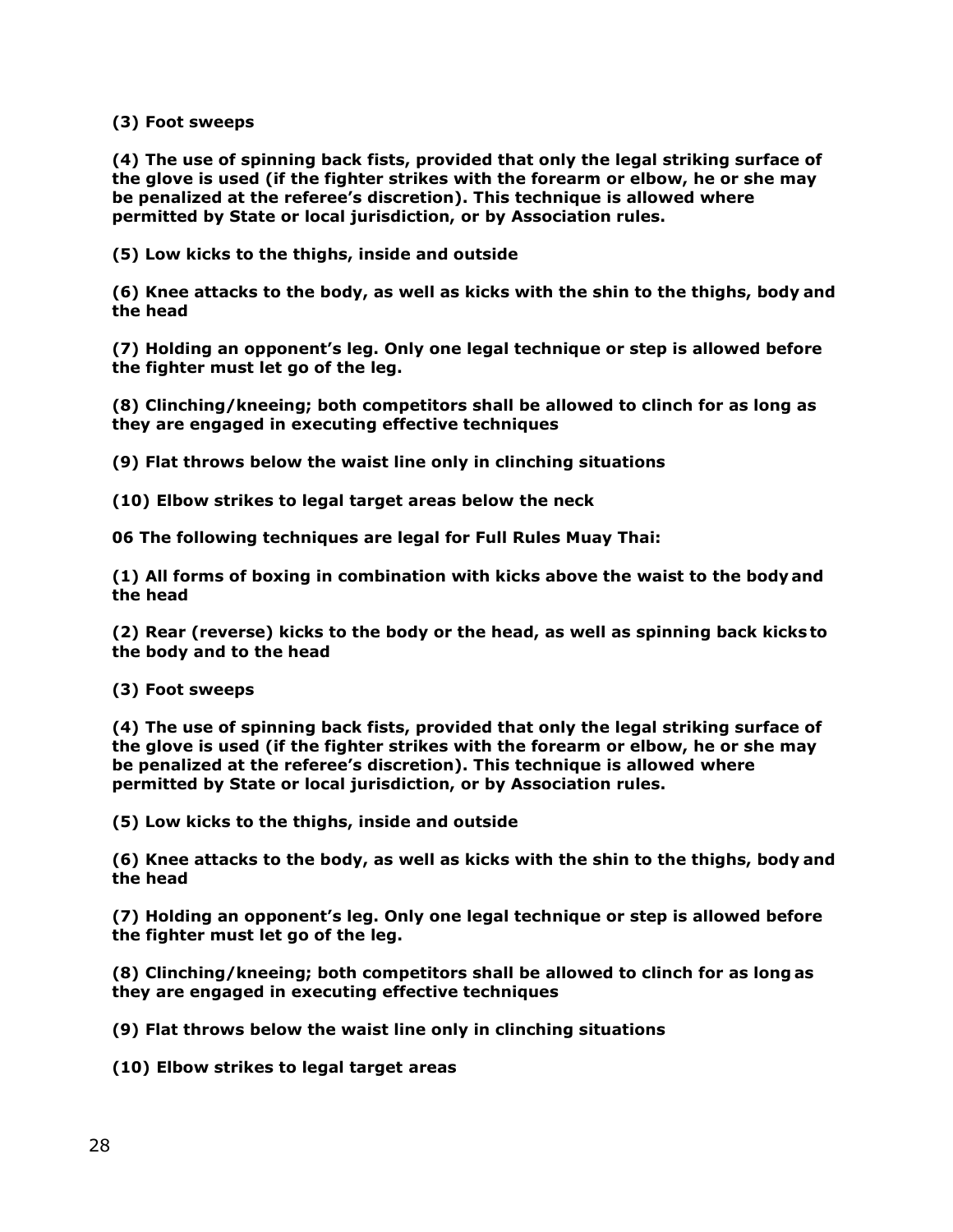**(11) Knee attacks to the head in open divisions only, provided that both fighters have furnished the WKA with a negative Combat Trio (Hepatitis B Surface Antigen, Hepatitis C Antibody, and HIV) blood test no older than six months. This technique is allowed where permitted by State or local jurisdiction, or by Association rules.**

**RULE 13 ILLEGAL TECHNIQUES (FOULS)**

**01 The following techniques are illegal in Full Contact:**

- **(1) All forms of biting**
- **(2) All strikes, blows and punches executed with the palm side of the glove**
- **(3) All techniques to the back and the back of the head**
- **(4) Any form of butting with the head**
- **(5) All attacks (strikes, punches, kicks) against the joints**
- **(6) Strikes of any kind to the groin**

**(7) Attacking a downed opponent or an opponent who touches the floor with his or her glove**

- **(8) Spitting out one's tooth protector (gum-shield)**
- **(9) Any kind of throwing, excluding foot sweeps**
- **(10) Holding the opponent's leg while executing striking or punching techniques**
- **(11) Holding the ropes and attacking an opponent**
- **(12) Any form of clinching or holding the opponent**
- **(13) All types of strikes with the elbow**
- **(14) Any form of kicking with the knees**
- **(15) All kicks against the thighs or under the waistline, excluding foot sweeps**

**02 The following techniques are illegal in Kickboxing (Low Kick):**

- **(1) All forms of biting**
- **(2) All strikes, blows and punches executed with the palm side of the glove**
- **(3) All techniques to the back and the back of the head**
- **(4) Any form of butting with the head**
- **(5) All attacks (strikes, punches, kicks) against the joints**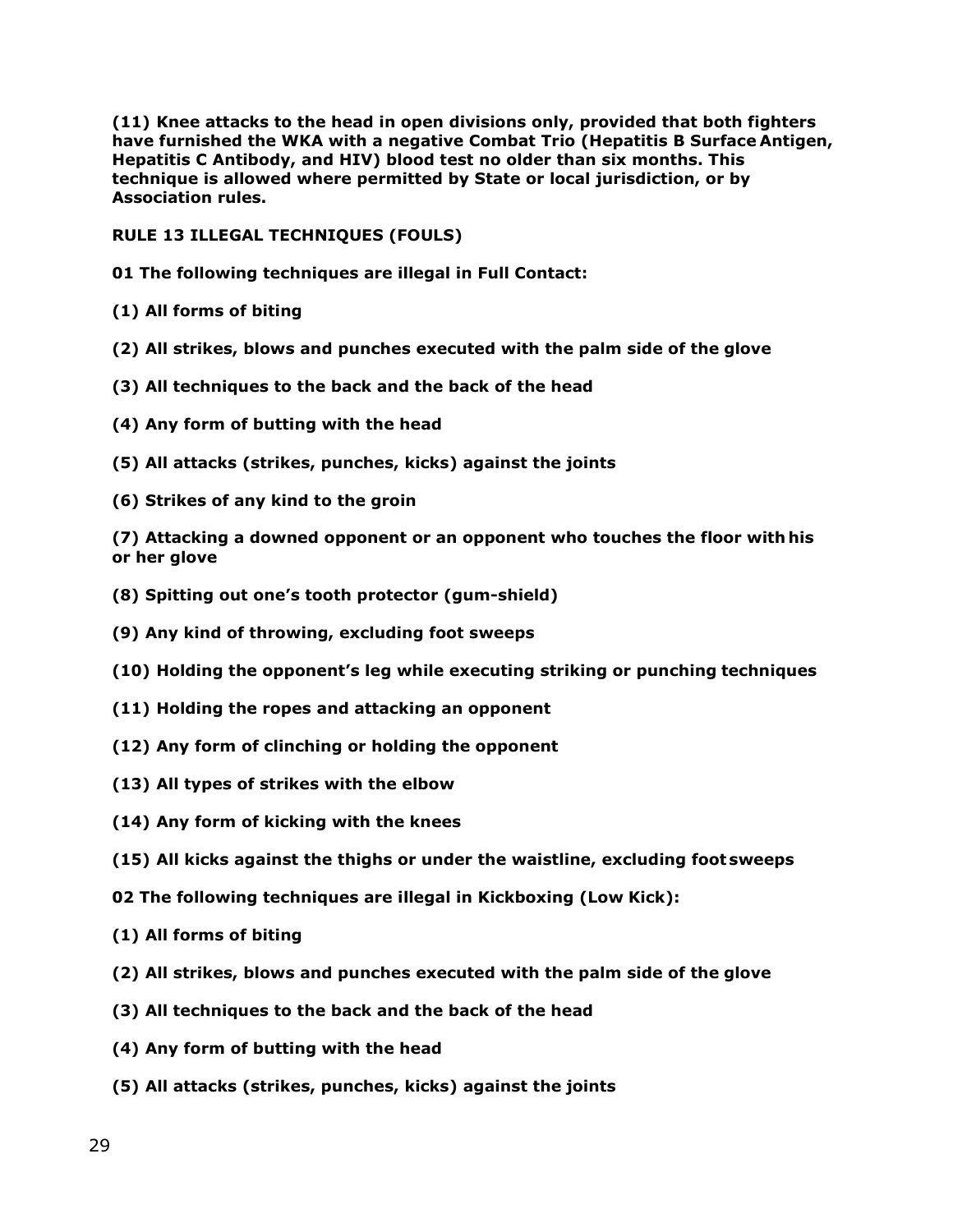**(6) Strikes of any kind to the groin**

**(7) Attacking a downed opponent or an opponent who touches the floor with his or her glove**

- **(8) Spitting out one's tooth protector (gum-shield)**
- **(9) Any kind of throwing, excluding foot sweeps**
- **(10) Holding an opponent's leg while executing striking or punching techniques**
- **(11) Holding the ropes and attacking an opponent**
- **(12) Any form of clinching or holding the opponent**
- **(13) All types of strikes with the elbow**
- **(14) Any form of kicking with the knees**
- **03 The following techniques are illegal in Original WKA Kickboxing Rules (K-1):**
- **(1) All forms of biting**
- **(2) All strikes, blows and punches executed with the palm side of the glove**
- **(3) All techniques to the back and the back of the head**
- **(4) Any form of butting with the head**
- **(5) All attacks (strikes, punches, kicks) against the joints**
- **(6) Strikes of any kind to the groin**

**(7) Attacking a downed opponent or an opponent who touches the floor with his or her glove**

**(8) Spitting out one's tooth protector (gum-shield)**

**(9) Any kind of throwing above the waistline**

**(10) Holding an opponent's leg while executing more than one striking or punching technique**

**(11) Holding the ropes and attacking an opponent, including in clinching situations**

**(12) Grabbing, clinching or holding for any reason other than to immediately attack with a knee strike; this includes holding to rest or grabbing an opponent in order to stop them from striking. Clinching or holding while executing more than one knee technique is illegal.**

- **(13) Elbow strikes**
- **(14) Knee attacks to the head**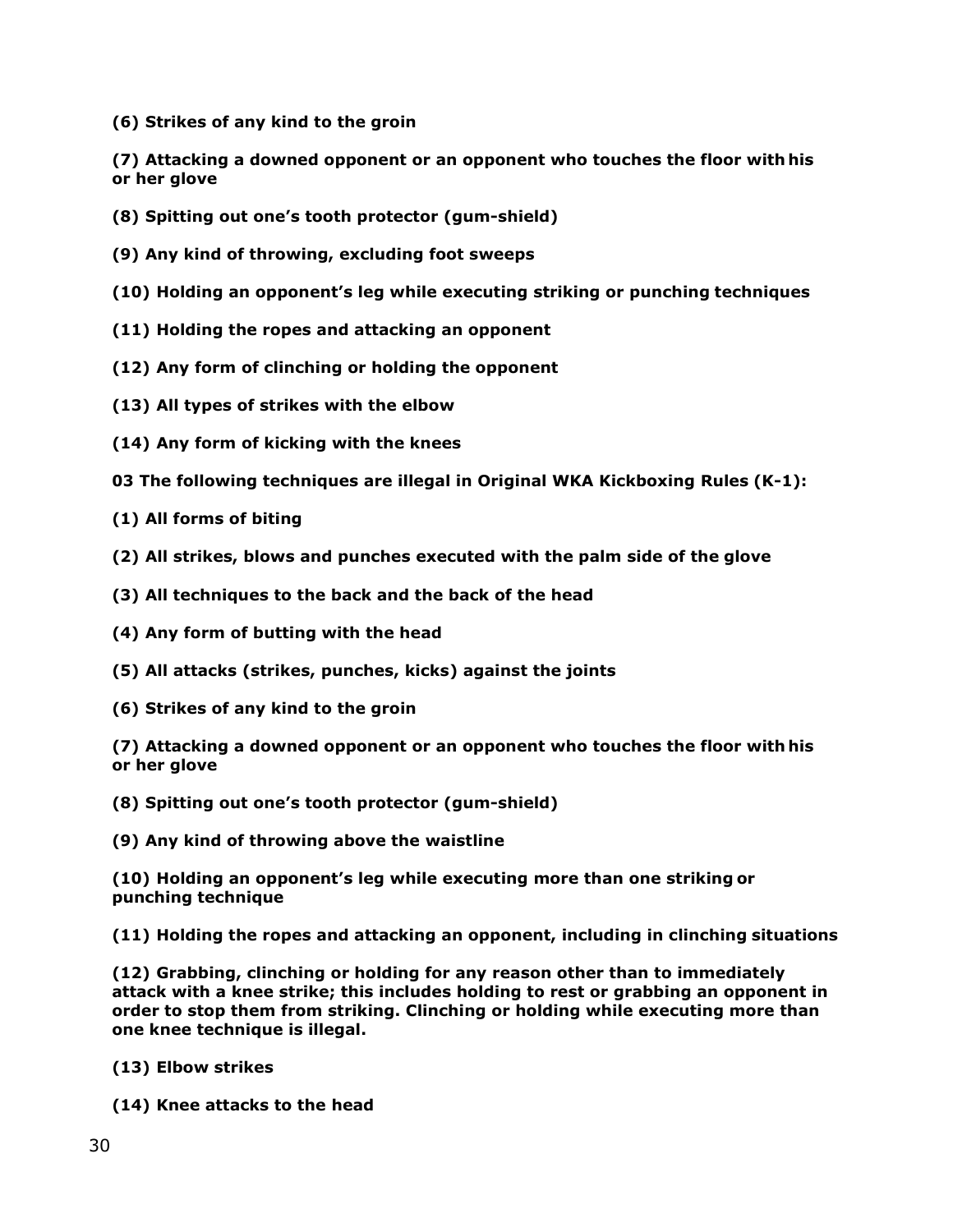**04 The following techniques are illegal in GLORY RULES:**

- **(1) All forms of biting**
- **(2) All strikes, blows and punches executed with the palm side of the glove**
- **(3) All techniques to the back and the back of the head**
- **(4) Any form of butting with the head**
- **(5) All attacks (strikes, punches, kicks) against the joints**
- **(6) Strikes of any kind to the groin**

**(7) Attacking a downed opponent or an opponent who touches the floor with his or her glove**

**(8) Spitting out one's tooth protector (gum-shield)**

**(9) Throws, leg sweeps, foot sweeps or pushing of any kind as an effort to offbalance or down an opponent**

**(10) Holding on to an opponent's leg without striking; a fighter may grab an opponent's leg in order to immediately execute a single legal strike that may be accompanied by a single step in any direction. The leg must be released immediately after that single legal strike.**

**(11) Holding the ropes and attacking an opponent, including in clinching situations**

**(12) Grabbing, clinching or holding for any reason other than to immediately attack with a knee strike or strikes; this includes holding to rest or grabbingan opponent in order to stop them from striking**

- **(13) All types of strikes with the elbow**
- **(14) Knee attacks to the head**

**05 The following techniques are illegal in Thaiboxing:**

- **(1) All forms of biting**
- **(2) All strikes, blows and punches executed with the palm side of the glove**
- **(3) All techniques to the back and the back of the head**
- **(4) Any form of butting with the head**
- **(5) All attacks (strikes, punches, kicks) against the joints**
- **(6) Strikes of any kind to the groin**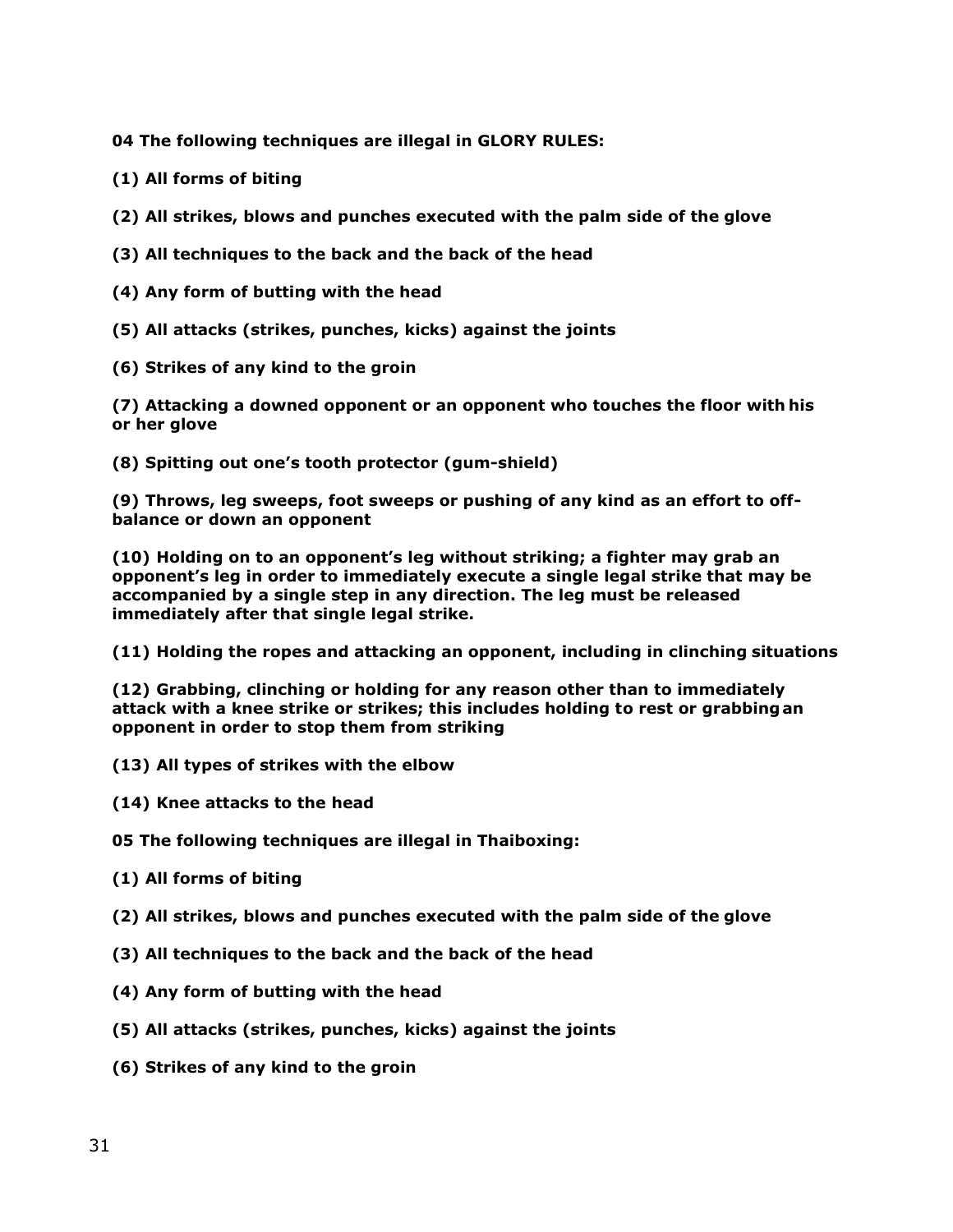**(7) Attacking a downed opponent or an opponent who touches the floor with his or her glove**

- **(8) Spitting out one's tooth protector (gum-shield)**
- **(9) Any kind of throwing above the waistline**

**(10) Holding an opponent's leg while executing more than one striking or punching technique**

- **(11) Holding the ropes and attacking an opponent, including in clinching situations**
- **(12) Elbow techniques to the head**
- **(13) Knee techniques to the head**

**06 The following techniques are illegal in Full Rules Muay Thai:**

- **(1) All forms of biting**
- **(2) All strikes, blows and punches executed with the palm side of the glove**
- **(3) All techniques to the back and the back of the head**
- **(4) Any form of butting with the head**
- **(5) All attacks (strikes, punches, kicks) against the joints**
- **(6) Strikes of any kind to the groin**

**(7) Attacking a downed opponent or an opponent who touches the floor with his or her glove**

**(8) Spitting out one's tooth protector (gum-shield)**

**(9) Any kind of throwing above the waistline**

**(10) Holding an opponent's leg while executing more than one striking or punching technique**

**(11) Holding the ropes and attacking an opponent, including in clinchingsituations**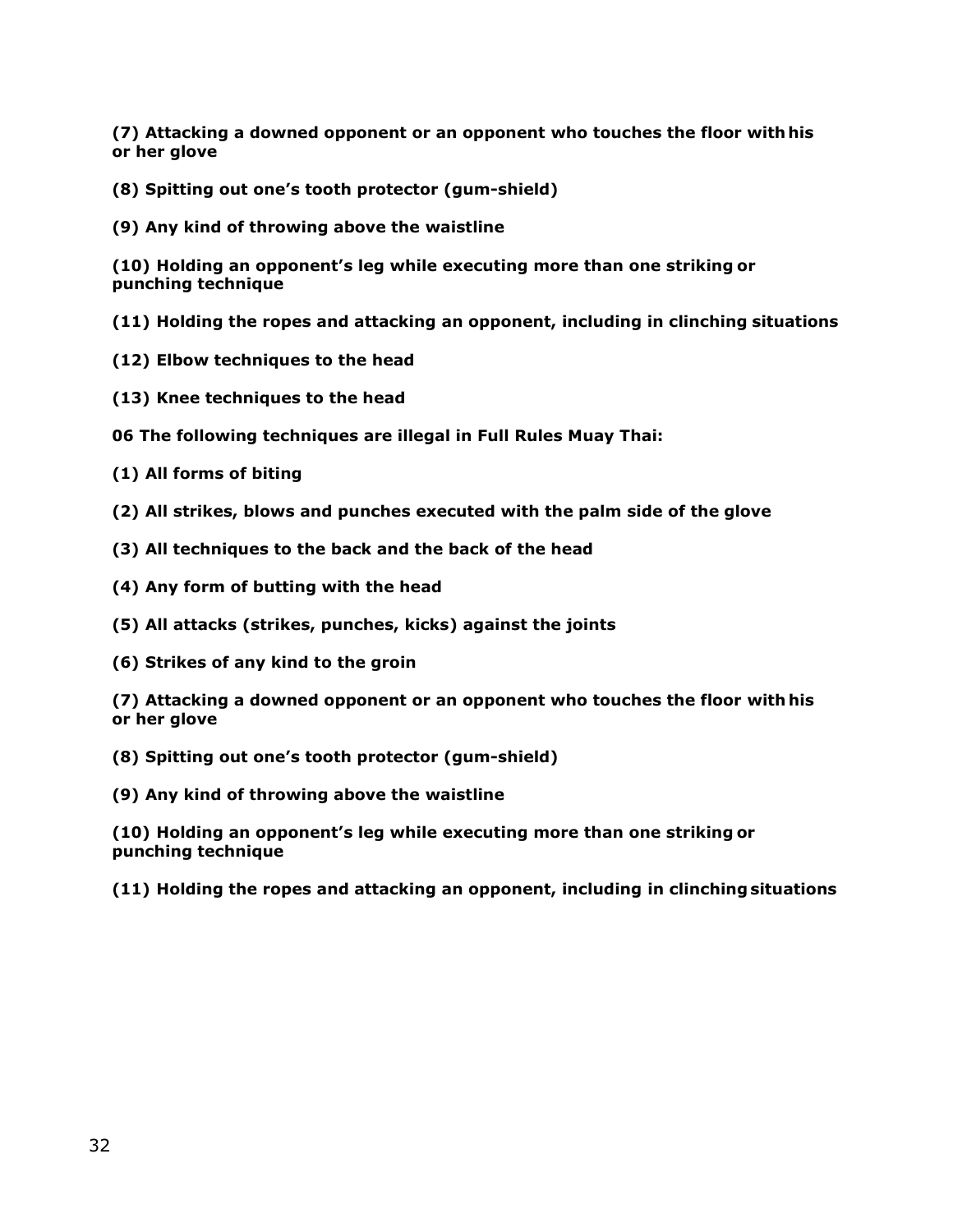## **RULE 14 SPECIAL PROVISIONS FOR YOUTH**

**01 Under 18 years old competitors are divided in the following age divisions 13 years old - Juniors and 14-15 years old - Youth. 16-17 years old are known as Intermediates.** 

**02 Juniors, Youth and Intermediates shall be divided into A & B class.**

- **(1) A Class Juniors shall be permitted controlled head contact. Head guards and shininstep protectors are mandatory.**
- **(2) B Class Juniors shall have no contact to the head. Head guards and shin-instep protectors are mandatory and chest guards are optional.**
- **(3) A Class Youth and Intermediates are permitted head contact. Head guards and shininstep protectors are mandatory.**
- **(4) B Class Youth and Intermediates shall be permitted controlled head contact. Head guards and shin-instep protectors are mandatory.**

**03 The referee must stop a youth match upon the second eight-count in any single round or upon the third eight-count in an entire match. Upon the final knockdown, the referee will issue the eight-count to the fighter and then wave off the bout as a Technical Knockout (TKO).**

**04 Headgear and shin and instep protection must be worn by all amateur competitors in South Australia to comply with local regulations. Intermediates and senior fighters may be exempt from wearing head guards and shin-instep protectors if both fighters have opted to have an MRI as part of their medical examination. Note: MRI are required every 3 years. Special provisions may be made at the Association's discretion in States and Territories without regulations for intermediates and seniors.** 

## **RULE 15 WARNINGS AND MINUS POINTS**

**01 In case of a serious violation, the referee shall stop the fight with the command "Stop" and issue a warning. The warning shall be issued clearly and in such a manner that the offending competitor understands the reason for the warning. The referee shall clearly indicate which competitor has received the warning by pointing his or her hand. Following a warning the referee shall let the match proceed by commanding "Fight".**

**02 If an official warning was given because of a foul, no point shall be deducted, but the judges shall immediately give this competitor a "first warning". If a competitor has received a "second warning" because of a foul, no point shall be deducted, but the judges shall immediately give this competitor a "second warning". Should a competitor receive three warnings in one match, he or she shall be immediately penalized simultaneously with the first minus point and one point must be deducted by the judges.**

**03 The referee has the opportunity to immediately give a competitor a minus point in the case of a clear and brutal foul. After two minus points in a match, he/she shall immediately be disqualified simultaneously with the second minus point being issued.**

**04 The warnings and minus points are given for the use of all illegal techniquesor**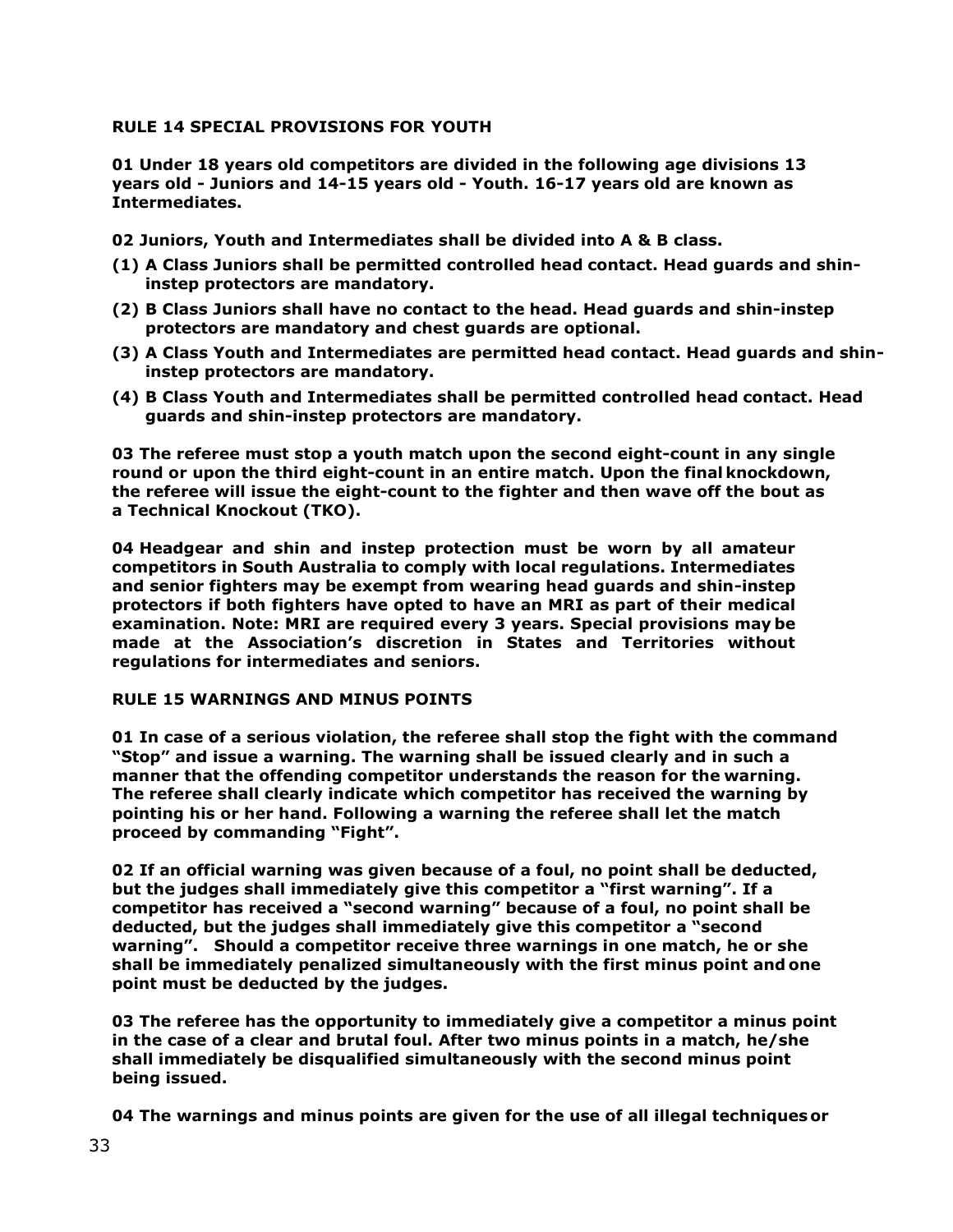**prohibited actions committed by the competitor. Warnings and minus points can also be given for prohibited actions committed by the competitor's coach and/or seconds.**

## **RULE 16 PROTESTS AND ALTERATION OF DECISIONS**

**01 The scoring of the referee and judges is final.**

**02 Protests against the decisions of a referee or judge can only be accepted in the event that the competition rules have not been correctly applied.**

**03 A judge's decision, given at the conclusion of any match shall be binding and may be altered only in the event that the Head Referee and WKA supervisordeem that one of the following circumstances has occurred:**

**(1) A conspiracy has taken place or an illegal agreement has been enteredinto that affects the result of the match.**

**(2) The addition of the scorecards is faulty or one judge has mixed up the corners, resulting in the victory being given to the wrong competitor.**

**(3) A clear violation of the rules and regulations of the WKA, directly affectingthe outcome of the match, has been perpetrated.**

**04 Protests shall be directed to the Head Referee and shall state the reason in a proper manner for the complaint along with any supporting evidence that awrong decision has been made (video will not be accepted). The protest must be accompanied by a processing fee of \$150 AUD. The fee will be returned if the protest is found to be valid. The protest fee will be transferred to the account of the WKA HQ for the promotion and training of future referees, etc.**

**05 The Head Referee will decide on the protest after hearing evidence from the protesting side and the referees concerned. Video will not be accepted. The Head Referee's decision is final.**

**06 Decisions of the official doctor can be subject to protest if a second doctor is present at the event. The second doctor will make the decision about the protest.**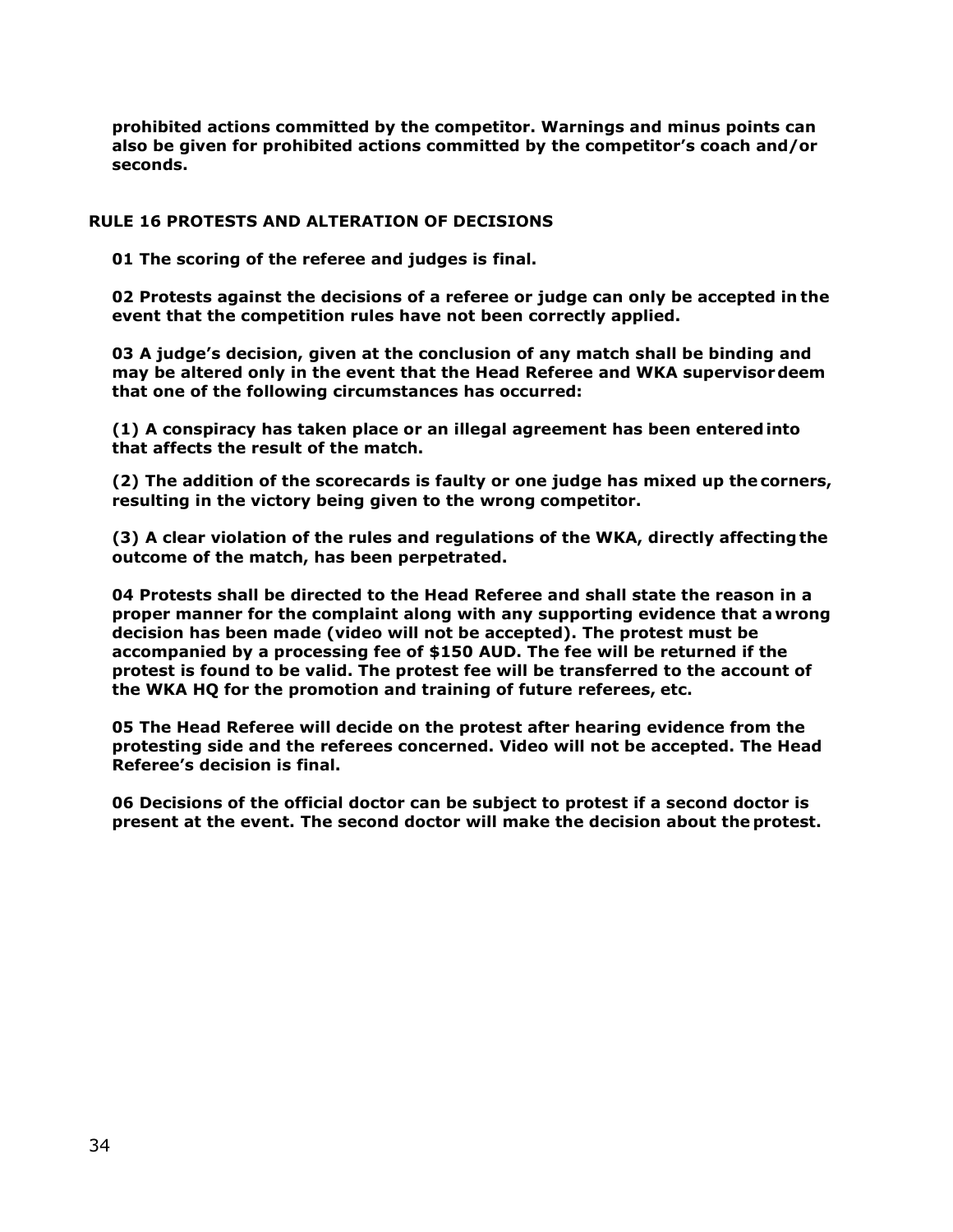# **SECTION III: MIXED MARTIAL ARTS (MMA) Rules**

## **RULE 1 WEIGHT CLASSES OF MIXED MARTIAL ARTISTS**

**01 Mixed martial artists shall be divided into the following weight classes for male and female adults:**

**Straw-weight up to 52kg - 115 lbs. Flyweight 52.1kg - 116 lbs. to 56.9kg - 125 lbs. Bantamweight 57kg - 126 lbs. to 61kg - 135 lbs. Featherweight 61.1kg - 136 lbs. to 66kg - 145 lbs. Lightweight 66.1kg -146 lbs. to 70kg – 155 lbs. Welterweight 70.1kg - 156 lbs. to 77kg - 170 lbs. Middleweight 77.1kg - 171 lbs. to 84kg - 185 lbs Light Heavyweight 84.1kg - 186 lbs. to 93kg - 205 lbs. Heavyweight 93.1k - 206 lbs. to 120kg - 265 lbs. Super Heavyweight over 120.1 kg -265 lbs.** 

**02 The following weight divisions shall be used for minors under 18 (13 to 17 years):**

| <b>13 YEARS</b> |             |              |             | <b>14-15 YEARS</b> |             |              |             |
|-----------------|-------------|--------------|-------------|--------------------|-------------|--------------|-------------|
| <b>JUNIORS</b>  |             |              |             | YOUTH              |             |              |             |
| <b>BOYS</b>     |             | <b>GIRLS</b> |             | <b>BOYS</b>        |             | <b>GIRLS</b> |             |
| $-34$ kg        | $-74.8$ lb  | $-34$ kg     | $-74.8$ lb  | $-40$ kg           | $-88.0$ lb  | $-40$ kg     | $-88.0$ lb  |
| $-37$ kg        | $-81.4$ lb  | $-37$ kg     | $-81.4$ lb  | $-43$ kg           | $-94.6$ lb  | $-43$ kg     | $-94.6$ lb  |
| $-40$ kg        | $-88.0$ lb  | $-40$ kg     | $-88.0$ lb  | $-46$ kg           | $-101.2$ lb | $-46$ kg     | $-101.2$ lb |
| $-43$ kg        | $-94.6$ lb  | $-43$ kg     | $-94.6$ lb  | $-49$ kg           | $-107.8$ lb | $-49$ kg     | $-107.8$ lb |
| $-46$ kg        | $-101.2$ lb | $-46$ kg     | $-101.2$ lb | $-52$ kg           | $-114.4$ lb | $-52$ kg     | $-114.4$ lb |
| $-49$ kg        | $-107.8$ lb | $-49$ kg     | $-107.8$ lb | $-55$ kg           | $-121.0$ lb | $-55$ kg     | $-121.0$ lb |
| $-52$ kg        | $-114.4$ lb | $-52$ kg     | $-114.4$ lb | $-58$ kg           | $-127.6$ lb | $-58$ kg     | $-127.6$ lb |
| $-55$ kg        | $-121.0$ lb | $-55$ kg     | $-121.0$ lb | $-61$ kg           | $-134.2$ lb | $-61$ kg     | $-134.2$ lb |
| $-58$ kg        | $-127.6$ lb | $+55$ kg     | $+121.0$ lb | $-64$ kg           | $-140.8$ lb | -64 kg       | $-140.8$ lb |
| $+58$ kg        | $+127.6$ lb |              |             | $-67$ kg           | $-147.4$ lb | $-67$ kg     | $-147.4$ lb |
|                 |             |              |             | $+67$ kg           | $+147.4$ lb | $+67$ kg     | $+147.4$ lb |
|                 |             |              |             |                    |             |              |             |

| <b>16-17 YEARS</b><br><b>INTERMEDIATES</b> |              |  |  |  |  |
|--------------------------------------------|--------------|--|--|--|--|
| <b>BOYS</b>                                | <b>GIRLS</b> |  |  |  |  |

| $-60$ kg | $-132.0$ lb | $-47.7$ kg | $-105.0$ lb |
|----------|-------------|------------|-------------|
| $-65$ kg | $-143.0$ lb | $-52.2$ kg | $-115.0$ lb |
| $-70$ kg | $-154.0$ lb | $-56.8$ kg | $-125.0$ lb |
| $-75$ kg | $-165.0$ lb | $-61.3$ kg | $-135.0$ lb |
| $-80$ kg | $-176.0$ lb | $-65.9$ kg | $-145.0$ lb |
| $-85$ kg | $-187.0$ lb | $+65.9$ kg | $+145.0$ lb |
| $-90$ kg | $-198.0$ lb |            |             |
| $+90$ kg | $+198.0$ lb |            |             |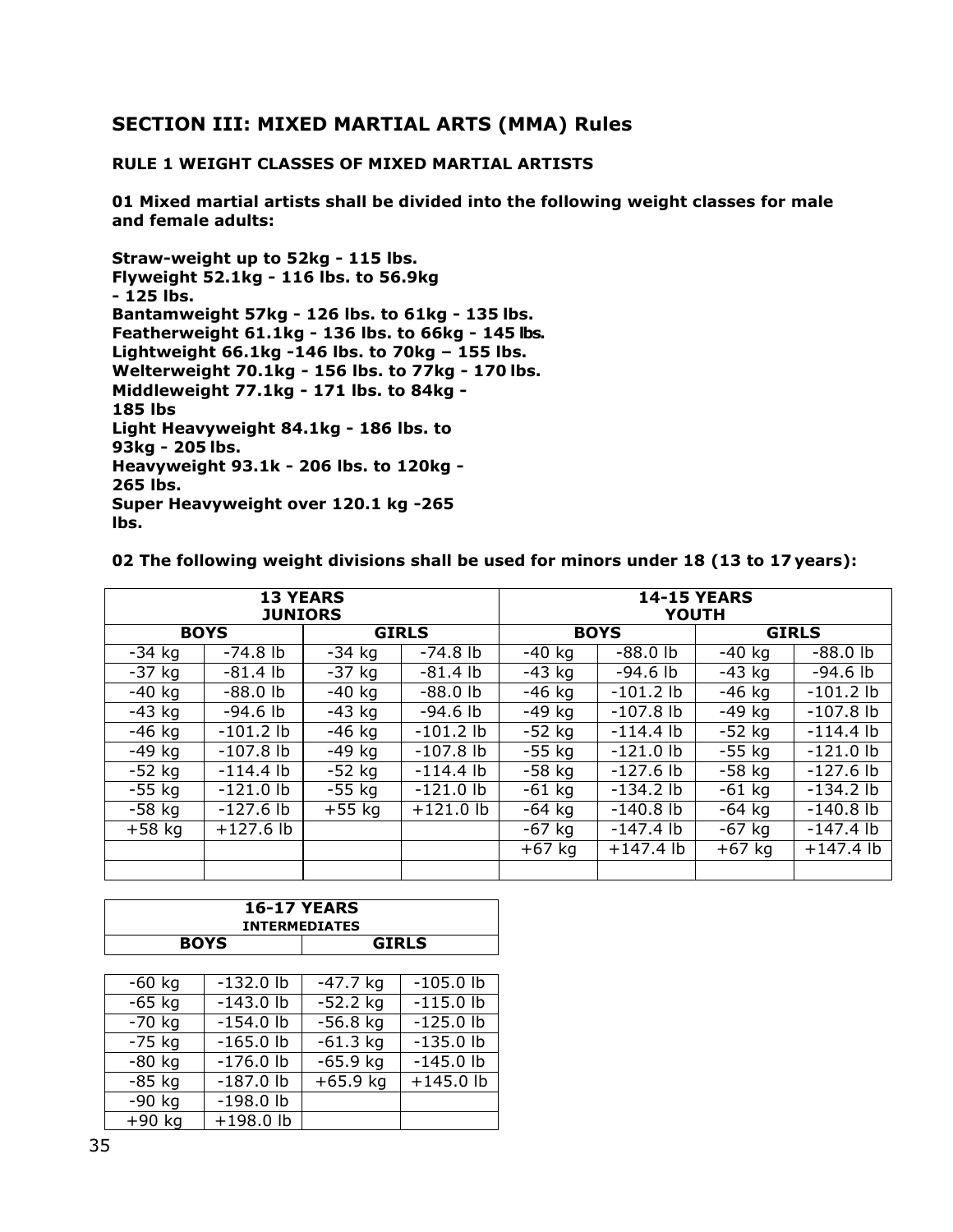**03 For non-tournament events, there shall be allowed no greater than a ten pound differential between contestants up to -155.0 lb., no greater than a fifteen pound differential from 156.0 lb. to 185.0 lb., and a twenty pound differential from 186.0 lb. to 205.0 lb. For contestants weighing more than 205.0 pounds, the differential shall be agreed upon by the contestants' chief seconds, at the Association's discretion.**

**04 For youth divisions, in addition to weight, other factors must be taken into consideration for matchmaking, such as height, age, and experience.**

## **RULE 2: WORLD LEVEL COMPETITIONS**

**01 In all international tournaments, fighters should be seeded according to ranking or by national title.**

**02 Each competitor's name, country and number must be listed. A minimum of three competitors in each weight class is obligatory. Fewer than three competitors move up to the next higher weight category. In that case each country must get a minimum of 1 copy of all drawing lists and name list of competitors. Draw lists are to be share at least 2 hours before the start of the tournament.** 

## **RULE 3 THE ATTENDANCE OF PHYSICIANS**

**01 All WKA events require 2 doctors to be present for the duration of the event.**

**No match may start or proceed before an attending physician is in place at ringside, the physician may not leave his or her place prior to the decision the match.**

**02 The attending physicians shall be ready to assist if a serious emergency arises, and to administer first aid in the event of less serious injuries.**

**03 The doctor has the right to interrupt or stop a contest by ringing the bell or calling "stop" to the referee, if he or she thinks a competitor is in danger and the referee has not stopped the fight. He or she is also responsible for making the decision when a referee calls him or her in case of an injury to a competitor.**

**04 No one, even a competitor's second, may attempt to aid a competitor during a round before the attending physician has had the opportunity to see the injured competitor. If the doctor is called to the fighting area, he or she must examine the presumed injury and then decide whether or not the fight should continue. The doctor's examination must have duration of not more than one minute. Any kind of treatment of the competitor is forbidden. Should one minute be insufficient, the referee shall stop the match and declare the injured competitor's opponent the winner. Doctors' decisions are final, although they can be protested if a second doctor is present at the event. The second doctor will make the decision about the protest.**

**05 The physicians, first aid team, referee, and chief official must all meet to coordinate their activities and duties to be performed ringside prior to theevent.**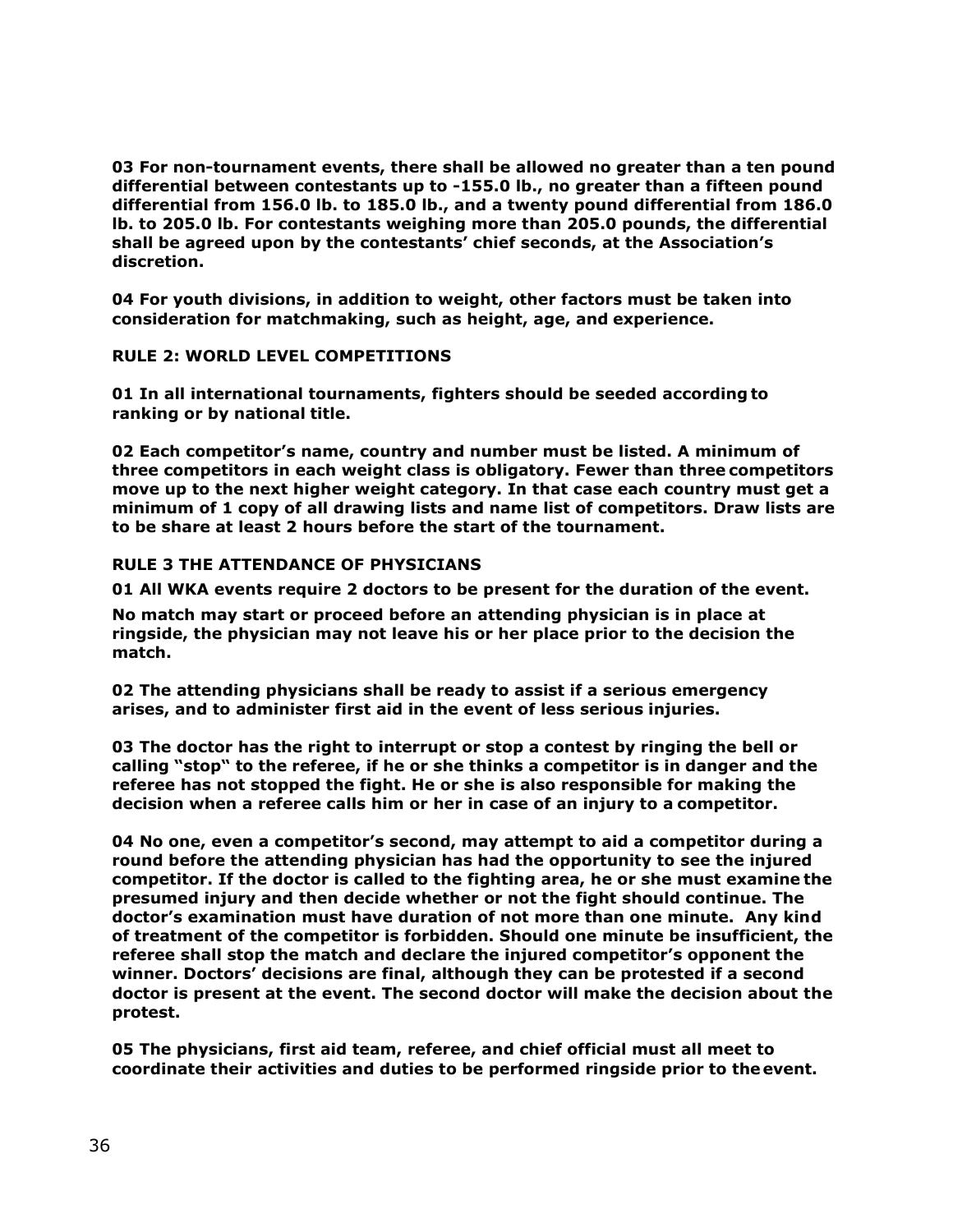## **RULE 4 FIGHTING AREA**

**01 MMA contests may take place in either a cage or a ring that has been approved by the Association. The cage or ring should meet the requirements set forth by the Association and should be inspected prior to each event by Association representative or referee.**

**02 The fighting area canvas shall be no smaller than 18 feet by 18 feet and no larger than 32 feet by 32 feet. The fighting area canvas shall be padded in a manner as approved by the Association, with at least one inch layer of foam padding. Padding shall extend beyond the fighting area and over the edge of the platform. No vinyl or other plastic rubberized covering shall be permitted.**

**03 The fighting area canvas shall not be more than four feet above the floor of the building and shall have suitable steps or ramp for use by the competitors. Posts shall be made of metal not more than six inches in diameter, extending from the floor of the building to a minimum height of 58 inches above the fighting area canvas and shall be properly padded in a manner approved by the Association.**

**04 The fighting area canvas area shall be enclosed by a fence made of such material as will not allow a fighter to fall out or break through it onto the floor or spectators, including, but not limited to, vinyl coated chain link fencing. Allmetal parts shall be covered and padded in a manner approved by the Association and shall not be abrasive to the contestants.**

**05 The fence shall provide two separate entries onto the fighting area canvas.**

**06 The ring shall be not less than 5 m2 (17 feet square) within the ropes. In world and national title bouts, the Association recommends and may require that the ringbe not less than 6m2 (20 feet square).**

**07 The ring floor shall extend beyond the ropes not less than 457mm (18 inches). The ring floor shall be padded in a manner approved by the Association. Padding must extend beyond the ring ropes and over the edge of the platform.**

**08 A fifth rope, lower than a boxing ring's other four ropes, is recommended in order to help keep competitors safely in the ring.**

**09 A ring stool of a type approved by the Association shall be available for each contestant.**

**10 An appropriate number of stools or chairs, of a type approved by the Association, shall be available for each contestant's seconds. Such stools or chairs shall be located near each contestant's corner.**

## **RULE 5 ROUND NUMBER AND LENGTH**

**01 Novice class matches shall consist of three (3) three (3) minute rounds with a one (1) minute rest period between rounds.**

**02 Open class matches that are not title matches shall consist of three (3) three (3) minutes rounds with a one (1) minute rest period between rounds.**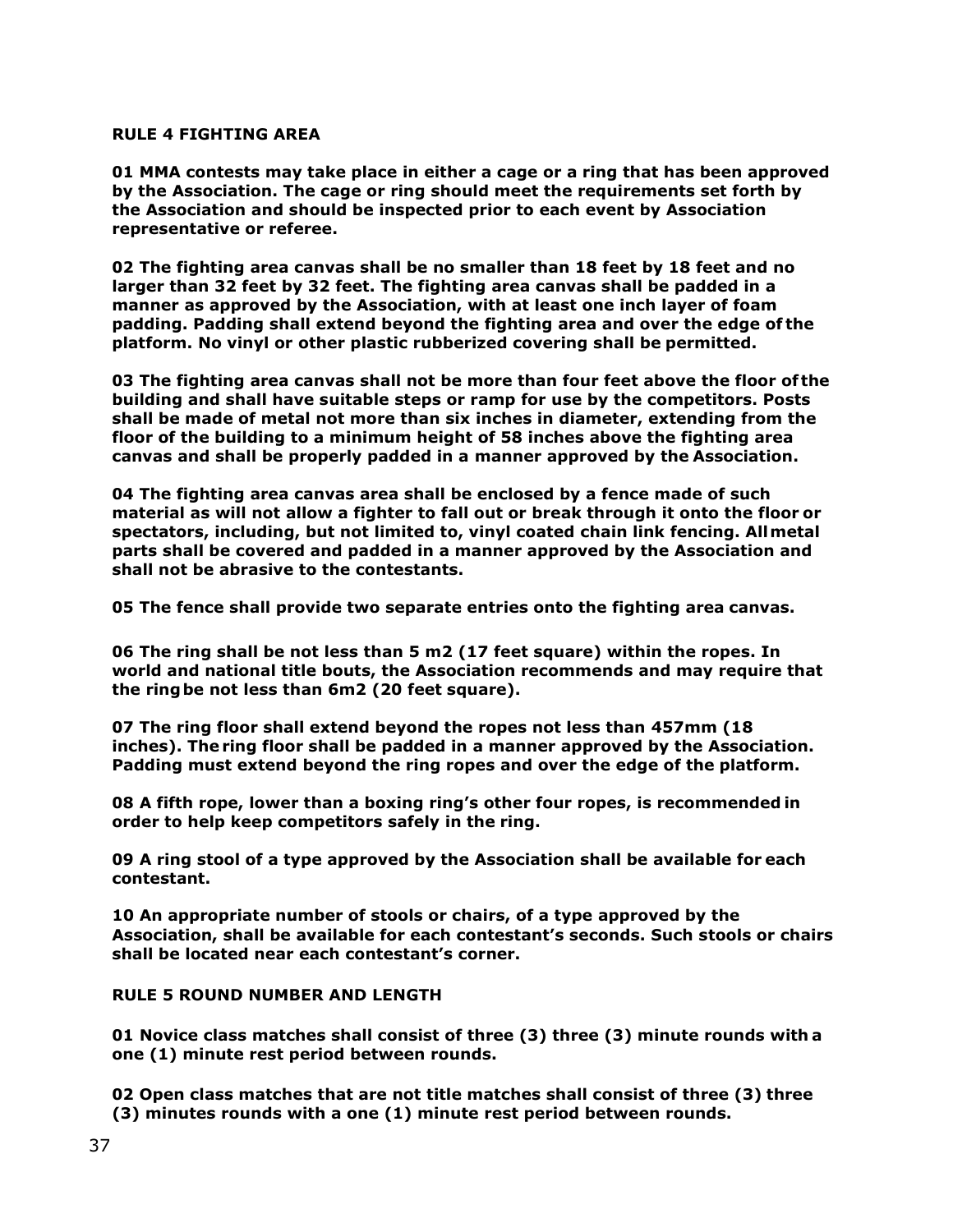**03 Open class title matches shall consist of five (5) three (3) minute rounds with a one (1) minute rest period between rounds.**

**04 Juniors and Youth may only compete in three (3) by two (2) minute round matches.**

**05 Intermediate standalone title matches may compete in five (5) by two (2) minute matches.**

**All minors under the age of 18 require signed parental consent to compete in a WKA sanctioned event.** 

**RULE 6 ATTIRE**

**01 Each contestant shall wear mixed martial arts shorts, biking shorts, or kickboxing shorts. At the Association's discretion, competitors wearing loose-fitting shorts may be required to wear spandex or bike shorts underneath fight shorts. Shorts that give any particular advantage to a competitor shall not be allowed. Shorts may not pose any danger to an opponent in the form of zippers, plastic toggles, pockets, or the like.**

**02 Gis or shirts are prohibited during competition.**

**02a Female competitors must wear a sports or athletic bra and may wear a formfitting rashguard.**

**03 Shoes are prohibited during competition.**

## **RULE 7 RULES OF CONDUCT INSIDE AND OUTSIDE THE RING**

**01 It is the duty of every competitor to show fair play in the ring. Should a competitor not be ready to continue the match, because his or her safety equipment is not working properly or for other reasons, he or she shall retreat one step and raise one arm.**

**02 A competitor shall immediately retreat to the nearest neutral corner if so directed by the referee and wait for the referee to signal that the match can proceed again.**

**03 When a competitor receives a warning or a reprimand from the referee, he or she must put his or her gloves up in guard position and bow toward the referee to indicate that he or she has understood the reason for the warning or reprimand.**

**04 At the conclusion of the fight the competitors shall approach the referee, standing in the center of the ring, and there, with one competitor on each side of the referee, await the speaker's announcement of the decision. The referee shall then raise the arm of the winner.**

**05 After the fight the competitors shall salute each other and each other's seconds, after which both competitors shall bow to the referee in recognition of his or her efforts.**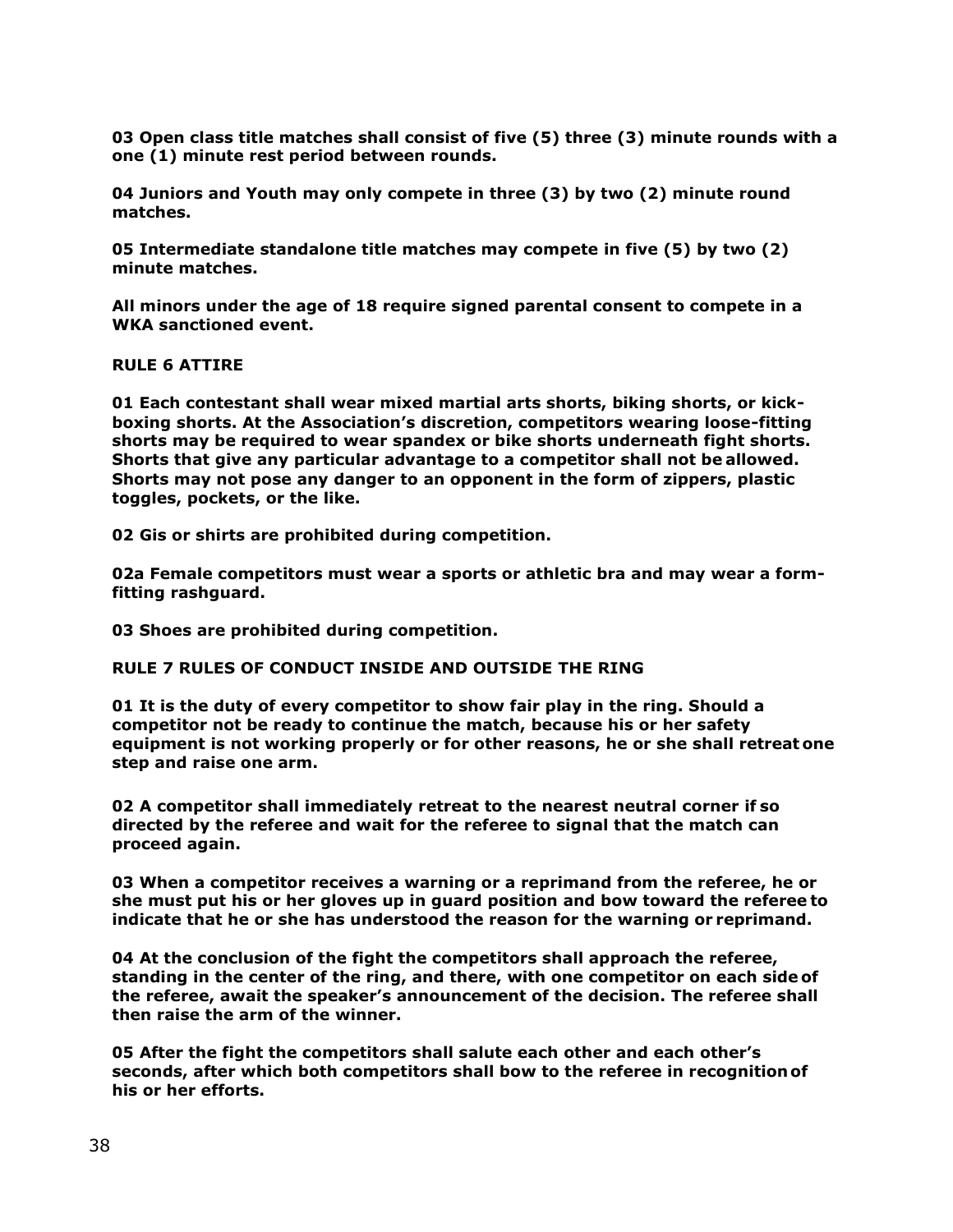**06 Violation of WKA rules and regulations, or infringements of the unwritten laws of good sportsmanship and fair play may lead to a warning or disqualification fora shorter or longer duration of time, depending on the seriousness of the violation or infringement.**

## **RULE 8 THE COMPETITOR**

**01 The competitors must be in good physical shape and have a goodsportsmanlike attitude.**

**02 The competitors must be well groomed and presentable. The nails of hands and feet must be cut short. The hair must be short or freshly washed. Malecompetitors with hair of a length that could pose a problem during the fight (i.e. shoulder length or more), must follow the rules concerning long hair that apply to female competitors. All competitors shall be clean and proper. It is the sole prerogative of the WKA referee to decide whether facial hair (moustaches, sideburns, beards or a combination of these) or the length of the hair poses a safety hazard to the competitors or an obstacle to the unhindered observation of the match. The referee can insist that such facial hair be removed, or in the case of long hair, be contained by a net.**

**03 Excessive use of grease or similar substances is prohibited.**

**04 Competitors are prohibited from wearing any type of jewelry or piercing accessories during competition.**

## **RULE 9 THE COMPETITOR'S EQUIPMENT**

**01 Individually fitted tooth-protector (mouth guard) required for all competitors.**

**02 Bandaging of each competitor's hands shall not exceed one roll of surgeon's adhesive tape, not over 40mm (1-1/2 inches) wide, placed directly on the hand to protect the part of the hand near the wrist. The tape may cover the hand but not extend within 50mm (¾ inch) of the knuckles when the hand is clenched to make a fist. Soft surgical bandage, not over two inches wide, held in place by not more than sixfeet of surgeon's adhesive tape for each hand shall be used. Up to one 3m (10-yard roll) of bandage may be used to complete the wrappings for each hand. Strips of tape may be used between the fingers to hold down the bandages, not to cover the knuckles. Bandages shall be adjusted in the locker room in the presence of an Association official. Cloth hand-bandages, maximum length of 3.5 meters, maybe used.**

**03 An individually fitted breast-protector for females is recommended.**

**04 An individually fitted groin-protector for males is required and for females is recommended.**

**05 The gloves shall be new for all main events and in good condition or theymust be replaced.**

**06 All contestants shall wear gloves weighing no less than .17kg (four ounces),**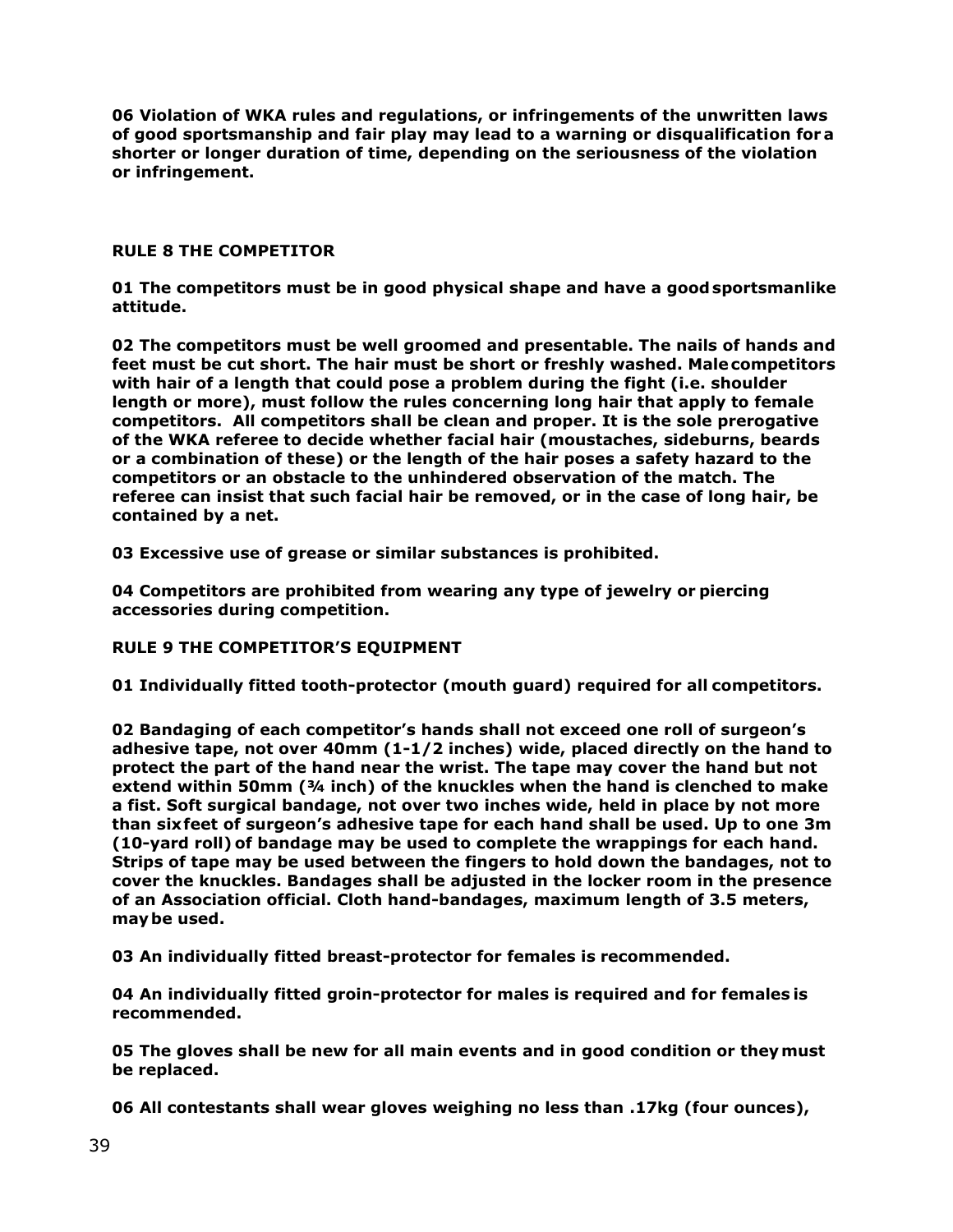**suppliedby the promoter and approved by the Association. No contestant shall supply his or her own gloves for participation in MMA events.**

**07 Novice competitors may be required to wear shin and instep protection and/or headgear if required by a State Athletic Commission in the jurisdiction of the bout or by Association.**

**08 The following substances are approved for treating competitors' cutsbetween rounds: Adrenaline 1:1000, Avitene, and Thrombin.**

**09 Petroleum jelly may be used lightly around a competitor's eyes and on a competitor's face. Petroleum jelly, lotion, or any other type of lubricant on any other part of a competitor's body is prohibited. Menthol-based liniments or ointments such as Thai oil, boxing liniment, Ben Gay, or IcyHot are strictly prohibited on any part of the body.**

**10 A corner may administer only water to a competitor between rounds in about. Any other beverage is prohibited.**

**RULE 10 SECONDS**

**01 The second may give up on behalf of his or her competitor if he or she deems it irresponsible to let the fight continue. The second may enter the fight platform, at which time the fight shall be immediately stopped by the referee. A second shall not throw in a towel.**

**02 Prior to every tournament the Head Referee shall call a meeting with all judges, referees, seconds, and fighters to clarify any questions about rules, regulations and the general proceedings of the tournament. No rules can be changed during this meeting. This meeting is mandatory for all participating fighters.**

**03 Seconds shall support and advise their competitors during the intermission between rounds. Each competitor may have two seconds, only one of whommay enter the ring at any time.**

**04 During the rounds neither of the seconds may enter the ring or in any other manner hinder or disturb the proper proceeding of the fight. Seconds shall comply with any and all directions given by the referee. Prior to each round the seconds**

**must remove buckets, stools, towels and the like from the ring, and if necessary wipe the floor clean of spilt water. The seconds shall have at their disposal a towel, a sponge, water and grease for the competitor.**

**05 During the rounds the seconds may give advice (only in a proper manner), help, or encourage the competitor. Should a second violate this rule the referee can issue a warning, expel the second, or disqualify the competitor. A secondwho has been expelled may not function as second in the remaining part of the tournament.**

**06 A match starts when the referee gives the command "fight" to begin the first round, and it finishes when the referee stops the fight in the last round. Onlythe competitors and the referee may be present in the ring during the match. If any other person enters the ring, the referee can decide that the fight isimmediately**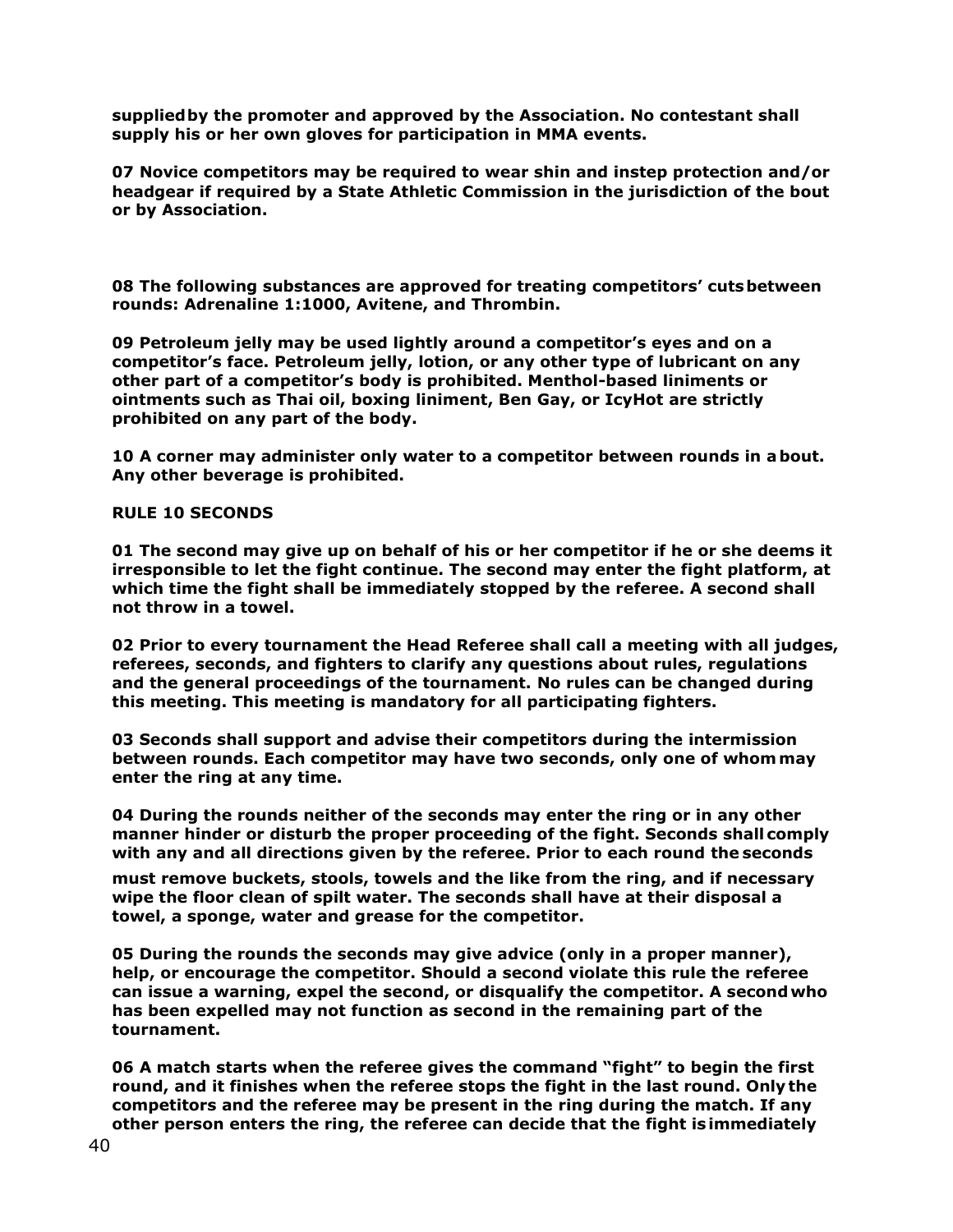**over and cannot continue again.**

**RULE 11 CLASSIFICATION OF COMPETITORS (SPECIFIC TO MMA)**

**01 Officials shall verify that competitors compete in their proper weight classes. The count of victories is made by adding the number of victories the individual competitor has had (not the number of matches, which is irrelevant) and then classifying the competitor accordingly. The following Classifications shall be used for adult competitors:**

**02 Class C – Amateur "Novice" MMA, Rule Restrictions: no elbow or knee strikes to head grounded or standing; limited closed fist strikes allowed to the head while grounded. Non-championship and championship bouts of mixed martial arts contest shall be three rounds, of three minutes duration, with a one minute rest period between each round. Contestant use oversized MMA approved gloves. Competitors may be required to wear shin and instep protection where required by State regulation. After 3 wins in class, progress to Class B.**

**03 Class B – Amateur "Open" MMA, Rule Restrictions: no elbow or knee strikes to head grounded or standing, closed fist strikes to head of grounded opponent. Non-championship bouts of mixed martial arts contest shall be three rounds, of three minutes duration, with a one minute rest period between each round. Championship bouts of mixed martial arts contest shall be five rounds, of three minutes duration, with a one minute rest period between each round. Contestant use oversized MMA approved gloves. After 5 wins in class, combatant may progress to Class A.**

**04 Class A – Professional MMA, Full Rules: combatants who have acquired a level to be licensed as professional fighters.**

**05 Only Class B (Amateur "Open" Class) bouts will be featured at the World Championships Tournaments.**

**RULE 12 AMATEUR DIVISION SCORING RULES AND BOUT RESULTS**

**01 All bouts will be evaluated and scored by three judges.**

**02 The 10-Point Must System will be the standard system of scoring a bout. Under the 10-Point Must Scoring System, 10 points must be awarded to the winner of the**

**round and nine points or fewer must be awarded to the loser, except for a rare even round, which is scored (10-10).**

**03 Judges shall evaluate mixed martial arts techniques, such as effectivestriking, effective grappling, control of the fighting area, effective aggressiveness.**

**04 Evaluations shall be made in the order in which the techniques appear in (03) above, giving the most weight in scoring to effective striking and effective grappling, with control of the fighting area being taken into consideration if both of the above are equal, and effective aggressiveness last if the first threecriteria are equal.**

**05 Effective striking is judged by determining the total number of legal heavy strikes landed by a contestant.**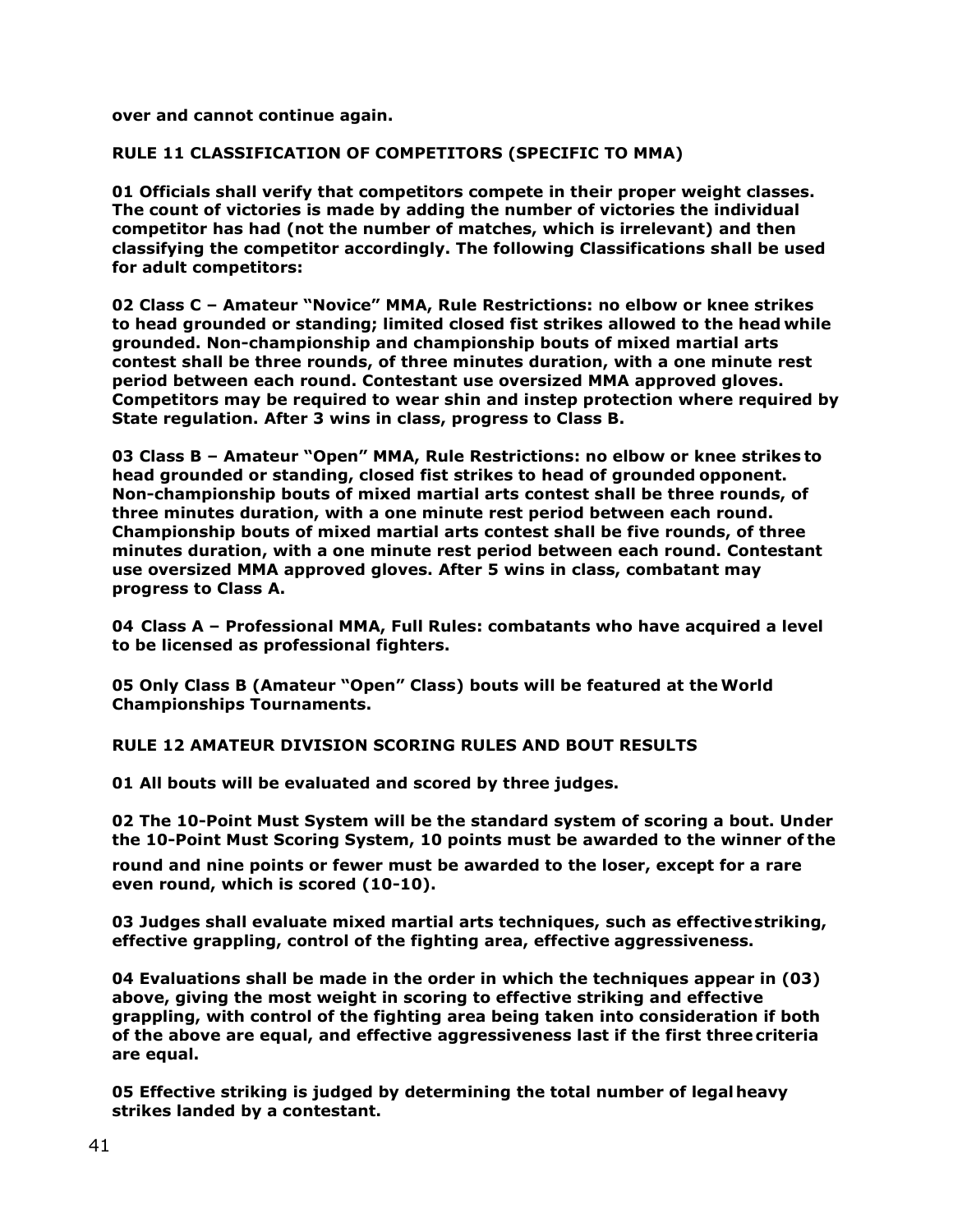**06 Effective grappling is judged by considering the amount of successful executions of legal takedowns and reversals. Examples of factors to consider are take downs from standing position to mount position, passing the guard tomount position, and bottom position fighters using an active, threatening guard.**

**07 Fighting area control is judged by determining which contestant is dictating the pace, location and position of the bout. Examples of factors to consider are countering a grappler's attempt at takedown by remaining standing and legally striking, taking down an opponent to force a ground fight, creating threatening submission attempts, passing the guard to achieve mount, and creating striking opportunities.**

**08 Effective aggressiveness means moving forward and landing a legal strike.**

**09 The following objective scoring criteria shall be utilized by the judges when scoring a round.**

**(1) A 10 points to 10 points round is strongly discouraged, and judges shouldlook through the judging criteria for more effective striking and grappling, more effective control of the fighting area, and more effective aggressiveness. An even round should only occur in the case of a loss of points by a contestant.**

**(2) A round is to be scored as a 10-9 Round when a contestant wins by a close margin, landing the greater number of effective legal strikes, grappling andother maneuvers.**

**(3) A round is to be scored as a 10-8 Round when a contestantoverwhelmingly dominates by striking or grappling in a round.**

**(4) A round is to be scored as a 10-7 Round when a contestant totallydominates by striking or grappling in a round.**

**11 Judges shall use a sliding scale and recognize the length of time the fighters are either standing or on the ground, as follows:**

**(1) If the mixed martial artists spent a majority of a round on the canvas, then: i. Effective grappling is weighed first; and ii. Effective striking is then weighed**

**(2) If the mixed martial artists spent a majority of a round standing, then: i. Effective striking is weighed first; and ii. Effective grappling is then weighed**

**(3) If a round ends with a relatively even amount of standing and canvas fighting, striking and grappling are weighed equally.**

**12 The following are the types of bout results:**

**(1) Submission by:**

**i. Tap Out: When a contestant physically uses his or her hand to indicate that he or she no longer wishes to continue.**

**ii. Verbal tap out: When a contestant verbally announces to the referee that he or she does not wish to continue.**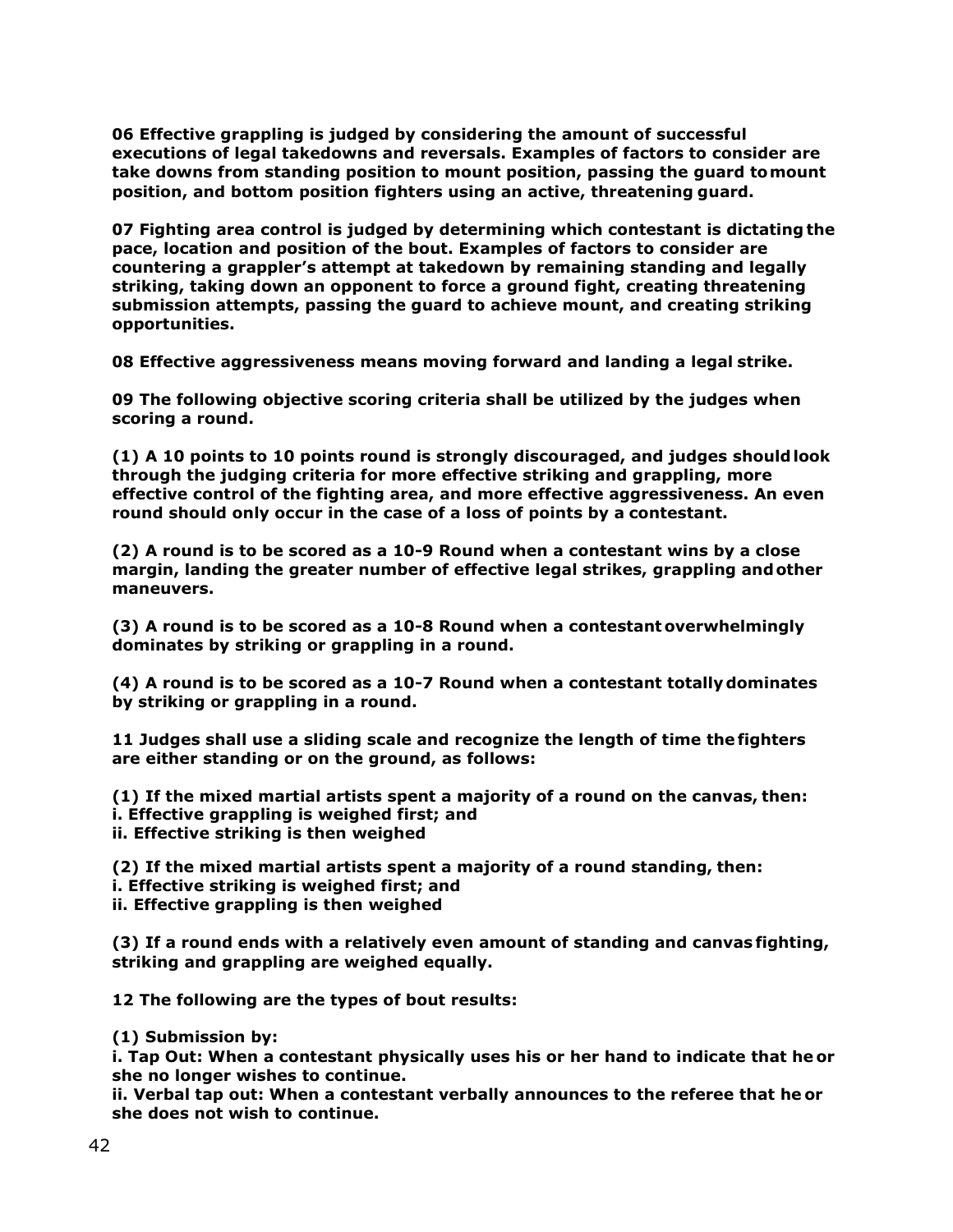**iii. Technical submission: When a submission is executed to its completeness, causing the referee to intervene and stop the contest.**

**(2) Technical knockout by: i. Referee stops bout. ii. Ringside physician stops bout. iii. When an injury as a result of a legal maneuver is severe enough to terminate a bout.**

**(3) Knockout by failure to rise from the canvas.**

**(4) Decision via score cards:**

**i. Unanimous: When all three judges score the bout for the same contestant. ii. Split Decision: When two judges score the bout for one contestant and one judge scores for the opponent.**

**iii. Majority Decision: When two judges score the bout for the same contestant and one judge scores a draw.**

**(5) Draws:**

**i. Unanimous: When all three judges score the bout a draw.**

**ii. Split: When all three judges score differently and the score total results in a draw.**

**iii. Majority: When two judges score the bout a draw and one judge scores for either contestant.**

**(6) Disqualification: When an injury sustained during competition as a result of an intentional foul is severe enough to terminate the contest.**

**(7) Forfeit: When a contestant fails to begin competition or prematurely ends the contest for reasons other than injury or by indicating a tap out.**

**(8) Technical Draw: When an injury sustained during competition as a result of an unintentional foul causes the injured contestant to be unable to continue and the injured contestant is even or behind on the score cards at the time of stoppage.**

**(9) Technical Decision: When an injury sustained during competition as a result of an unintentional foul causes the injured contestant to be unable to continue and the injured contestant is ahead on the score cards at the time of stoppage.**

## **(10). No Contest:**

**i. When a contest is prematurely stopped due to injury caused by an accidental foul and a sufficient number of rounds have not been completed to render a decision via the score cards (see Technical Draw and Technical Decision). ii. If the safety equipment of the ring has been damaged or the ring is otherwise unsafe for use; if the lighting over the ring is failing; or if the weather conditions force the referee to stop the match.**

**(11) Walkover: If one competitor is present in the ring and ready to fight and his or her opponent fails to show after his or her name has been called over the loudspeaker, the referee shall signal the referee's table to begin the running of**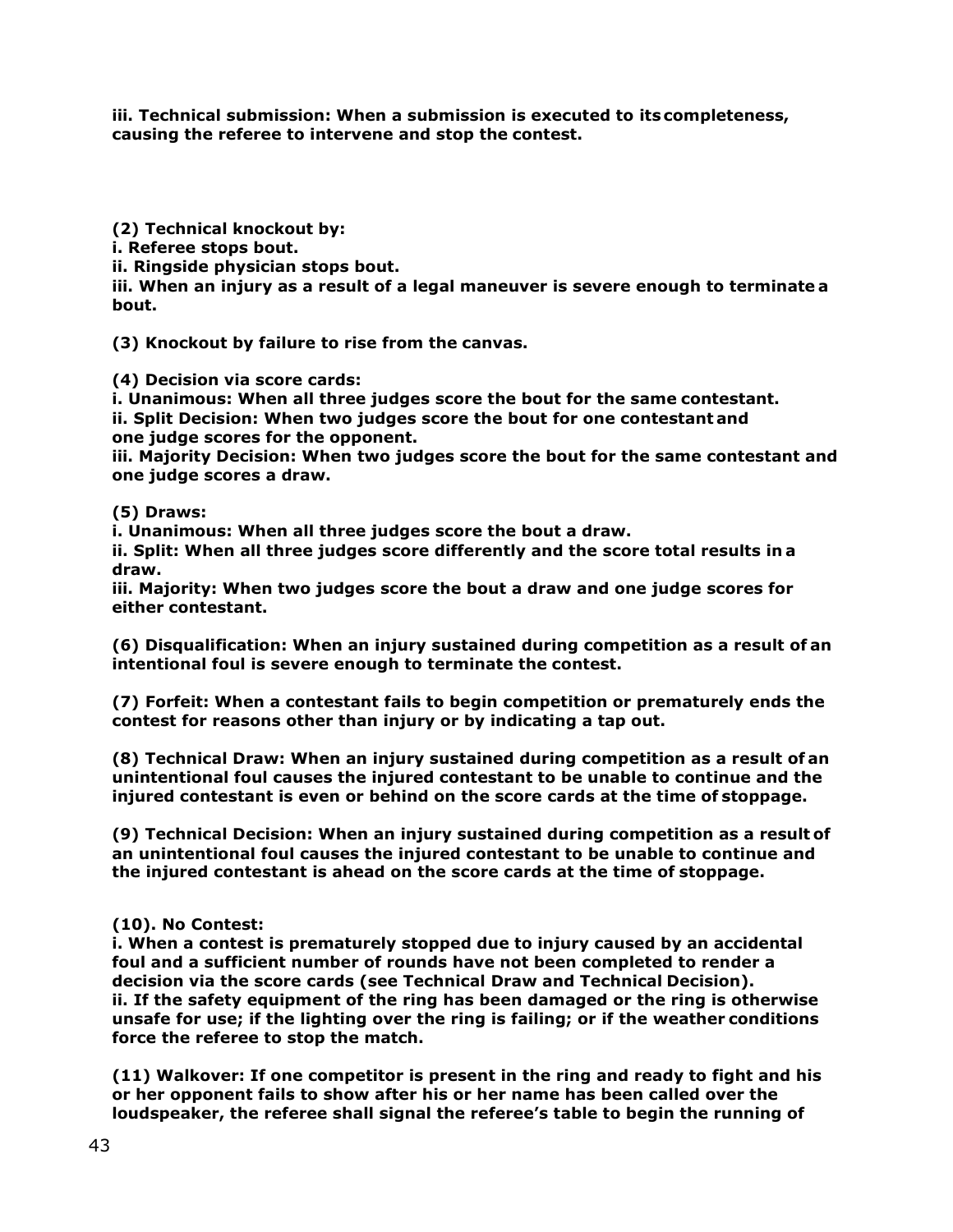**two minutes. If the opponent has not entered the ring within the two minute time limit, the timekeeper shall strike the gong to signal that the match has been stopped. The referee shall then announce the competitor who was first in the ring and declare him or her the winner by "walk-over".**

**13 The following shall apply to injuries sustained during competition:**

**(1) If an injury sustained during competition as a result of a legal maneuver is severe enough to terminate a bout, the injured contestant loses by technical knockout.**

**(2) If an injury sustained during competition as a result of an intentional foul is severe enough to terminate a bout, the contestant causing the injury loses by disqualification.**

**(3) If an injury is sustained during competition as a result of an intentional foul and the bout is allowed to continue, the referee shall notify the scorekeeper to automatically deduct two points from the contestant who committed the foul.**

**(4) If an injury sustained during competition as a result of an intentional foul causes the injured contestant to be unable to continue at a subsequent point in the contest, the injured contestant shall win by technical decision, if he or she is ahead on the score cards. If the injured contestant is even or behind on the score cards at the time of stoppage, the outcome of the bout shall be declared a technical draw.**

**(5) If a contestant injures himself or herself while attempting to foul his or her opponent, the referee shall not take any action in his or her favor, and the injury shall be treated in the same manner as an injury produced by a fair blow.**

**(6) If an injury sustained during competition as a result of an accidental foul is severe enough for the referee to stop the bout immediately, the bout shall result in a no contest if stopped before two rounds have been completed in a threeround bout or if stopped before three rounds have been completed in a five round bout.**

**(7) If an injury sustained during competition as a result of an accidental foul is severe enough for the referee to stop the bout immediately, the bout shall result in a technical decision awarded to the fouled contestant if he/she is ahead on the score cards at the time the bout is stopped only when the bout is stopped after two rounds of a three round bout, or three rounds of a five round bout havebeen completed. If the fouled contestant is even or behind at this time, the bout shall be declared a technical draw.**

**(8) There will be no scoring of an incomplete round. However, if the referee penalizes either contestant, then the appropriate points shall be deductedwhen the scorekeeper calculates the final score.**

**RULE 13 LEGAL TECHNIQUES**

**01 All forms of boxing in combination with kicks above the waist to the bodyand the head**

**02 Rear (reverse) kicks to the body or the head, as well as spinning back kicks to**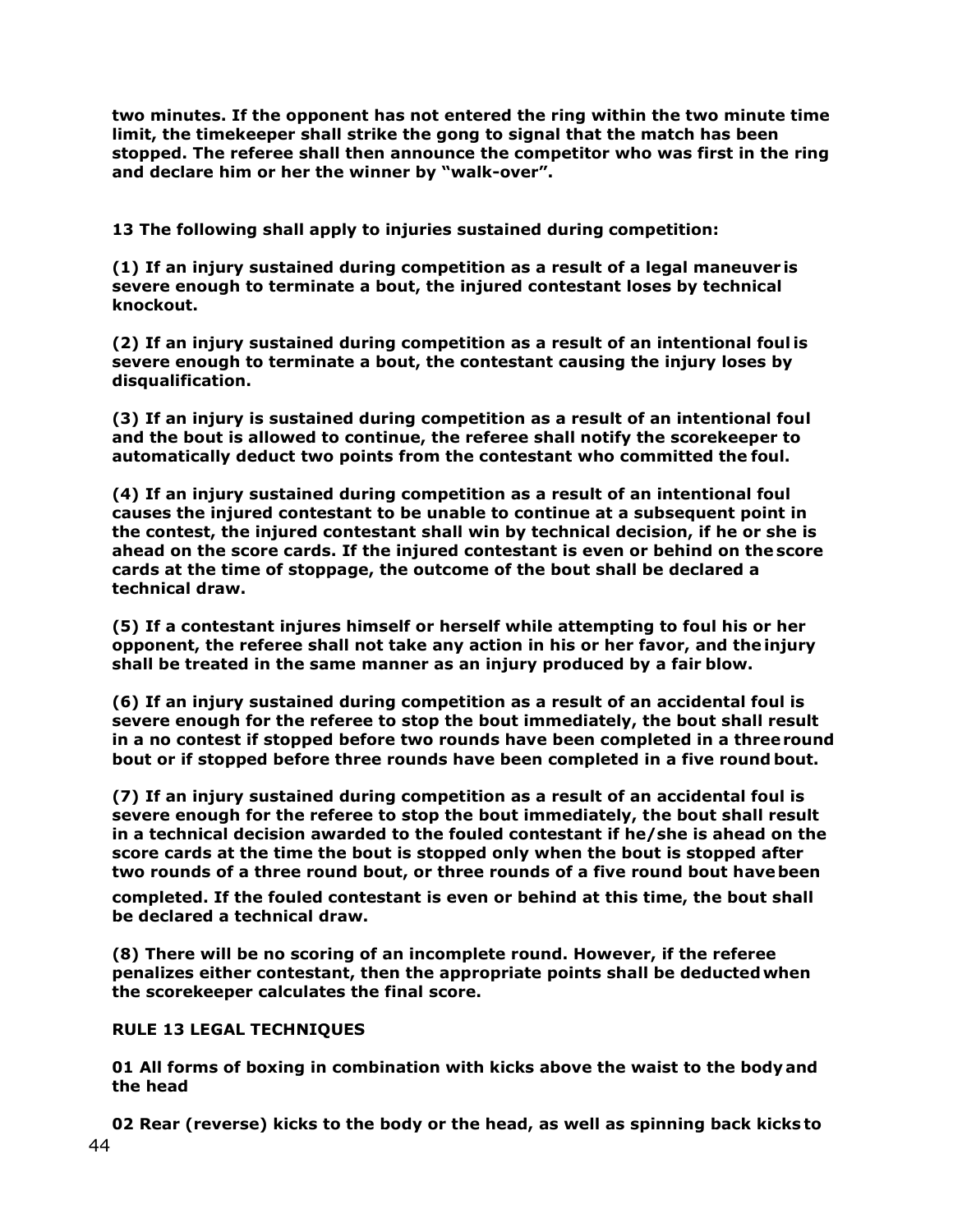**the body and to the head**

**03 Foot sweeps**

**04 Low kicks to the thighs, inside and outside**

**05 Knee attacks to the body and the thighs, as well as kicks with the shin to the thighs, body and the head**

**06 Clinching (holding) and attacking at the same time with knees and elbows to the body or any other legal strikes**

**07 Elbow strikes to the body below the neck**

**08 Holding an opponent's leg while attacking with legal strikes or attempting a takedown**

**09 The use of spinning back fists, provided that only the legal striking surface of the glove is used (if the fighter strikes with the forearm or elbow, he or shemay be penalized at the referee's discretion). This technique is allowed where permitted by State or local jurisdiction, or by Association rules.**

**10 All throws, sweeps, and takedowns, provided that they do not aim to land an opponent on his or her head or neck**

**11 All submission holds, including but not limited to chokes, armbars, keylocks, kneebars, heelhooks, neck cranks. Small joint manipulation is not permitted.**

## **RULE 14 ILLEGAL TECHNIQUES**

**01 The following are fouls and will result in penalties if committed:**

- **(1) Butting with the head**
- **(2) Eye gouging of any kind**
- **(3) Biting or spitting at an opponent**
- **(4) Hair pulling**
- **(5) Fish hooking**
- **(6) Groin attacks of any kind**
- **(7) Intentionally placing a finger in any of an opponent's orifices**
- **(8) Elbow strikes to the head, standing or grounded**
- **(9) Small joint manipulation**
- **(10) Strikes to the spine or back of the head**
- **(11) Heel kicks to the kidney**
- **(12) Throat strikes of any kind**
- **(13) Strikes to any joint, including foot stomps**
- **(13) Clawing, pinching, twisting the flesh or grabbing the clavicle**
- **(14) Kicking the head of a grounded fighter**
- **(15) Kneeing the head of an opponent, standing or grounded**
- **(16) Stomping of a grounded fighter**
- **(17) The use of abusive language in fighting area**
- **(18) Any unsportsmanlike conduct that causes an injury to opponent**
- **(19) Attacking an opponent on or during the break**
- **(20) Attacking an opponent who is under the referee's care at the time**
- **(21) Timidity (avoiding contact, consistent dropping of mouthpiece, or faking an**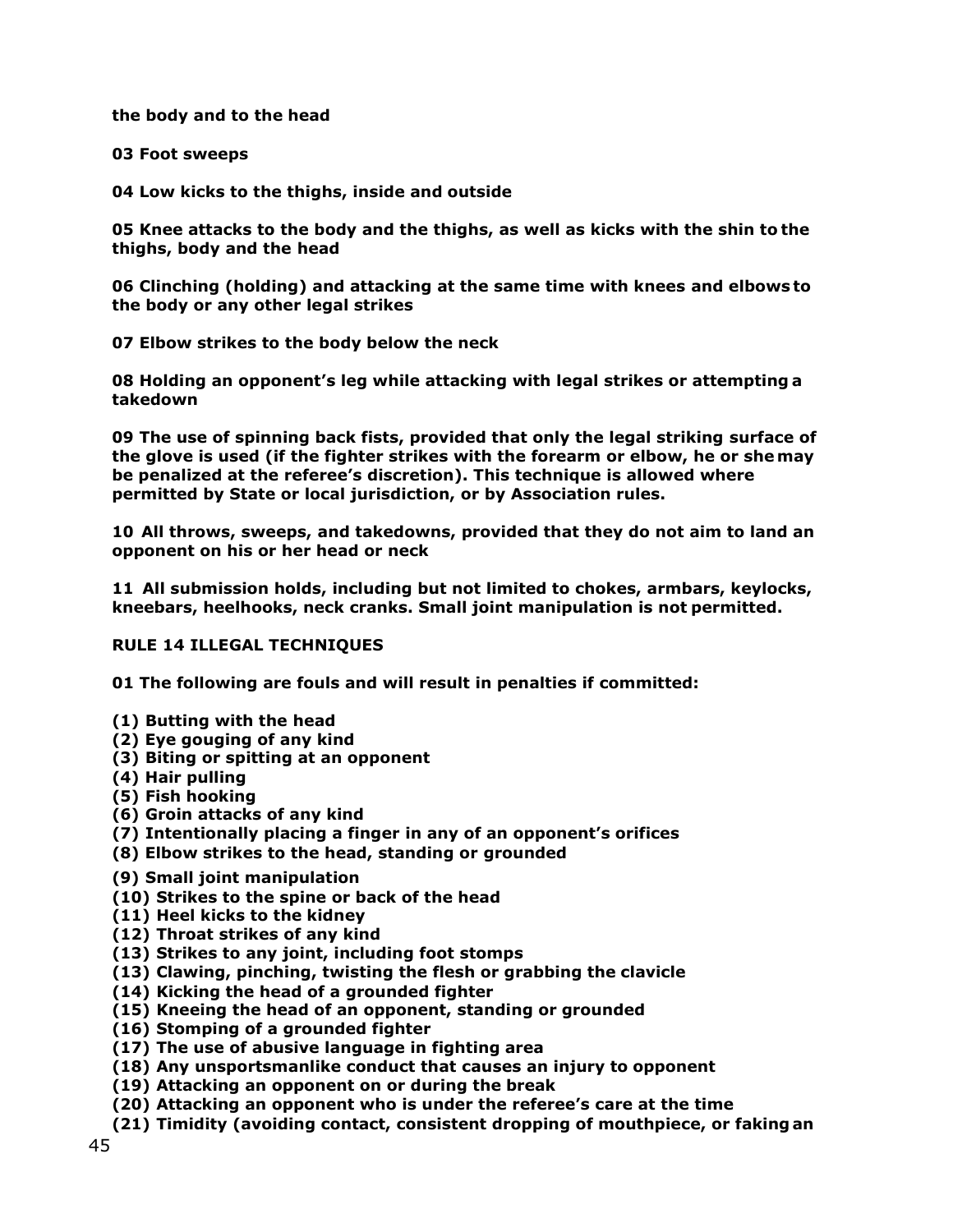**injury)**

- **(22) Interference from a mixed martial artists seconds**
- **(23) Throwing an opponent out of the fighting area**
- **(24) Flagrant disregard of the referee's instructions**
- **(25) Spiking an opponent to the canvas on his or her head or neck**

## **RULE 15 SPECIAL PROVISIONS FOR YOUTHS**

**01 Competitors under 18 shall be divided into the following divisions 13 years old - Junior, 14-15 years old - Youth, and 16-17 years old - Intermediate**

**02 Juniors, Youth and Intermediates shall be divided into A Class juniors and B Class.**

**(1) A Class shall be permitted controlled head contact.**

**(2) B Class shall have no contact to the head.**

**03 All amateur competitors shall wear shin and instep protection and a head guard.** 

**Special provision may be made at the Association's discretion for A Class Intermediate fighters in congruence with local regulations.**

## **RULE 16 WARNINGS AND MINUS POINTS**

**01 The referee shall issue a single warning for the following infractions. After the initial warning, if the prohibited conduct persists, a penalty will be issued. The penalty may result in a deduction of points or disqualification.**

**(1) Holding or grabbing the fence.**

**(2) Holding opponent's or the competitor's own shorts or gloves.**

**(3) The presence of more than one second inside the fighting area.**

**02 Disqualification occurs after any combination of three or the fouls listed in (01) above or after a referee determines that a foul was intentional and flagrant.**

**03 Fouls will result in a point being deducted by the official scorekeeper from the offending mixed martial artist's score.**

**04 Only a referee can assess a foul. If the referee does not call the foul, judges shall not make that assessment on their own and cannot factor such into their scoring calculations.**

**05 A fouled fighter has up to five minutes to recuperate.** 

**06 If a foul is committed, the referee shall:**

- **(1) Call time.**
- **(2) Check the fouled mixed martial artist's condition and safety.**
- **(3) Assess the foul to the offending contestant, deduct points, and notifyeach**